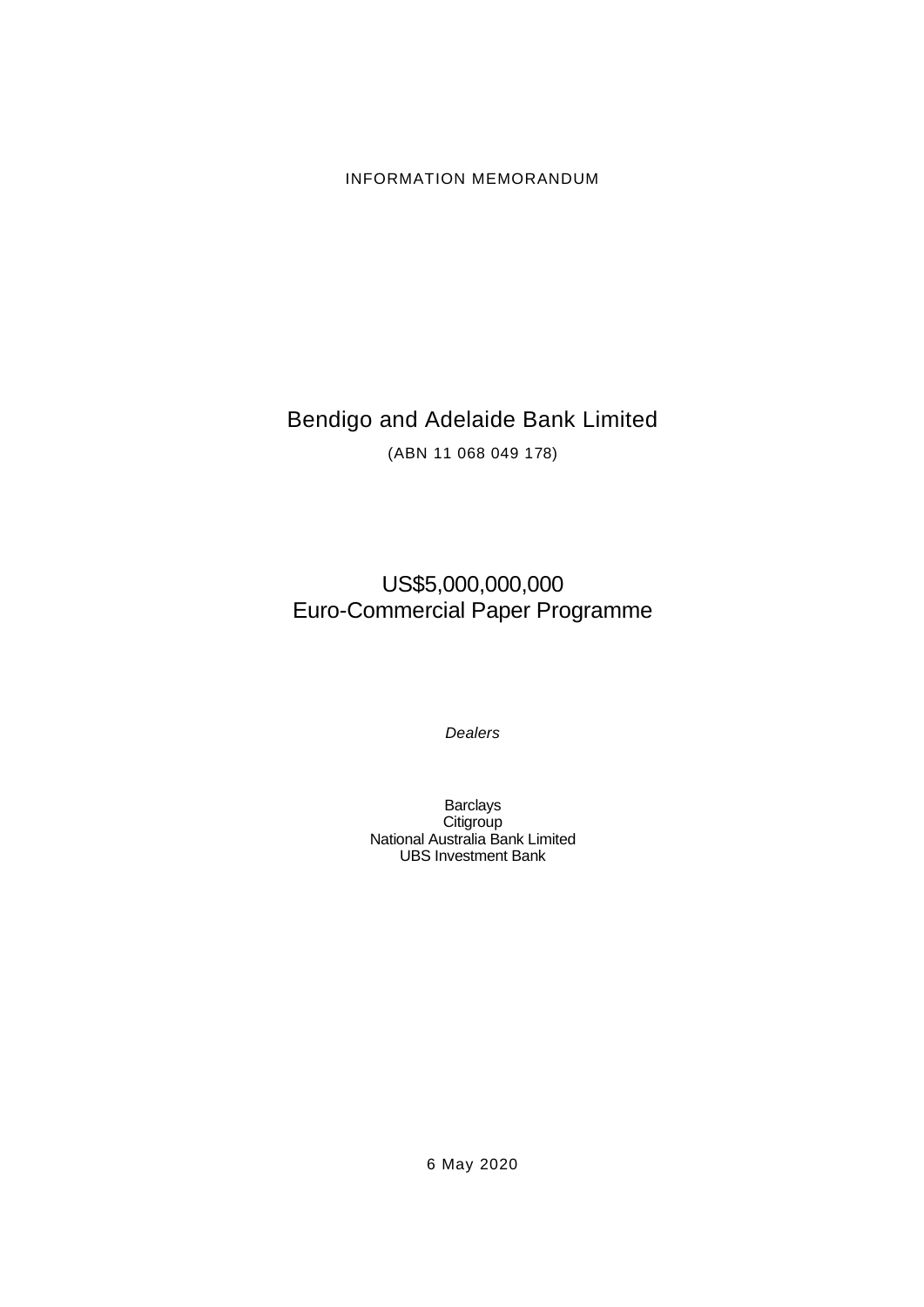|                       | <b>Table of Contents</b>           |    |
|-----------------------|------------------------------------|----|
|                       | <b>Important Notice</b>            | 3  |
|                       | <b>Summary of the Programme</b>    | 9  |
|                       | Information relating to the Issuer | 12 |
|                       | <b>Selling Restrictions</b>        | 15 |
| 1.                    | <b>General</b>                     | 15 |
| 2.                    | <b>Australia</b>                   | 15 |
| 3.                    | The United States of America       | 16 |
| 4.                    | Japan                              | 17 |
| 5.                    | <b>The United Kingdom</b>          | 17 |
| 6.                    | <b>Hong Kong</b>                   | 18 |
| 7.                    | <b>Singapore</b>                   | 18 |
| 8.                    | <b>Further restrictions</b>        | 19 |
| <b>Forms of Notes</b> |                                    | 21 |
| <b>Directory</b>      |                                    | 44 |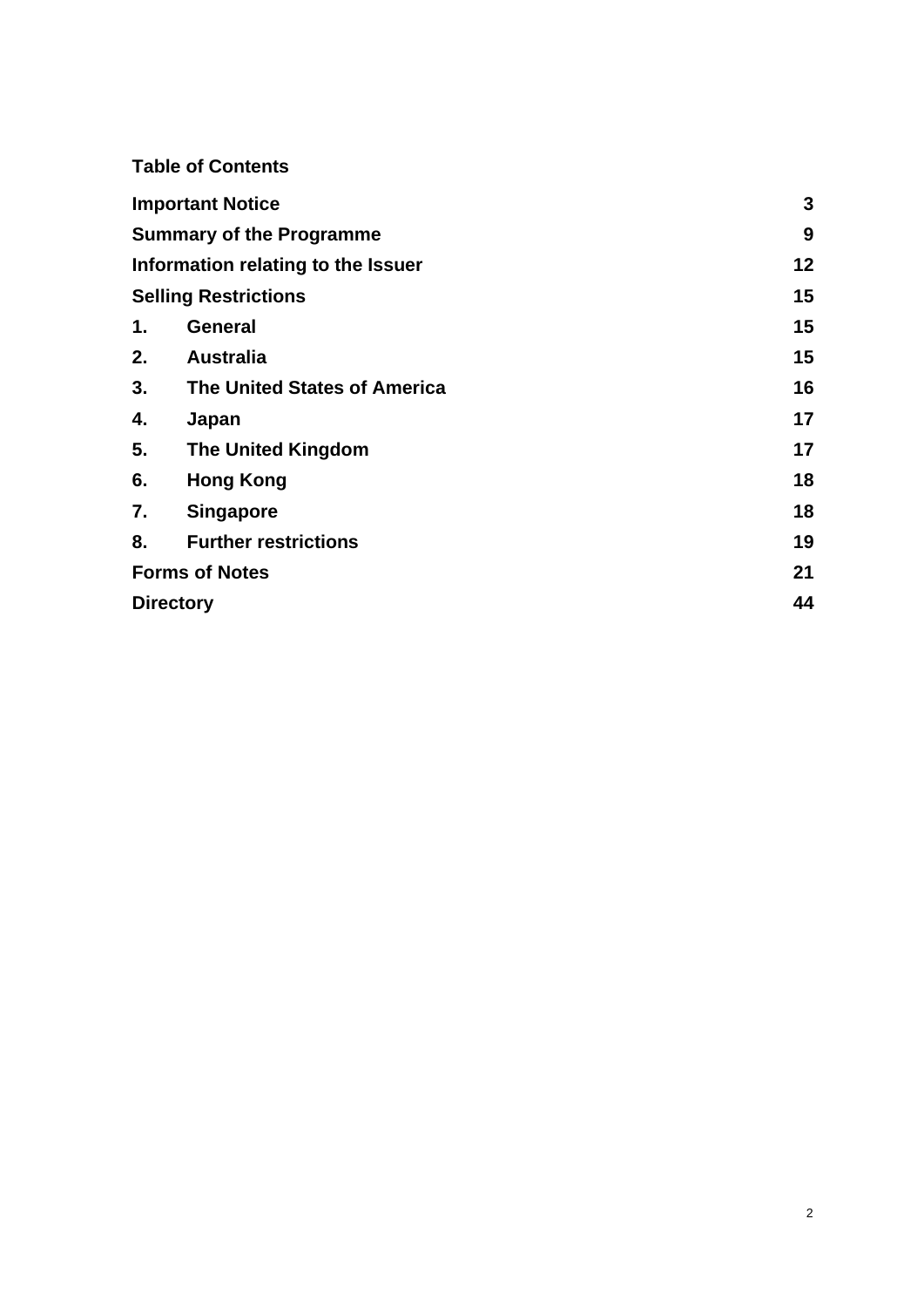## **Important Notice**

#### **Introduction**

This Information Memorandum relates to a euro-commercial paper programme (the *Programme*) established by Bendigo and Adelaide Bank Limited (the *Issuer*) under which the Issuer may issue and have outstanding at any time short term promissory notes (euro-commercial paper notes) (the *Notes*) up to a maximum aggregate amount of US\$5,000,000,000 (or its equivalent in other currencies, and as that amount may be increased from time to time in accordance with the provisions of the Second Amended and Restated Dealer Agreement dated 6 May 2020 (the *Dealer Agreement*)).

#### **Issuer's responsibility**

This Information Memorandum has been prepared by and issued with the authority of the Issuer. The Issuer accepts responsibility for the information contained in this Information Memorandum (other than the information relating to the descriptions of the Dealers and the Issuing and Paying Agent (each as defined in the "Summary of the Programme") under the heading "Directory"). To the best of the knowledge and belief of the Issuer (having taken all reasonable care to ensure that such is the case) the information contained in this Information Memorandum is in accordance with the facts and does not omit anything likely to affect the import of such information.

#### **Documents incorporated by reference**

This Information Memorandum is to be read in conjunction with all documents which are deemed to be incorporated by reference (see "Documents incorporated by reference" below). This Information Memorandum shall, unless otherwise expressly stated, be read and construed on the basis that such documents are so incorporated and form part of this Information Memorandum. References to "Information Memorandum" are to this Information Memorandum and to any other document incorporated by reference collectively and to any of them individually.

#### **No independent verification**

The only role of the Dealers and the Issuing and Paying Agent in the preparation of this Information Memorandum has been to confirm to the Issuer that their respective descriptions under the heading "Directory" are accurate as at the Preparation Date (as defined below).

Apart from the foregoing, none of the Dealers nor the Issuing and Paying Agent has independently verified the information contained in this Information Memorandum. Accordingly, no representation, warranty or undertaking, express or implied, is made, and no responsibility is accepted, by them as to the accuracy or completeness of this Information Memorandum or any further information supplied by the Issuer in connection with the Programme.

## **Independent advice**

This Information Memorandum contains only summary information with respect to the Notes and the Issuer. Neither the information contained in this Information Memorandum nor any other information supplied in connection with the Programme or any Notes is intended to provide the basis of any credit or other evaluation in respect of the Issuer or the Notes and should not be considered as a recommendation or a statement of opinion (or a report of either of those things) by the Issuer, the Dealers or the Issuing and Paying Agent that any recipient of this Information Memorandum or any other information supplied in connection with the Programme or any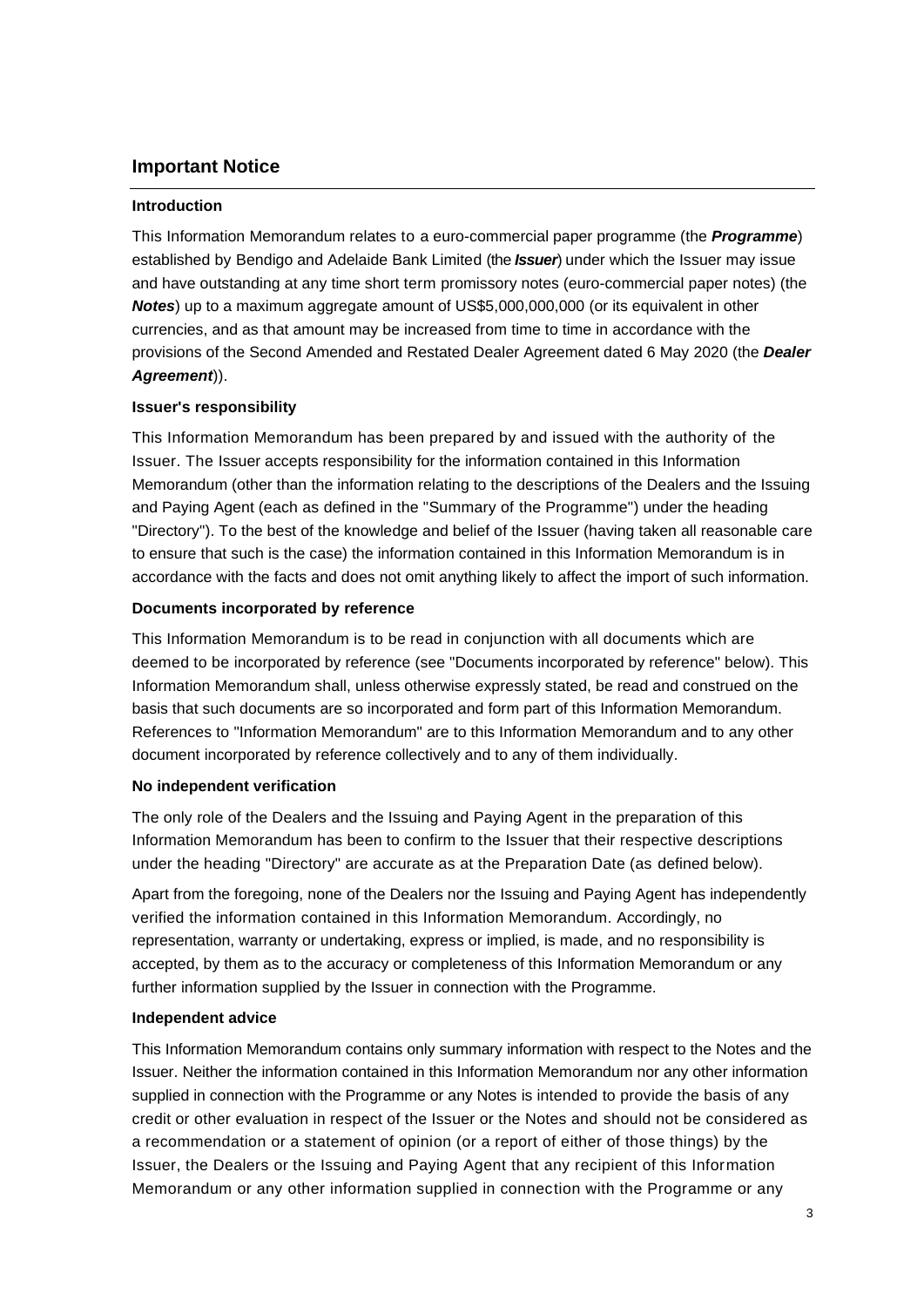Notes should subscribe for, purchase or otherwise deal in any Notes or any rights in respect of any Notes. Each investor contemplating subscribing for, purchasing or otherwise dealing in any Notes or any rights in respect of any Notes under the Programme should:

- make and rely upon (and shall be taken to have made and relied upon) its own independent assessment and investigation of the financial condition and affairs of, and its own appraisal of the creditworthiness of, the Issuer;
- determine for themselves the relevance of the information contained in this Information Memorandum and any other information supplied in connection with the Programme or the issue of any Notes, and must base their investment decision solely upon their independent assessment and such investigations as they consider necessary; and
- consult their own professional tax advisers concerning the application of any tax laws applicable to their particular situation.

Solely by virtue of appointment as Dealer on the Programme, no Dealer nor its directors, officers, employees, subsidiaries, affiliates or clients act as the adviser of or owe any fiduciary or other duties to any recipient of this Information Memorandum in connection with the Notes and/or any related transaction (including, without limitation, in respect of the preparation and due execution of the transaction documents and the power, capacity or authorisation of any other party to enter into and execute the transaction documents).

No financial, legal, taxation, accounting or other investment advice or recommendation of any sort is given in connection with an investment in any Notes and each investor is advised to consult its own professional advisers.

Any rating given by a rating agency in respect of the Programme is not a recommendation to purchase, hold or sell Notes and may be subject to suspension, reduction or withdrawal at any time by the relevant rating agency.

Credit ratings are for distribution only to a person in Australia:

- who is not a 'retail client' within the meaning of section 761G of the Corporations Act and is also sophisticated investor, professional investor or other investor in respect of whom disclosure is not required under Parts 6D.2 or 7.9 of the Corporations Act; and
- who is otherwise permitted to receive credit ratings in accordance with applicable law in any jurisdiction in which the person may be located.

Anyone who is not such a person is not entitled to receive this Information Memorandum and anyone who receives this Information Memorandum must not distribute it to any person who is not entitled to receive it.

## **Date and currency of information**

The information contained in this Information Memorandum is prepared as at the Preparation Date. Neither the delivery of this Information Memorandum nor any offering, sale or delivery of Notes at any time after the Preparation Date implies nor should it be relied upon as a representation or warranty that the information contained in the Information Memorandum concerning the Issuer or the Notes is correct at any time subsequent to the Preparation Date or that any other information supplied in connection with the Programme is correct as of any time subsequent to the Preparation Date. In particular, the Issuer is under no obligation to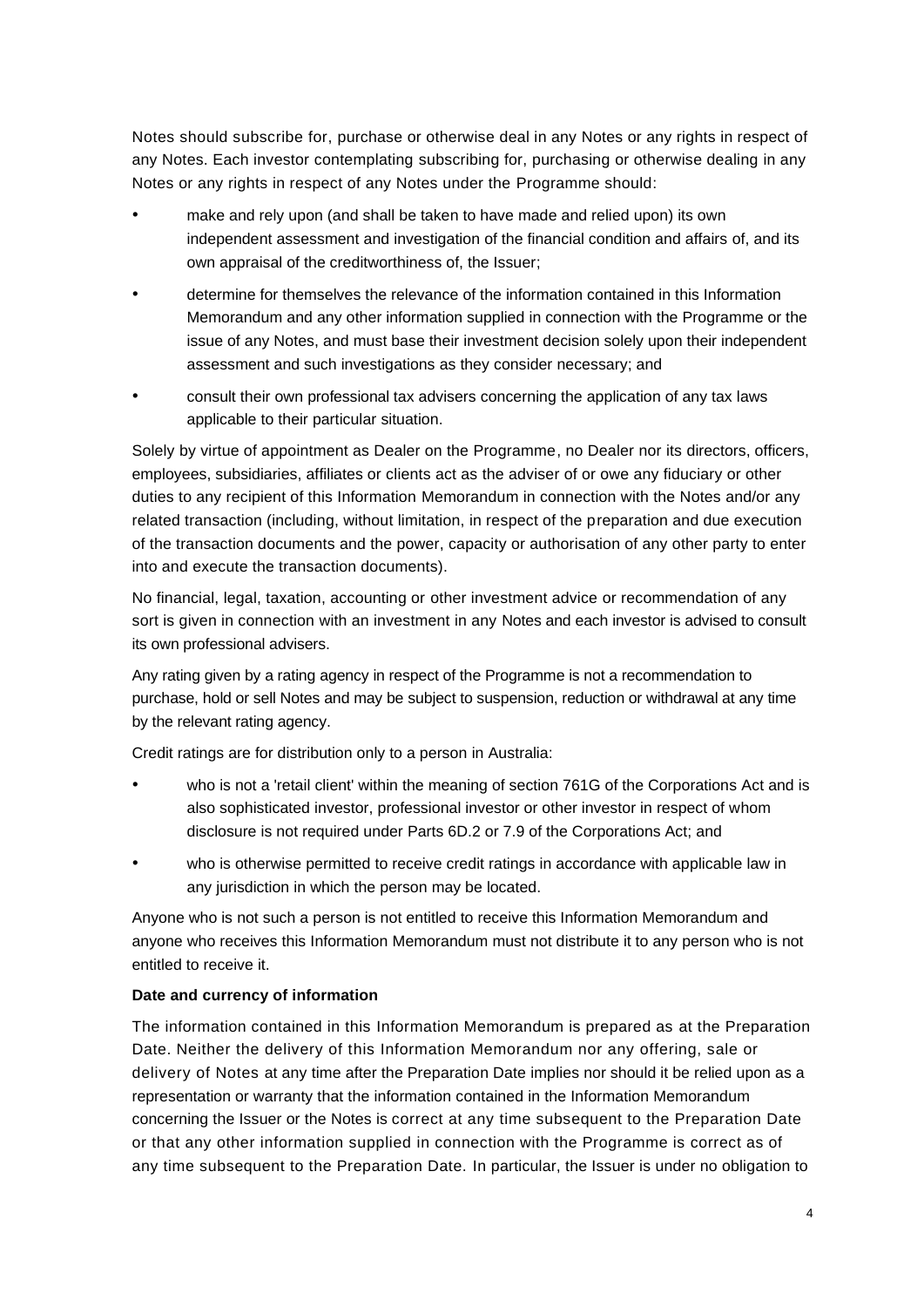update this Information Memorandum at any time after an issue of Notes in respect of that issue of Notes.

In this Information Memorandum, *Preparation Date* means:

- in relation to this Information Memorandum, the date indicated on its face or, if the Information Memorandum has been amended or supplemented, the date indicated on the face of that amendment or supplement;
- in relation to the most recently published audited financial statements of the Issuer from time to time which are publicly available and the most recently published interim financial statements of the Issuer and its subsidiaries (the *Group*) from time to time which are publicly available incorporated by reference in this Information Memorandum, the date up to, or as at, the date on which such financial statements relate; and
- in relation to any other item of information which is to be read in conjunction with this Information Memorandum, the date indicated on its face as being its date of release.

The Dealers and the Issuing and Paying Agent expressly do not undertake to review the financial condition or affairs of the Issuer during the life of the Programme or to advise any holders of Notes of any information or change in facts coming to their attention with respect to the Issuer. Accordingly no representation, warranty or undertaking (express or implied) is made and no responsibility or liability is accepted by the Dealers as to the authenticity, origin, validity, accuracy or completeness of, or any errors in or omissions from, any information or statement contained in this Information Memorandum or any documents deemed to be incorporated in this Information Memorandum by reference. Investors should review, amongst other things, the documents deemed to be incorporated in this Information Memorandum by reference when deciding whether or not to purchase any Notes. Also, the Issuer makes filings with regulatory authorities from time to time, which may include information material to investors. Copies of such filings are available from the Issuer on request.

#### **No authorisation**

Only information contained in this Information Memorandum or as otherwise authorised in writing by the Issuer may be relied on as having been authorised by or on behalf of the Issuer.

No person is or has been authorised to give any information or make any representation not contained in, or inconsistent with, this Information Memorandum in connection with the Issuer, the Programme or the issue or sale of the Notes and, if given or made, such information or representation must not and cannot be relied on as having been authorised by the Issuer, any of the Dealers or the Issuing and Paying Agent.

#### **Distribution arrangements**

The distribution of this Information Memorandum and the offer for subscription or purchase and invitations to subscribe for or purchase Notes may be restricted by law in certain jurisdictions.

No Dealer accepts any liability in relation to this Information Memorandum or its distribution by any other person (other than its officers, employees and agents). None of the Issuer, the Dealers nor the Issuing and Paying Agent represents that this document may be lawfully distributed, or that any Notes may be lawfully offered, in compliance with any applicable registration or other requirements or a statement of opinion (or a report of either of those things) in any such jurisdiction, or under an exemption available in that jurisdiction, or assume any responsibility for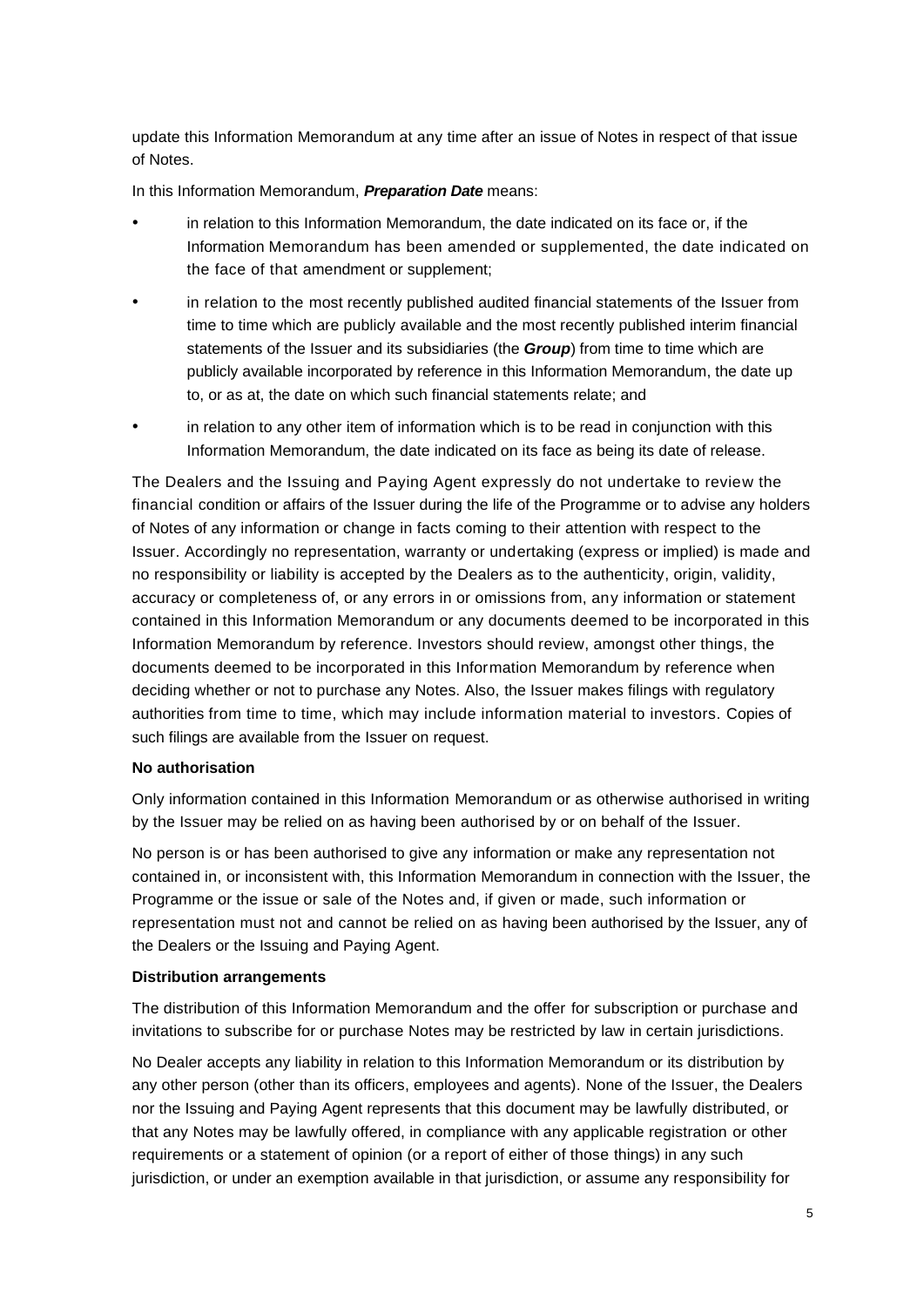facilitating any such distribution or offering. In particular, no action has been taken by the Issuer, the Dealers or the Issuing and Paying Agent which is intended to permit a public offering of any Notes or distribution of this Information Memorandum in any jurisdiction where action for that purpose is required.

Accordingly, no Notes may be offered or sold, directly or indirectly, and neither this Information Memorandum nor any advertisement or other offering material may be distributed or published in any jurisdiction, except under circumstances that will result in compliance with any applicable laws and regulations.

Persons into whose possession this Information Memorandum or any Notes come must inform themselves about, and observe, any such restrictions on the distribution of this Information Memorandum and the offering and sale of Notes. Without limitation, there are restrictions on the distribution of this Information Memorandum and the offer or sale of Notes in the United States, the United Kingdom, Australia, Japan, Hong Kong and Singapore (see "Selling Restrictions" below).

# **The Notes have not been and will not be registered under the United States Securities Act of 1933 (as amended) (the** *Securities Act***) or the securities laws of any state in the United States, and are subject to United States tax law requirements. The Notes may not be offered, sold, delivered or transferred within the United States or to, or for the account or benefit of, U.S. persons (as defined in Regulation S under the Securities Act).**

No application will be made at any time to list the Notes on any stock exchange. A communication of an invitation or inducement to engage in investment activity (within the meaning of section 21 of the Financial Services Markets Act 2000 of the United Kingdom (the *FSMA*)) received in connection with the issue or sale of any Notes will only be made in circumstances in which section 21(1) of the FSMA does not apply to the Issuer.

Solely by virtue of appointment as Dealer on the Programme, none of the Dealers nor any of their respective affiliates will be a manufacturer for the purpose of EU Delegated Directive 2017/593.

In connection with Section 309B of the Securities and Futures Act (Chapter 289) of Singapore, as modified or amended from time to time (the *SFA*) and the Securities and Futures (Capital Markets Products) Regulations 2018 of Singapore (the *CMP Regulations 2018*), unless otherwise specified before an offer of Notes, the Issuer has determined, and hereby notifies all relevant persons (as defined in the CMP Regulations 2018), that the Notes are 'prescribed capital markets products' (as defined in the CMP Regulations 2018) and Excluded Investment Products (as defined in MAS Notice SFA 04-N12: Notice on the Sale of Investment Products and MAS Notice FAA-N16: Notice on Recommendations on Investment Products).

## **No offer**

This Information Memorandum does not, and is not intended to, constitute an offer or invitation by or on behalf of the Issuer, the Dealers or the Issuing and Paying Agent to any person to subscribe for, purchase or otherwise deal in any Notes nor is it intended to be used for the purpose of or in connection with offers or invitations to subscribe for, purchase or otherwise deal in any Notes.

This Information Memorandum has been prepared by the Issuer solely for use in connection with the Programme and the proposed offering of the Notes under the Programme as described herein. The Issuer has not authorised its use for any other purpose. This Information Memorandum may not be copied or reproduced in whole or in part. It may be distributed only, and its contents may be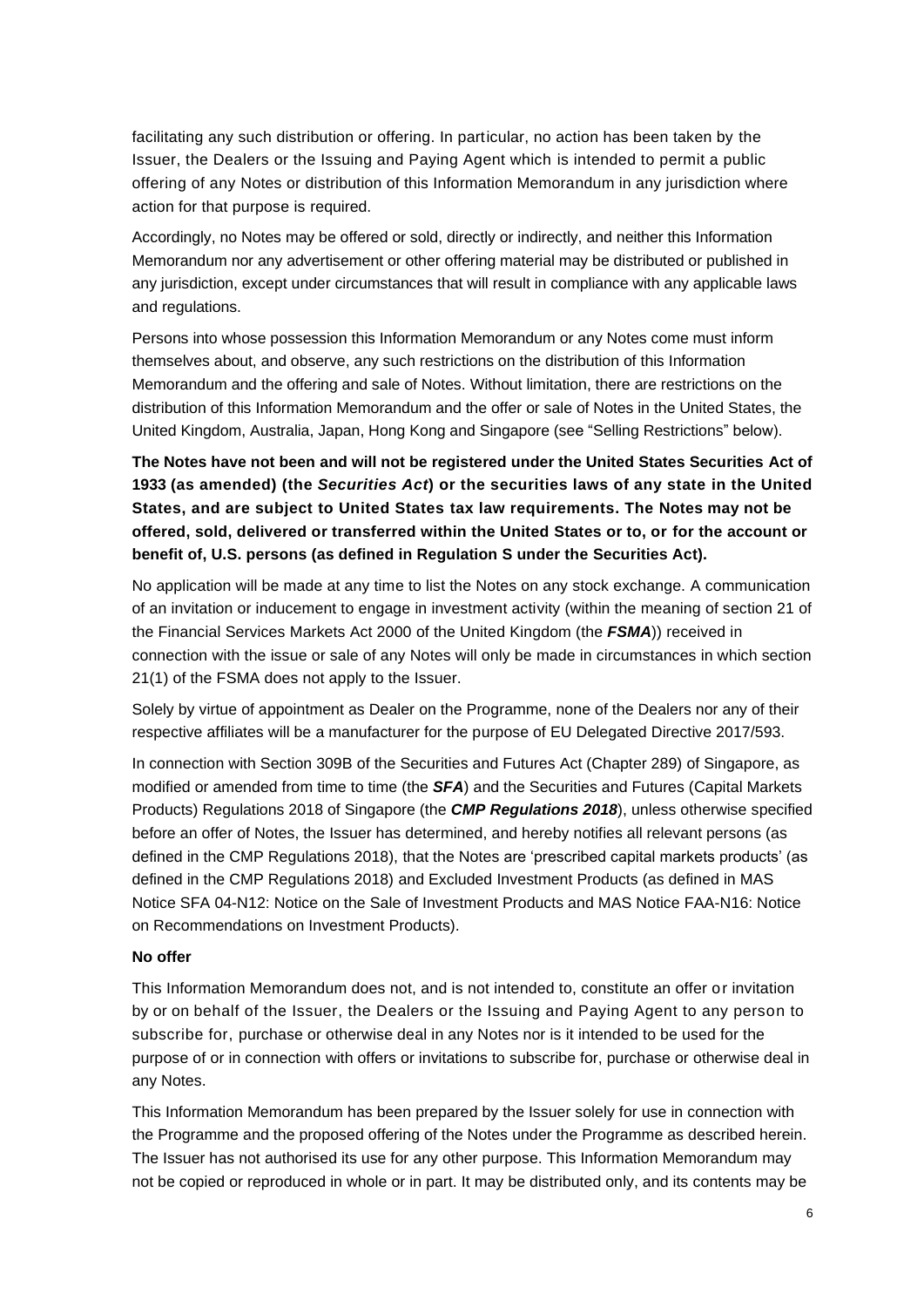disclosed only, to the prospective investors to whom it is provided. By accepting delivery of this Information Memorandum, each investor agrees to these restrictions.

## **Fees**

The Issuer may pay a Dealer a fee in respect of the Notes subscribed by it, may agree to reimburse the Dealers for certain expenses incurred in connection with the Programme and the offer and sale of Notes.

Each Dealer and their respective directors, officers, employees, subsidiaries and affiliates (the *Dealer Groups*) are involved in a wide range of financial services and businesses including securities trading and brokerage activities and providing commercial and investment banking, investment management, corporate finance, credit and derivative, trading and research products and services, out of which conflicting interests or duties may arise. In the ordinary course of these activities, each Dealer Group may at any time hold long or short positions, and may trade or otherwise effect transactions, for its own account or the accounts of investors or any other party that may be involved in the issue of Notes or the Programme and may receive fees, brokerage and commissions in connection with such arrangements.

#### **References to currencies**

In this Information Memorandum, references to *Australian Dollars* and *A\$* are to the lawful currency of Australia, references to *US Dollars* and *US\$* are to the lawful currency of the United States of America and reference to *euro* and *EUR* are references to the currency introduced at the start of the third stage of European economic and monetary union pursuant to the Treaty on the Functioning of the European Union, as amended from time to time.

## **Australian Banking Act**

The Issuer is an "authorised deposit-taking institution" (*ADI*) as that term is defined under the Banking Act 1959 of Australia (*Banking Act*). Section 13A(3) of the Banking Act provides that, as an ADI, if the Issuer becomes unable to meet its obligations or suspends payment, the assets of the Issuer in Australia are to be available to meet the Issuer's liabilities in the following order:

- (a) first, liabilities to the Australian Prudential Regulation Authority (*APRA*) in respect of any payments by APRA to holders of protected accounts under the Banking Act;
- (b) second, debts in respect of costs of APRA in certain circumstances;
- (c) third, the Issuer's liabilities in Australia in relation to protected accounts (as defined in the Banking Act) kept with the Issuer;
- (d) fourth, debts due to the Reserve Bank of Australia;
- (e) fifth, liabilities under certain certified industry support contracts; and
- (f) sixth, all other liabilities of the issuer in the order of their priority apart from section 13A(3).

The above description of the liabilities which are mandatorily preferred by law is not exhaustive.

#### **Legal investment considerations may restrict certain investments**

The investment activities of certain investors are subject to legal investment laws and regulations, or review or regulation by certain authorities. Each potential investor should consult its legal advisers to determine whether and to what extent (1) Notes are legal investments for it, (2) Notes can be used as collateral for various types of borrowing and (3) other restrictions apply to its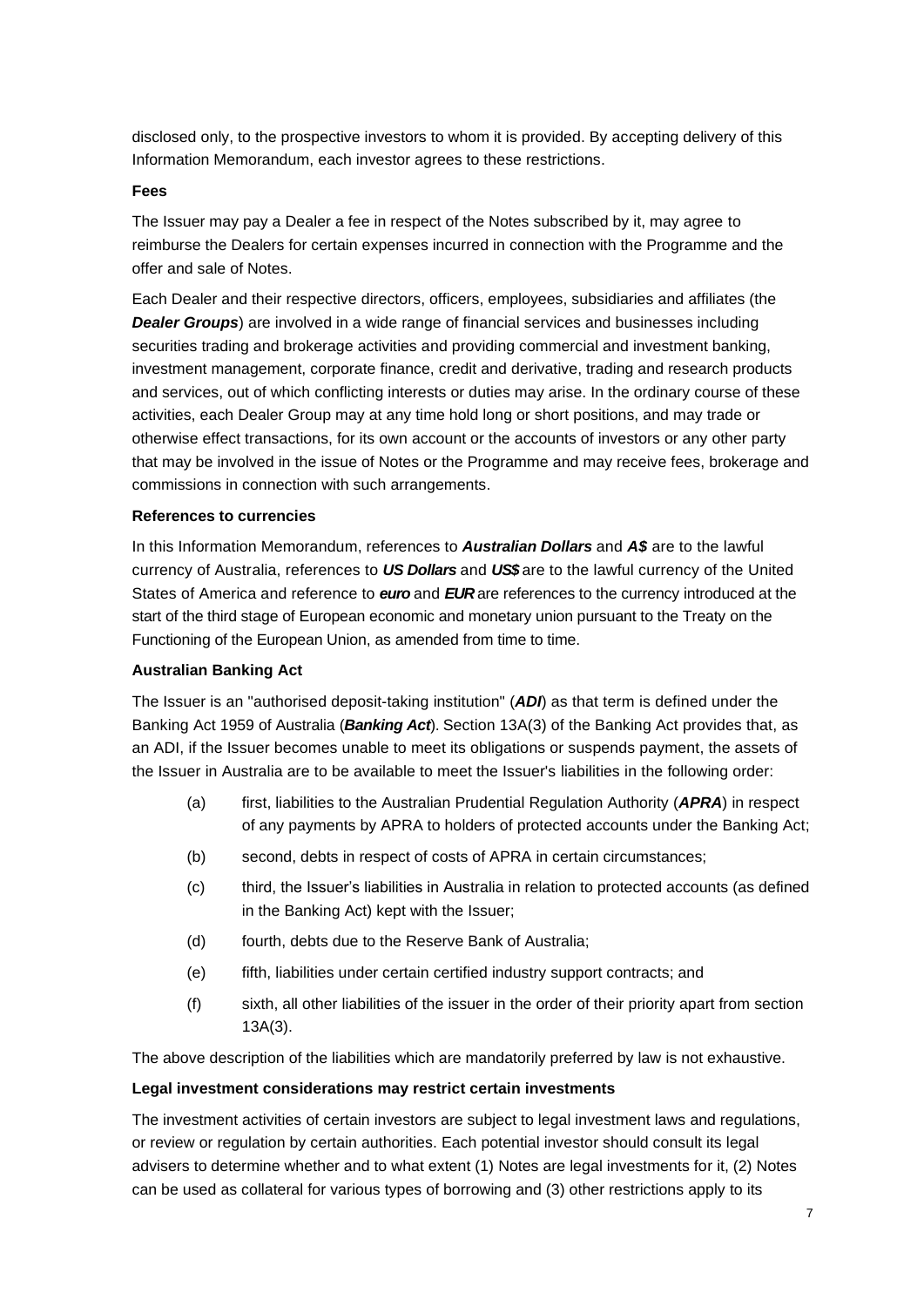purchase or pledge of any Notes. Financial institutions should consult their legal advisers or the appropriate regulators to determine the appropriate treatment of Notes under any applicable riskbased capital or similar rules.

## **Documents incorporated by reference**

This Information Memorandum is to be read in conjunction with all documents which are deemed to be incorporated into it by reference as set out below. This Information Memorandum shall, unless otherwise expressly stated, be read and construed on the basis that such documents are so incorporated and form part of this Information Memorandum. References to "Information Memorandum" shall be construed accordingly.

The following documents are incorporated in, and taken to form part of, this Information Memorandum:

- all amendments and supplements to this Information Memorandum prepared by the Issuer from time to time;
- the most recently published audited financial statements of the Issuer from time to time which are publicly available and the most recently published interim financial statements of the Group from time to time which are publicly available; and
- all documents issued by the Issuer and stated to be incorporated in this Information Memorandum by reference.

Any documents or information themselves incorporated by reference in, or cross-referred to in, the documents incorporated by reference in this Information Memorandum shall not form part of this Information Memorandum unless also separately incorporated by reference above. In each case, where only certain sections of a document referred to above are incorporated by reference in this Information Memorandum, the parts of the document which are not incorporated by reference are either not relevant to prospective investors in the Notes or covered elsewhere in this Information Memorandum.

Any statement contained in this Information Memorandum or in any of the documents incorporated by reference in, and forming part of this Information Memorandum, shall be modified or superseded for the purpose of this Information Memorandum to the extent that a statement contained in any document subsequently incorporated by reference modifies or supersedes such statement (whether expressly or by implication).

Copies of documents incorporated by reference may be obtained from the Issuer and are available for inspection at the Issuer's office, and the Issuing and Paying Agent's office, specified in the "Directory".

Except as provided above, no other information, including information contained on websites of the Issuer, is incorporated by reference into this Information Memorandum.

## **Legislation under which Issuer is formed**

Bendigo and Adelaide Bank Limited is a company limited by shares, incorporated and operating under the Corporations Act 2001 of Australia.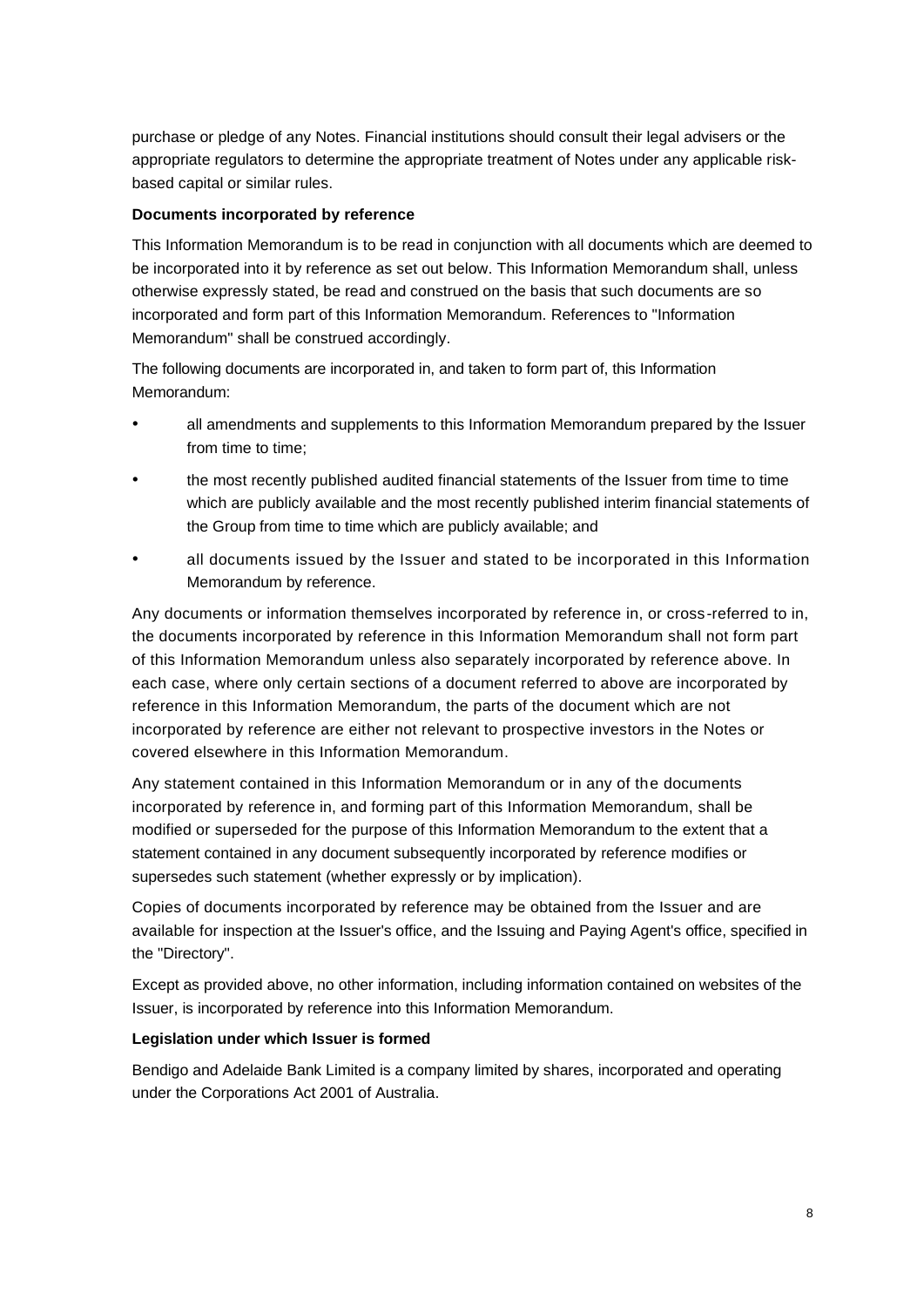# **Summary of the Programme**

*The following is a brief summary only and should be read in conjunction with the rest of this Information Memorandum and, to the extent applicable, the Terms and Conditions of the Notes.*

**General**

| Issuer:                             | Bendigo and Adelaide Bank Limited (ABN 11 068 049 178) (a<br>corporation constituted with limited liability under the laws of<br>Australia)                                                                                                                                                                                                                                                                                                                                                         |
|-------------------------------------|-----------------------------------------------------------------------------------------------------------------------------------------------------------------------------------------------------------------------------------------------------------------------------------------------------------------------------------------------------------------------------------------------------------------------------------------------------------------------------------------------------|
| Dealers:                            | Barclays Bank PLC<br>Citigroup Global Markets Limited<br>National Australia Bank Limited (ABN 12 004 044 937)<br>(incorporated with limited liability under the laws of<br>Australia)<br><b>UBS AG London Branch</b>                                                                                                                                                                                                                                                                                |
| <b>Issuing and Paying</b><br>Agent: | The Bank of New York Mellon, London Branch                                                                                                                                                                                                                                                                                                                                                                                                                                                          |
| Maximum Amount of<br>the Programme: | The aggregate principal amount of Notes outstanding at any time<br>will not exceed US\$5,000,000,000 or its equivalent in other<br>currencies. The Issuer may increase the maximum amount of<br>the Programme in accordance with the provisions of the Dealer<br>Agreement.                                                                                                                                                                                                                         |
| Use of proceeds:                    | The net proceeds from each issue of Notes will be applied by the<br>Issuer for general corporate purposes.                                                                                                                                                                                                                                                                                                                                                                                          |
| Currencies:                         | Notes may be denominated in Australian Dollars, euro, US Dollars<br>and any other currency which is freely transferable and<br>freely convertible into Australian Dollars, euro or US Dollars<br>provided that it is lawful and in compliance with all<br>requirements of any relevant central bank and any other<br>relevant fiscal, monetary, regulatory or other authority, for<br>deposits to be made in such currency and for such Note to be<br>issued, offered for sale, sold and delivered. |
| Denominations:                      | A minimum denomination of A\$1,000,000, EUR500,000,<br>US\$500,000 (or a denomination not less than the equivalent in<br>any other currency) or such other amount as the Issuer and the<br>relevant Dealer(s) may agree, subject to applicable legal and<br>regulatory requirements.                                                                                                                                                                                                                |
| Form of the Notes:                  | The Notes will be in bearer form. Each issue of Notes will be<br>represented by a permanent Global Note which will be<br>exchangeable only in whole for Definitive Notes upon default<br>or in certain other limited circumstances set out in the<br>permanent Global Note. Notes issued on the same day in the                                                                                                                                                                                     |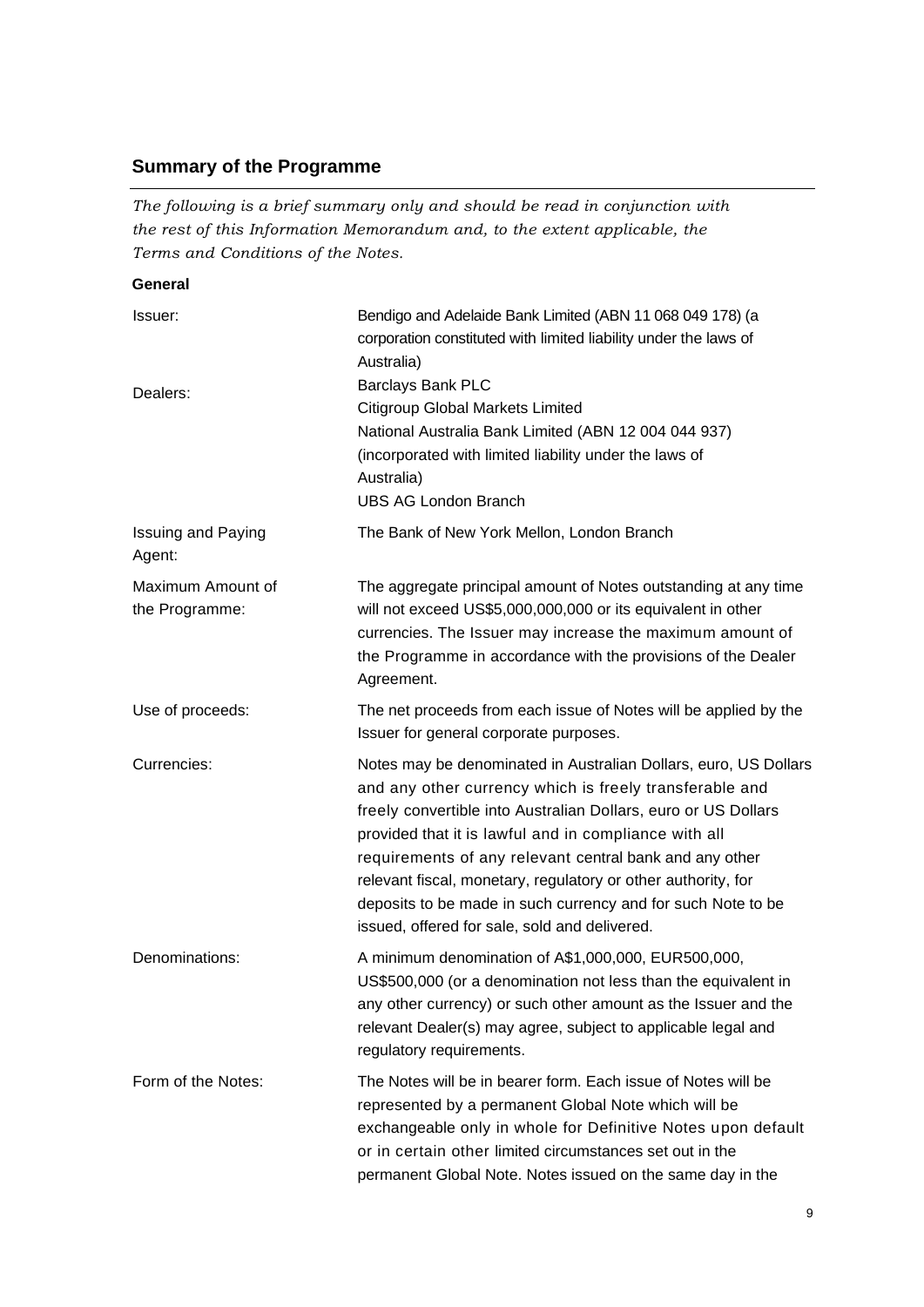|                      | same currency and having the same maturity date will, subject as<br>provided above, be represented by one Global Note.                                                                                                                                                                                                                                                                                                                                                                                                                                                                                                                                                                                                                             |  |
|----------------------|----------------------------------------------------------------------------------------------------------------------------------------------------------------------------------------------------------------------------------------------------------------------------------------------------------------------------------------------------------------------------------------------------------------------------------------------------------------------------------------------------------------------------------------------------------------------------------------------------------------------------------------------------------------------------------------------------------------------------------------------------|--|
| Yield Basis:         | The Notes may be issued at a discount or bear interest at a<br>fixed or floating rate.                                                                                                                                                                                                                                                                                                                                                                                                                                                                                                                                                                                                                                                             |  |
| Tenor of the Notes:  | Not less than 1 nor more than 364 days from and including the<br>issue date to (but excluding) the maturity date, subject to<br>compliance with any legal and regulatory requirements.                                                                                                                                                                                                                                                                                                                                                                                                                                                                                                                                                             |  |
| Redemption:          | The Notes may be redeemed at par.                                                                                                                                                                                                                                                                                                                                                                                                                                                                                                                                                                                                                                                                                                                  |  |
| Clearing systems:    | Euroclear Bank SA/NV as operator of the Euroclear System<br>(Euroclear) and Clearstream Banking S.A. (Clearstream,<br><b>Luxembourg</b> ) or any other recognised clearing system as may<br>be agreed from time to time.                                                                                                                                                                                                                                                                                                                                                                                                                                                                                                                           |  |
| Delivery:            | Permanent Global Notes will be delivered to a common<br>depositary for Euroclear and Clearstream, Luxembourg (or any<br>other recognised clearing system as may be agreed from time<br>to time) and Definitive Notes will be available in accordance with<br>the instructions of the Issuer. Accountholders will, in respect of<br>permanent Global Notes, have the benefit of a Deed of Covenant<br>given by the Issuer dated 29 September 2003 (as amended<br>and restated by the Amended and Restated Deed of Covenant<br>dated 26 June 2013 and the Second Amended and Restated<br>Deed of Covenant dated 6 May 2020) (Deed of Covenant). A<br>copy of the Deed of Covenant may be obtained from the Issuing and<br>Paying Agent upon request. |  |
| Status of the Notes: | The Notes will constitute direct, unsubordinated and<br>unsecured obligations of the Issuer and will rank pari passu<br>with all other unsecured and unsubordinated obligations of<br>the Issuer, except liabilities mandatorily preferred by law<br>(which includes the claims referred to in sections 13A and 16<br>of the Banking Act and section 86 of the Reserve Bank Act 1959<br>of Australia).                                                                                                                                                                                                                                                                                                                                             |  |
| Taxation:            | All payments on the Notes will be made free and clear of<br>any deductions for or on account of withholding taxes of<br>Australia, subject to certain customary exceptions as set out in<br>the Notes. In the event that any such deduction is made, the Issuer<br>will, save in certain limited circumstances set out in the Notes, be<br>required to pay additional amounts to cover the amounts so<br>deducted.                                                                                                                                                                                                                                                                                                                                 |  |
|                      | Payments on the Notes may be subject to withholding or deduction<br>under sections 1471-1474 of the United States Internal Revenue<br>Code or legislation of another jurisdiction of similar purpose or effect<br>(FATCA) by reason of the failure of a holder of a Note or relevant<br>intermediary to perfect an exemption from any withholding or                                                                                                                                                                                                                                                                                                                                                                                               |  |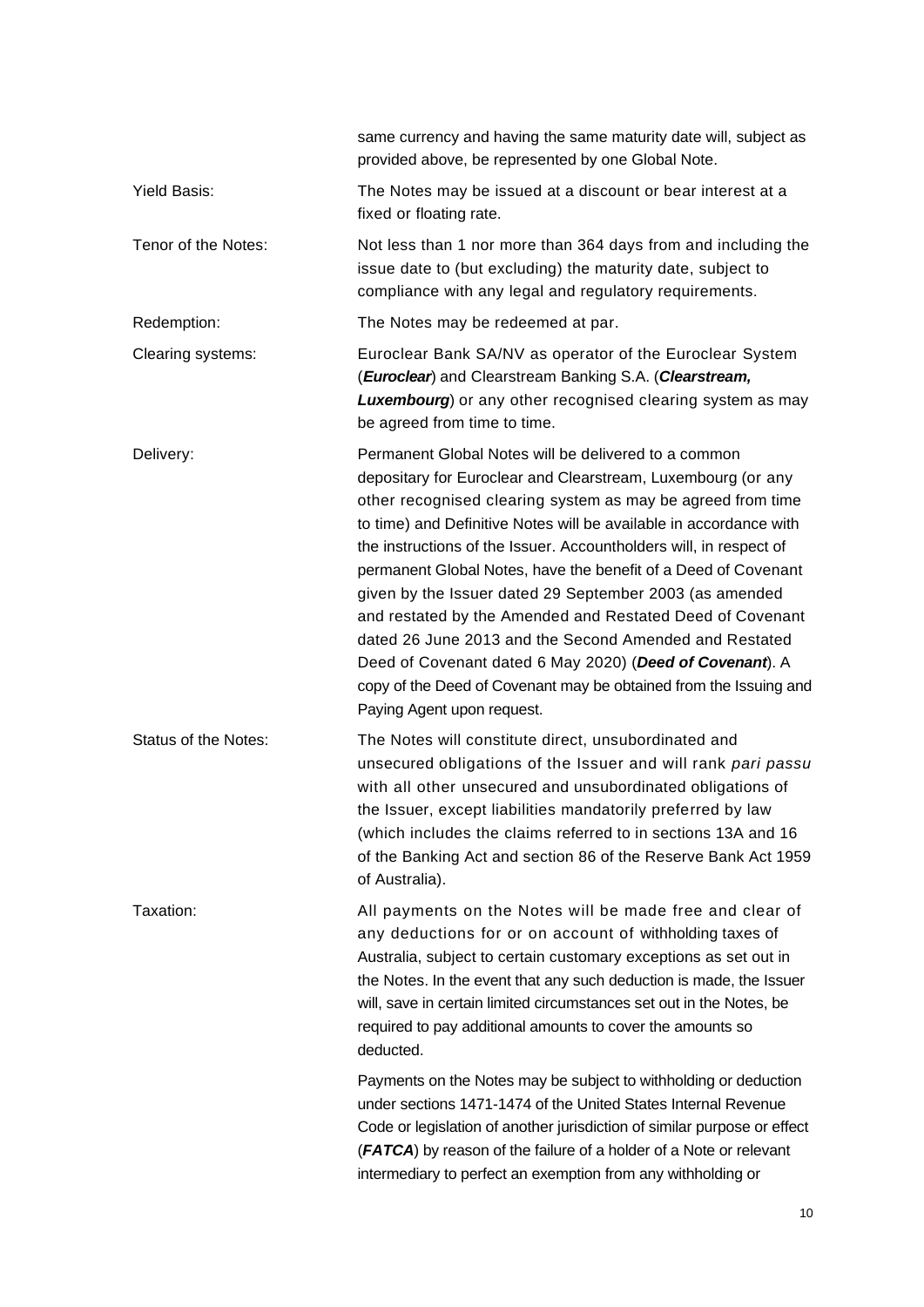|                       | deduction required under or in connection with FATCA.                                                                                                                                                                                                                                                                                                                                                                                                                                                                                                                                                                                                                                                                                              |  |
|-----------------------|----------------------------------------------------------------------------------------------------------------------------------------------------------------------------------------------------------------------------------------------------------------------------------------------------------------------------------------------------------------------------------------------------------------------------------------------------------------------------------------------------------------------------------------------------------------------------------------------------------------------------------------------------------------------------------------------------------------------------------------------------|--|
| Listing:              | The Notes will not be listed on any stock exchange.                                                                                                                                                                                                                                                                                                                                                                                                                                                                                                                                                                                                                                                                                                |  |
| Selling restrictions: | The offering, sale and delivery of the Notes and the distribution of<br>this Information Memorandum and other material in relation to any<br>of the Notes will be subject to such restrictions as may apply in<br>any jurisdiction in connection with the offering and sale of such<br>Notes. See "Selling Restrictions" below.                                                                                                                                                                                                                                                                                                                                                                                                                    |  |
| Governing law:        | The Notes, the Deed of Covenant, and any dispute arising<br>out of or in connection with the Notes or the Deed of<br>Covenant, will be governed by and constituted in accordance<br>with the laws of Victoria, Australia.                                                                                                                                                                                                                                                                                                                                                                                                                                                                                                                          |  |
| Rating:               | The Programme has been, and the Issuer expects that it will<br>continue to be, rated by Moody's Investors Service Pty Limited,<br>S&P Global Ratings Australia Pty Ltd and Fitch Australia Pty<br>Ltd.                                                                                                                                                                                                                                                                                                                                                                                                                                                                                                                                             |  |
|                       | A credit rating is not a recommendation to buy, sell or hold<br>Notes and may be subject to revision, suspension or<br>withdrawal at any time by the assigning rating agency.                                                                                                                                                                                                                                                                                                                                                                                                                                                                                                                                                                      |  |
|                       | Credit ratings are for distribution only to a person in Australia (a)<br>who is not a 'retail client' within the meaning of section 761G of<br>the Corporations Act and is also a sophisticated investor,<br>professional investor or other investor in respect of whom<br>disclosure is not required under Parts 6D.2 or 7.9 of the<br>Corporations Act, and (b) who is otherwise permitted to receive<br>credit ratings in accordance with applicable law in any jurisdiction<br>in which the person may be located. Anyone who is not such a<br>person is not entitled to receive this Information Memorandum and<br>anyone who receives this Information Memorandum must not<br>distribute it to any person who is not entitled to receive it. |  |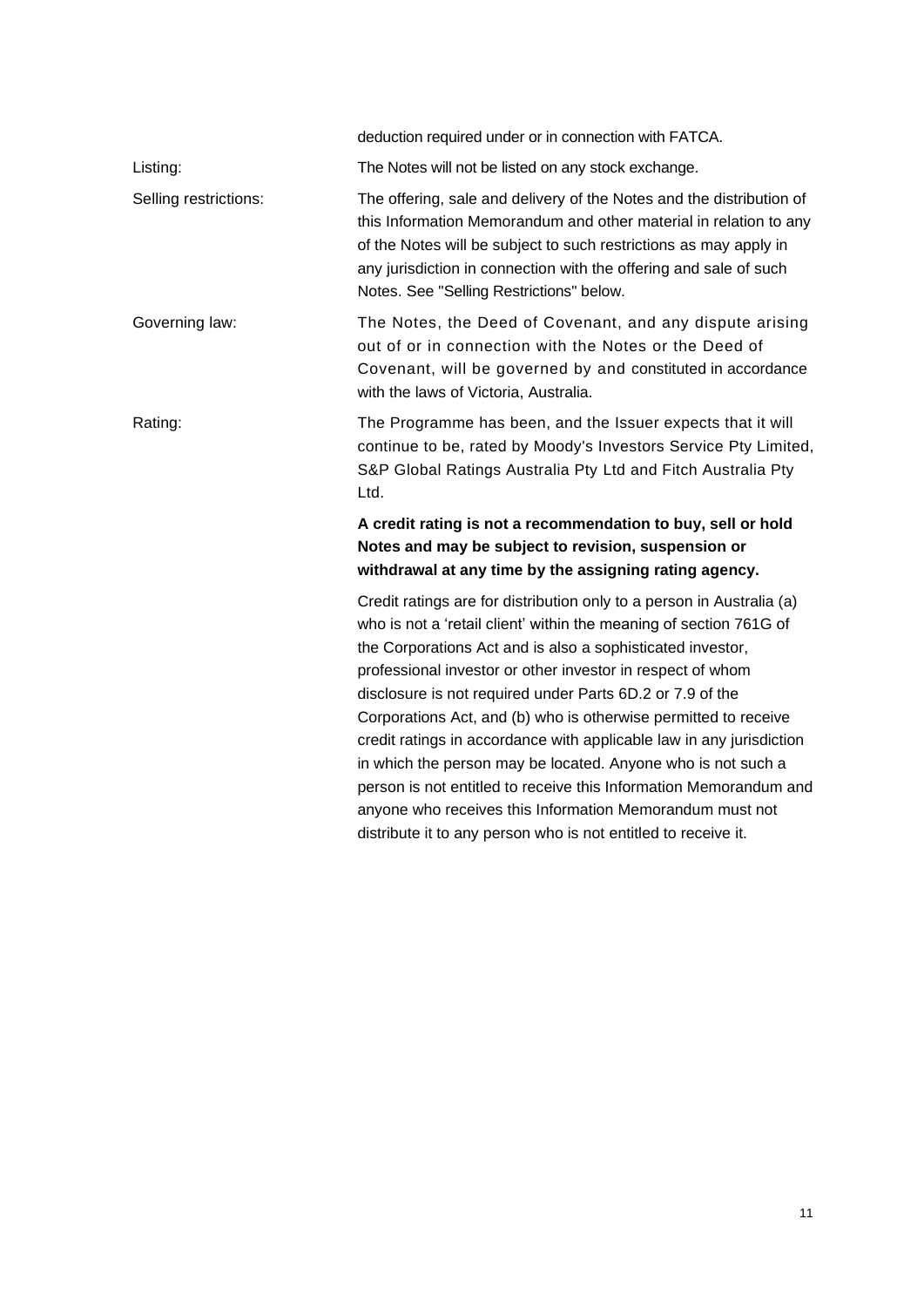# Company description

## **Background**

The Issuer is an Australian public company listed on the ASX and registered in Victoria under the Corporations Act. The Issuer converted from a building society to a bank on 1 July 1995. At the time of conversion, the Issuer was Australia's largest building society and Australia's oldest, having operated as a building society for 137 years. The Issuer has experienced significant growth over the last two decades, both organically and as a result of strategic acquisitions, and most notably as a result of its merger with Adelaide Bank Limited in 2007. The Issuer has headquarters in Bendigo, Victoria and Adelaide, South Australia with the registered office based in Bendigo. The Issuer is a top 100 ASX listed company owned by more than 95,000 shareholders.

The Issuer's well established geographic distribution network provides a full range of banking services via more than 700 service outlets across the country. This includes more than 500 branches, including approximately 324 Community Bank branches. This network provides one of the Issuer's core strengths, being its ability to attract retail deposits.

## **Business strategy**

The Issuer provides a broad range of banking and other financial services primarily to retail customers and small to medium sized businesses throughout Australia.

The Issuer's main business activity is raising funds through customer deposits and wholesale funding markets and lending those funds to customers. The major lending activities are residential lending, commercial and business lending and consumer finance, which includes personal loans, credit cards and overdrafts.

The Issuer's main revenue sources are:

- net interest income which is represented by the interest earned from its lending activities and liquidity portfolio, less interest paid on deposits and other funding sources; and
- fee and commission revenue from the provision of banking, investment, insurance and superannuation services.

# Business profile

## **Consumer Banking**

The Consumer Banking Division incorporates areas engaging with and servicing its consumer customers. This includes its Bendigo Bank branch network (including Community Bank), mobile relationship managers, third party banking channels, wealth services and contact centres, as well as consumer support functions including its processing centres.

Bendigo Bank is one of the leading banking brands for customer and business satisfaction and advocacy with a unique offering through its Community Bank model.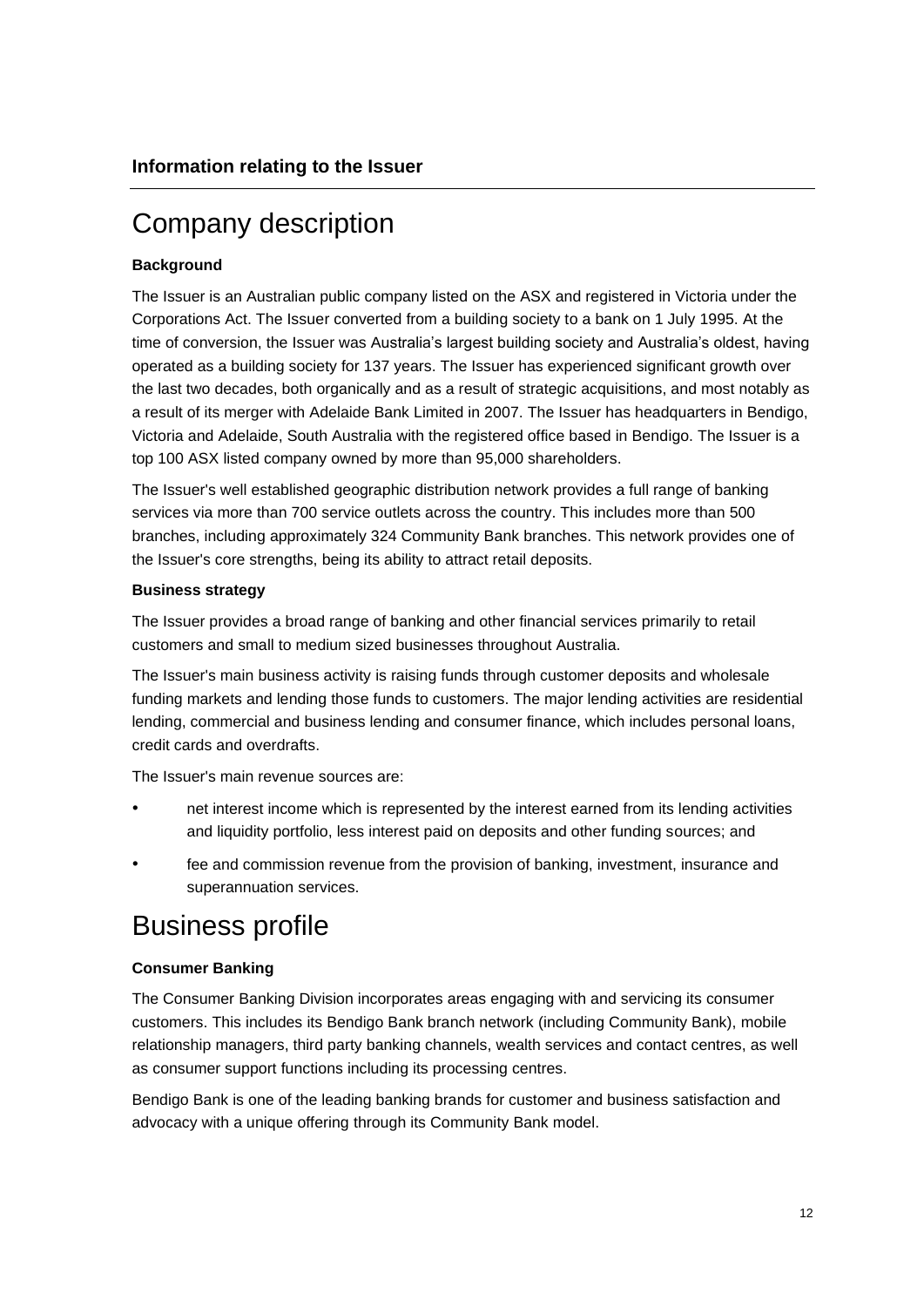The Consumer Banking Division's Local Banking business unit provides deposit accounts, residential lending, personal loans and credit cards through its branch network and mobile relationship managers.

The Community Bank network consists of franchises with local communities that each own the rights to operate a Bendigo Bank branch. Essentially, a locally owned public company invests in the rights to operate a bank branch. The Issuer supplies all banking and back office services while the community company operates the retail outlet. Revenue is shared, enabling communities to earn revenue from their own banking and channel this revenue back into community enterprise and development.

The Third Party Banking business unit provides residential and consumer finance through intermediaries including mortgage partners, and mortgage brokers under the Adelaide Bank brand.

The Wealth business unit is the provider of superannuation and investment services through one of the Issuer's subsidiaries, Sandhurst Trustees Limited. The Wealth business unit also provides margin lending through one of the Issuer's subsidiaries, Leveraged Equities Limited, and deposit products under the Adelaide Bank brand, through its team of business development and relationship managers.

#### **Business**

The Business division incorporates the Issuer's Business Banking (commercial finance and business solutions), Portfolio Funding (wholesale funding solutions for the finance sector), Delphi Bank (consumer and commercial finance) and Community Sector Banking businesses (tailored finance solutions to the not for profit sector).

## **Agribusiness**

The Agribusiness division is a specialist rural lending provider operating primarily under the Rural Bank brand. This division provides specialist financial products and services to primary producers and agribusiness participants through a national network of distribution partners and agribusiness lending specialists mainly based in rural and regional centres.

#### **Joint venture businesses**

Homesafe is a joint venture of Bendigo and Adelaide Bank which offers a product to assist senior homeowners access the equity in their homes without going into debt.

In addition to Homesafe, the Issuer's joint venture businesses include Community Sector Banking (specialist banking alternative for community groups and not-for profit organisations) and Silver Body Corporate Financial Services (distributor of banking products to property body corporates).

## **Funding**

The principal source of funding for the Issuer is, and is expected to continue to be, its retail deposit base.

These deposits are traditional term and savings deposits sourced through the Issuer's retail network. Retail deposits provide a stable source of funding and the Issuer is committed to maintaining a strong retail liability base. In addition to this Programme, the Issuer has access to wholesale funding via its A\$7,500,000,000 Debt Issuance Programme, US\$3,000,000,000 Euro Medium Term Note Programme and TORRENS Securitisation Programme.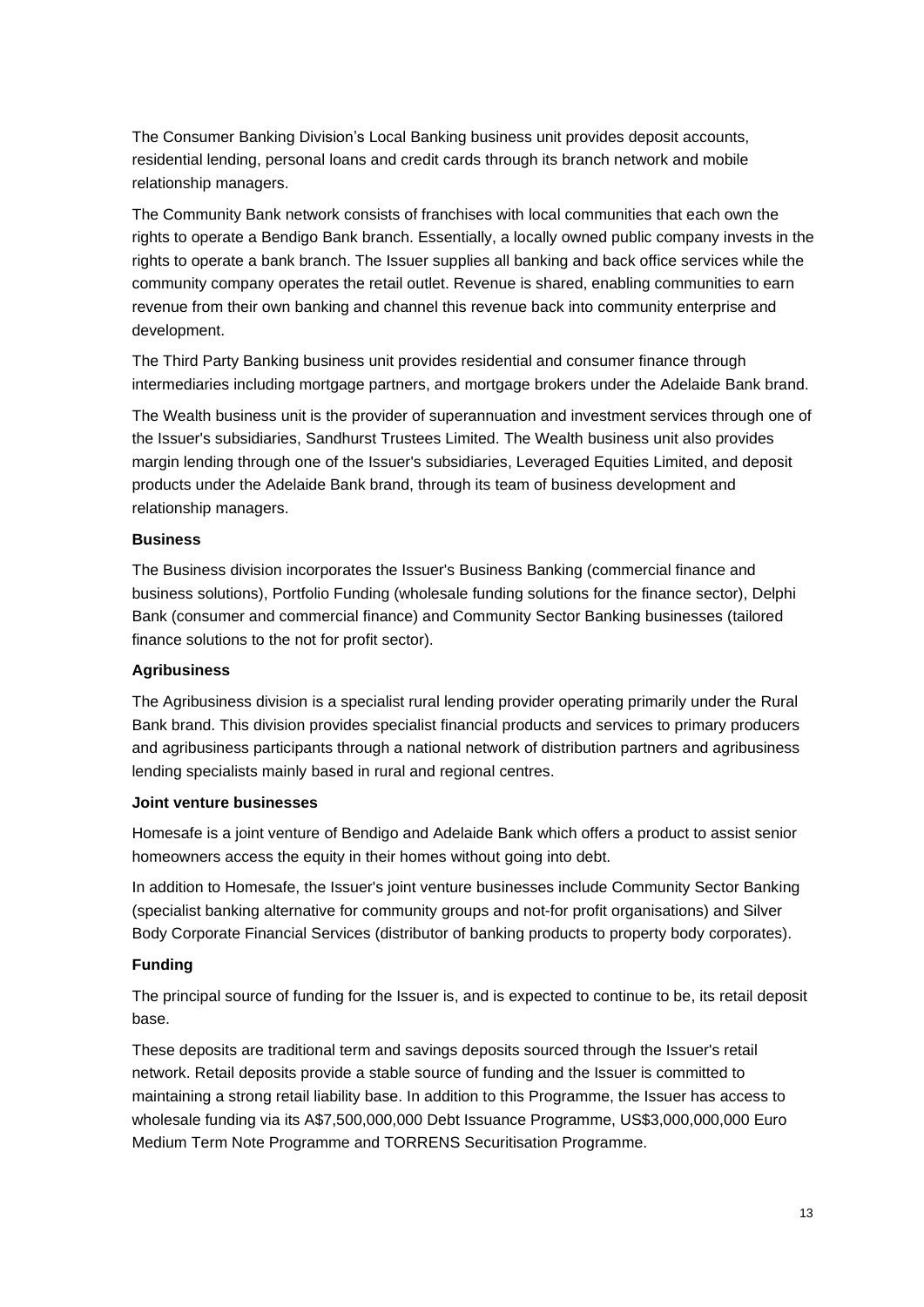The Issuers funding strategy is to maintain the existing high levels of retail funding on its balance sheet. In addition, the Issuer typically seeks to:

- lengthen the duration of its liabilities;
- diversify its funding opportunities across a range of markets; and
- be an active participant in markets where funding opportunities exist and pricing is appropriate.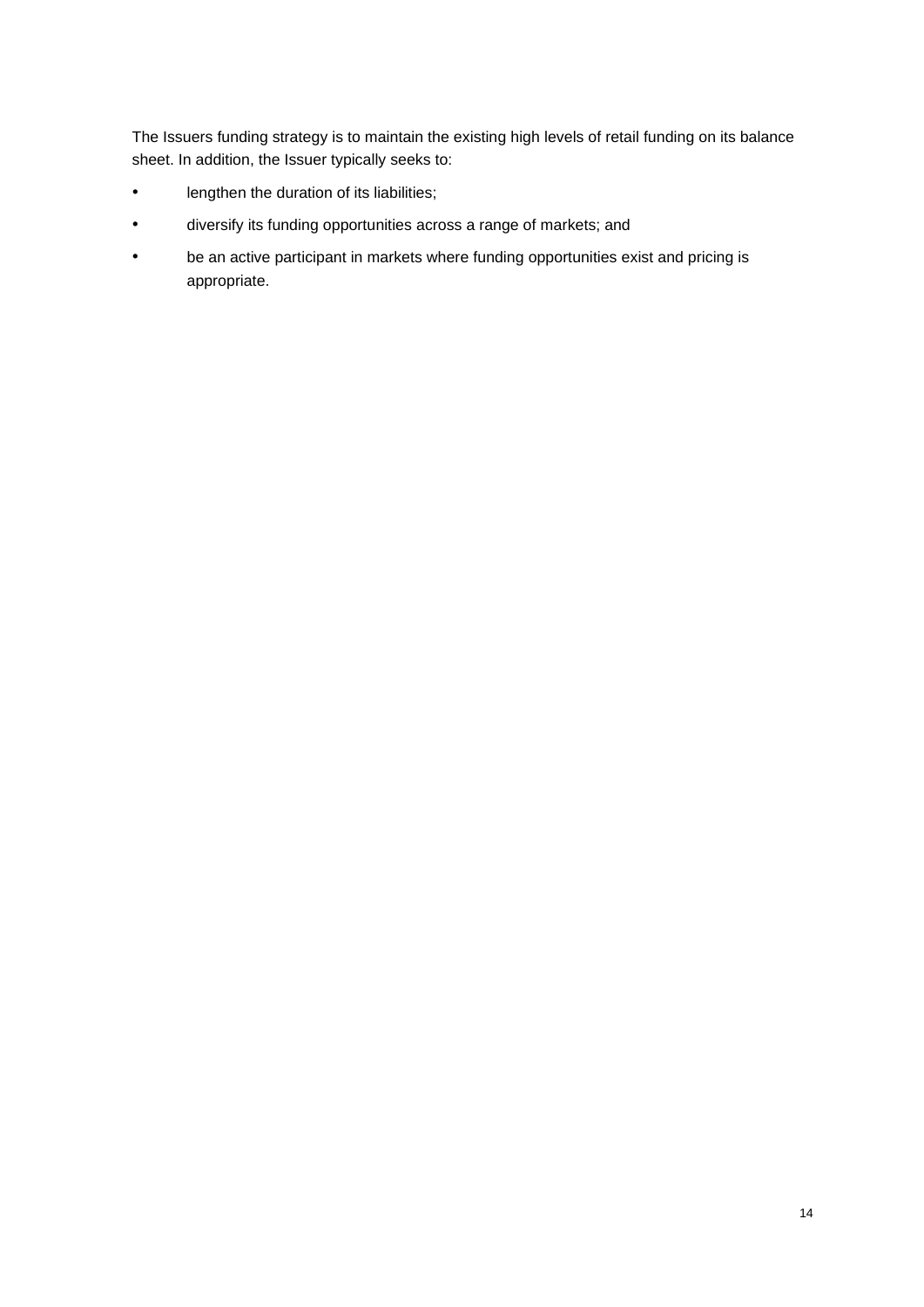# **Selling Restrictions**

The Dealers have in the Dealer Agreement agreed with the Issuer a basis upon which they or any of them may from time to time agree to purchase Notes.

The selling restrictions agreed between the Issuer and the Dealers are set out below. The restrictions may be amended from time to time by the Issuer, in accordance with the Dealer Agreement.

The Issuer is entitled under the Dealer Agreement to appoint one or more Dealers as a Dealer for a particular issue of Notes.

## **1. General**

By its purchase and acceptance of Notes issued under the Dealer Agreement, each Dealer has represented and agreed that it (i) will observe all applicable laws and regulations in any jurisdiction in which it may offer, sell, or deliver Notes or any interest therein, (ii) will not directly or indirectly offer, sell, resell, reoffer or deliver Notes or any interest therein or rights in respect thereof or distribute the Information Memorandum or any other document, circular, advertisement or other offering material in any country or jurisdiction except under circumstances that will result in compliance with all applicable laws and regulations and (iii) in connection with the offer, sale or delivery by any Dealer of any Notes or any interest therein or rights in respect thereof, the Issuer shall not have responsibility for, and each Dealer will obtain, any consent, approval or permission required in, and each Dealer will comply with the laws and regulations in force in, any jurisdiction to which it is subject or in or from which it may make any such offer, sale or delivery.

## **2. Australia**

This Information Memorandum has not been, and no prospectus or other disclosure document (as defined in the Corporations Act) in relation to the Programme or any Notes has been, or will be, lodged with ASIC. Each Dealer has represented and agreed, and each further Dealer appointed under the Programme will be required to represent and agree with the Issuer, that, in connection with the distribution of the Notes in Australia, it:

- (a) has not offered or invited applications, and will not offer or invite applications, for the issue, sale or purchase of any Notes in Australia (including an offer or invitation which is received by a person in Australia); and
- (b) has not distributed or published and will not distribute or publish, the Information Memorandum or any other offering material or advertisement relating to any Notes in Australia,

unless:

(c) the aggregate consideration payable by on acceptance of the offer or invitation by each offeree or invitee is at least A\$500,000 (or its equivalent in other currencies, in either case, disregarding moneys lent by the offeror, inviter or its associates or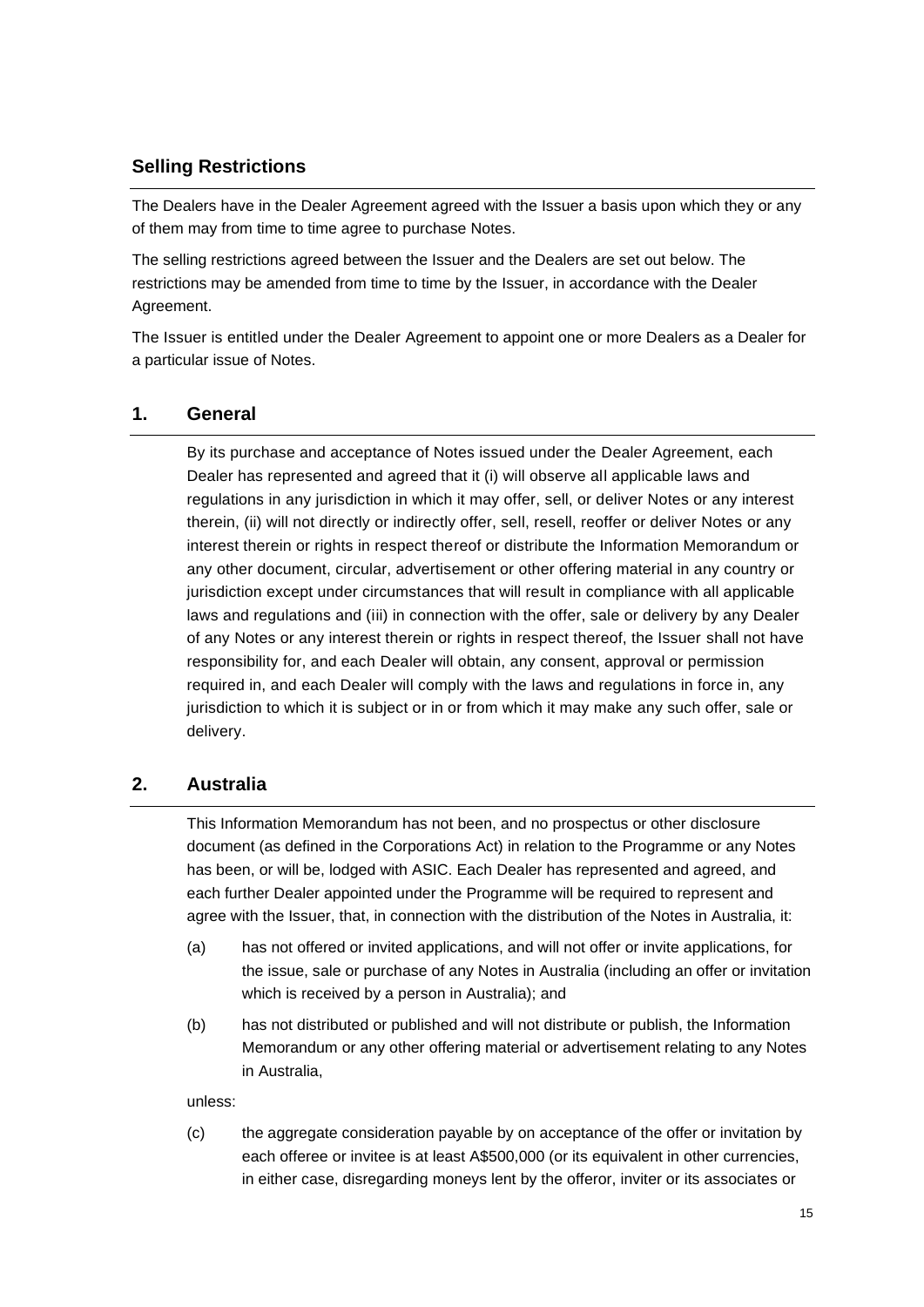the offer or invitation otherwise does not require disclosure to investors in accordance with Part 6D.2 or 7.9 of the Corporations Act and is not made to a person who is a "retail client" within the meaning of Section 761G of the Corporations Act;

- (d) such action complied with the conditions of the Australian financial services licence of the person making the offer or invitation or an applicable exemption from the requirement to hold such a licence;
- (e) such action complies with all applicable laws, regulations and directives; and
- (f) such action does not require any document to be lodged with ASIC.

In addition, each Dealer has represented and agreed, and each further Dealer appointed under the Programme will be required to represent and agree, that it will not sell any Note issued by the Issuer in circumstances where employees of the Dealer aware of, or involved in, the sale know, or have reasonable grounds to suspect, that the Note or an interest in or right in respect of the Note, was being or would later be, acquired either directly or indirectly by an Offshore Associate of the Issuer acting other than in the capacity of a dealer, manager or underwriter in relation to the placement of the Notes or a clearing house, custodian, funds manager or responsible entity of a registered scheme within the meaning of the Corporations Act.

*Offshore Associate* means an associate (as defined in section 128F of the Income Tax Assessment Act 1936 of Australia and any successor legislation) of the Issuer that is either a non-resident of Australia which does not acquire the Notes in carrying on a business at or through a permanent establishment in Australia or, alternatively, a resident of Australia that acquires the Notes in carrying on business at or through a permanent establishment outside of Australia.

## **3. The United States of America**

The Notes have not been and will not be registered under the Securities Act and may not be offered or sold within the United States or to, or for the account or benefit of, US persons except in accordance with Regulation S.

Each Dealer has represented and agreed (and each further Dealer appointed under the Programme will be required to represent and agree) that it has not offered or sold, and will not offer or sell, any Notes constituting part of its allotment within the United States except in accordance with Rule 903 of Regulation S.

Each Dealer has also represented and agreed (and each further Dealer appointed under the Programme will be required to represent and agree) that it has offered and sold the Notes, and will offer and sell the Notes (i) as part of their distribution at any time and (ii) otherwise until 40 days after the later of the commencement of the offering and the closing date (the *distribution compliance period*), only in accordance with Rule 903 of Regulation S.

Each Dealer has also agreed (and each further Dealer appointed under the Programme will be required to agree) that, at or prior to confirmation of sale of Notes, it will have sent to each distributor, dealer or person receiving a selling concession, fee or other remuneration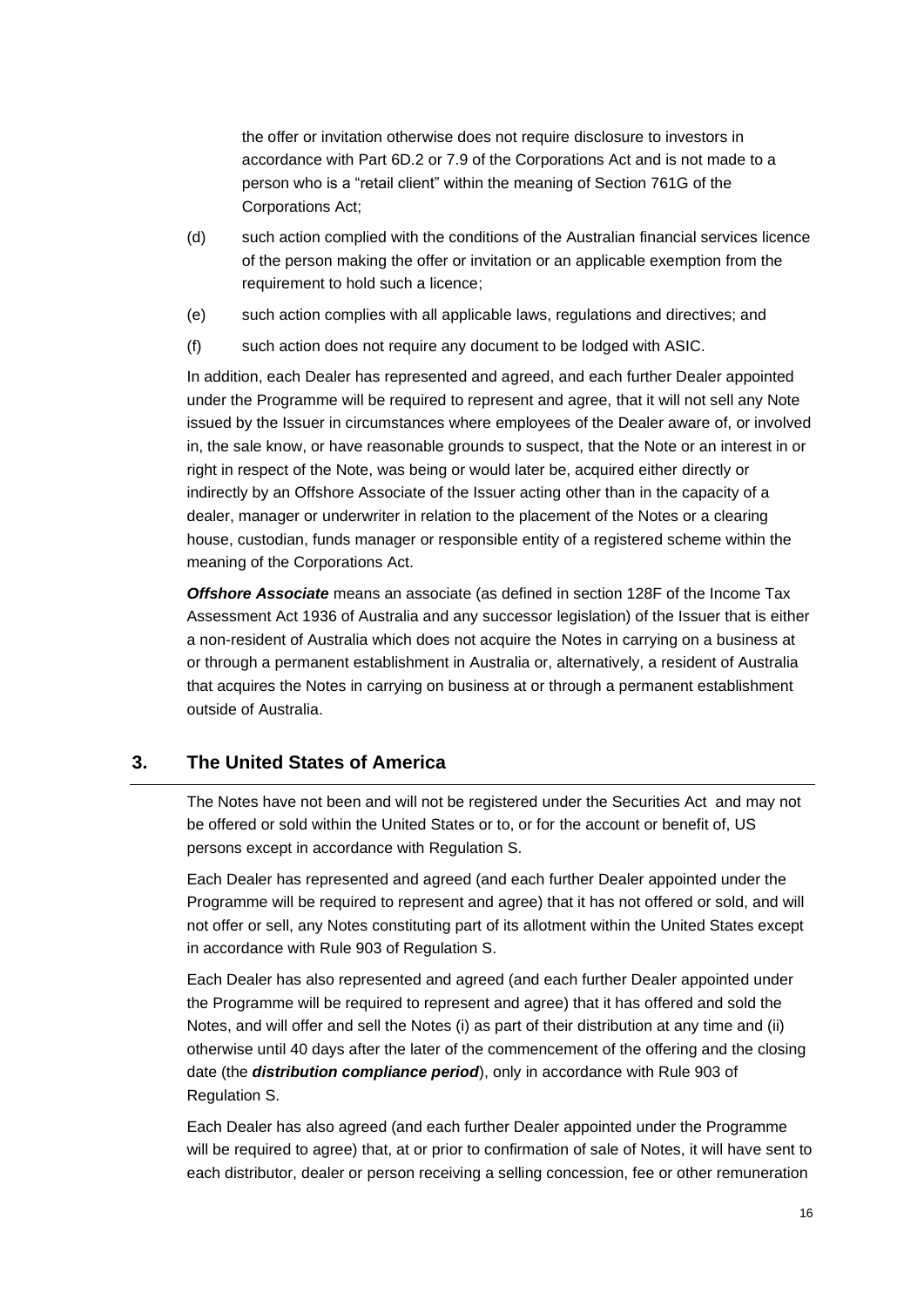that purchases Notes from it during the distribution compliance period a confirmation or notice to substantially the following effect:

"The Securities covered hereby have not been registered under the US Securities Act of 1933, as amended (the *Securities Act*) and may not be offered or sold within the United States or to, or for the account or benefit of US persons (i) as part of their distribution at any time or (ii) otherwise until 40 days after the later of the commencement of the offering and the closing date, except in either case in accordance with Regulation S under the Securities Act. Terms used above have the meanings given to them by Regulation S."

Each Dealer has represented and agreed (and each further Dealer appointed under the Programme will be required to represent and agree) that neither it, nor its affiliates nor any persons acting on its or their behalf have engaged or will engage in any directed selling efforts with respect to the Notes, and that it and they have complied and will comply with the offering restrictions requirement of Regulation S.

Terms used above have the meanings given to them by Regulation S.

## **4. Japan**

The Notes have not been and will not be registered under the Financial Instruments and Exchange Act of Japan (Act No. 25 of 1948, as amended; the *FIEA*). Accordingly, each Dealer has represented and agreed (and each further Dealer appointed under the Programme will be required to represent and agree) that it has not, directly or indirectly, offered or sold and will not, directly or indirectly, offer or sell any Notes in Japan or to, or for the benefit of, any resident of Japan (which term as used herein means any person resident in Japan, including any corporation or other entity organised under the laws of Japan) or to others for re-offering or resale, directly or indirectly, in Japan or to, or for the benefit of, a resident of Japan, except pursuant to an exemption from the registration requirements of, and otherwise in compliance with, the FIEA and other applicable laws, regulations and ministerial guidelines of Japan.

## **5. The United Kingdom**

Each Dealer has represented and agreed (and each further Dealer appointed under the Programme will be required to represent and agree) that:

- (a) it has complied and will comply with all applicable provisions of the Financial Services and Markets Act 2000 (the *FSMA*) with respect to anything done by it in relation to such Notes in, from or otherwise involving the United Kingdom;
- (b) (i) it is a person whose ordinary activities involve it in acquiring, holding, managing or disposing of investments (as principal or agent) for the purposes of its business; and (ii) it has not offered or sold and will not offer or sell any Notes other than to persons whose ordinary activities involve them in acquiring, holding, managing or disposing of investments (as principal or as agent) for the purposes of their businesses or who it is reasonable to expect will acquire, hold, manage or dispose of investments (as principal or agent) for the purposes of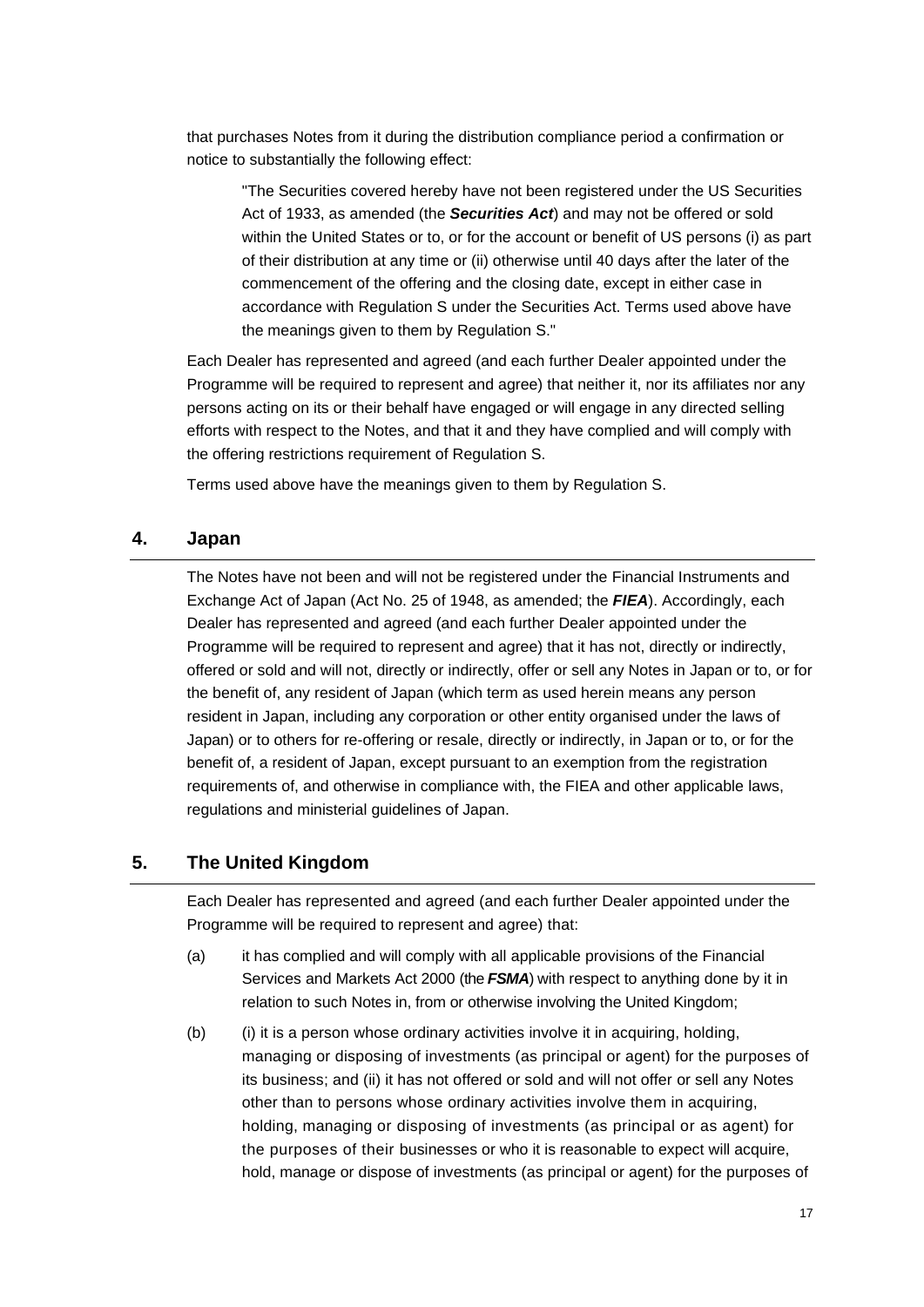their businesses where the issue of the Notes would otherwise constitute a contravention of section 19 of the FSMA by the Issuer; and

(c) it has only communicated or caused to be communicated and will only communicate or cause to be communicated any invitation or inducement to engage in investment activity (within the meaning of section 21 of the FSMA) received by it in connection with the issue or sale of any Notes in circumstances in which section 21(1) of the FSMA does not apply to the Issuer.

## **6. Hong Kong**

Each Dealer has represented and agreed (and each further Dealer appointed under the Programme will be required to represent and agree) that:

- (a) it has not offered or sold and will not offer or sell in the Hong Kong Special Administrative Region of the People's Republic of China (*Hong Kong*), by means of any document, any Notes, other than:
	- (i) to "professional investors" as defined in the Securities and Futures Ordinance (Cap. 571) of Hong Kong (the *SFO*) and any rules made under the SFO; or
	- (ii) in other circumstances which do not result in the document being a "prospectus" as defined in the Companies (Winding Up and Miscellaneous Provisions) Ordinance (Cap. 32) of Hong Kong (the *C(WUMP)O*) or which do not constitute an offer to the public within the meaning of the C(WUMP)O; and
- (b) it has not issued or had in its possession for the purposes of issue, and will not issue or have in its possession for the purposes of issue, whether in Hong Kong or elsewhere, any advertisement, invitation or document relating to the Notes, which is directed at, or the contents of which are likely to be accessed or read by, the public of Hong Kong (except if permitted to do so under the securities laws of Hong Kong) other than with respect to Notes which are or are intended to be disposed of only to persons outside Hong Kong or only to "professional investors" as defined in the SFO and any rules made under the SFO.

## **7. Singapore**

Each Dealer has acknowledged, and each further Dealer appointed under the Programme will be required to acknowledge, that this Information Memorandum has not been registered as a prospectus with the Monetary Authority of Singapore. Accordingly, each Dealer has represented and agreed, and each further Dealer appointed under the Programme will be required to represent and agree, that it has not offered or sold any Notes or caused the Notes to be made the subject of an invitation for subscription or purchase and will not offer or sell any Notes or cause the Notes to be made the subject of an invitation for subscription or purchase, and has not circulated or distributed, nor will it circulate or distribute, this Information Memorandum or any other document or material in connection with the offer or sale, or invitation for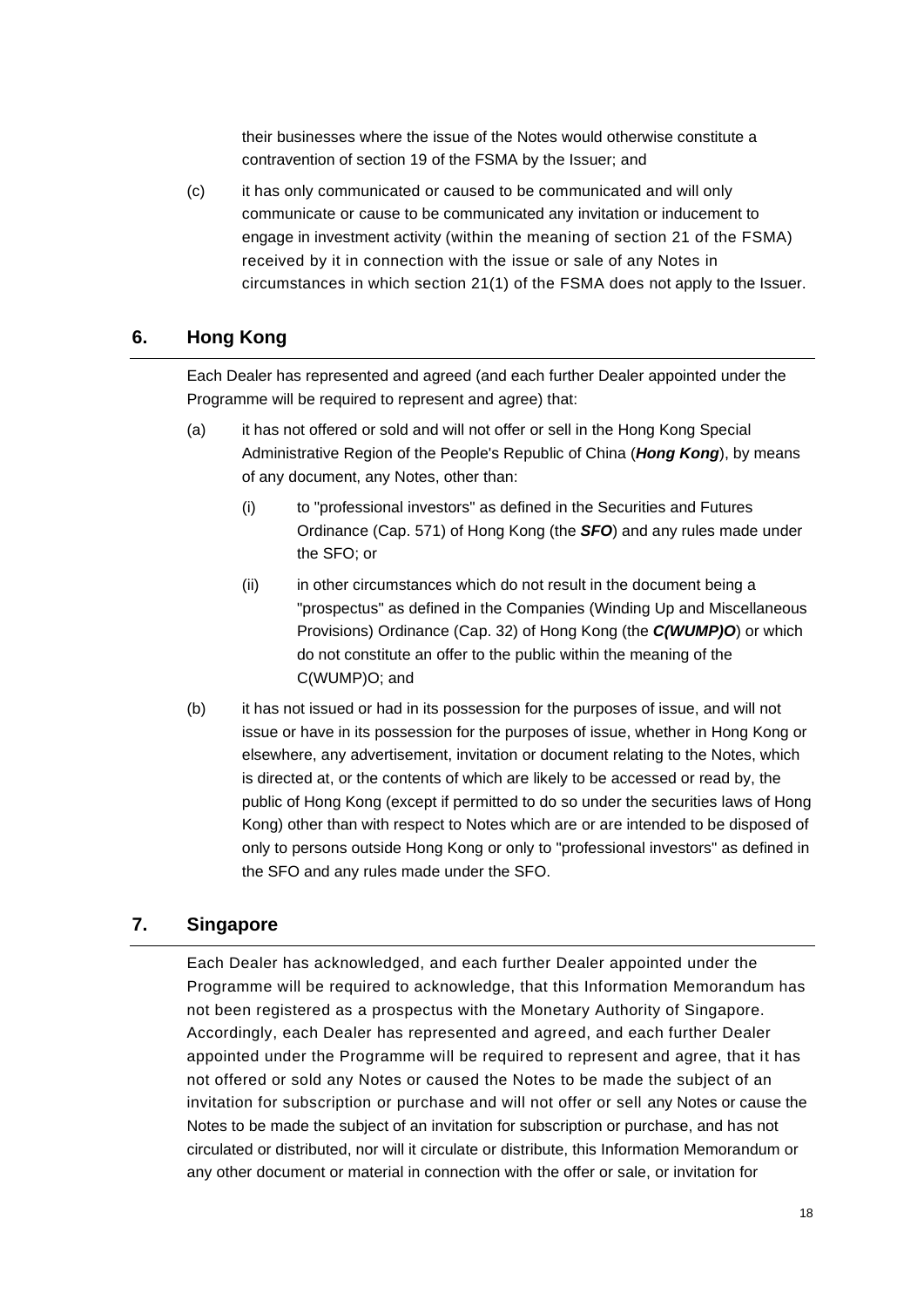subscription or purchase, of the Notes, whether directly or indirectly, to any person in Singapore other than:

- (a) to an institutional investor (as defined in Section 4A of the SFA;
- (b) to a relevant person (as defined in Section 275(2) of the SFA) pursuant to Section 275(1) of the SFA, or any person pursuant to Section 275(1A) of the SFA, and in accordance with the conditions specified in Section 275 of the SFA; or
- (c) otherwise pursuant to, and in accordance with the conditions of, any other applicable provision of the SFA.

Where Notes are subscribed or purchased under Section 275 of the SFA by a relevant person which is:

- (a) a corporation (which is not an accredited investor (as defined in Section 4A of the SFA)) the sole business of which is to hold investments and the entire share capital of which is owned by one or more individuals, each of whom is an accredited investor; or
- (b) a trust (where the trustee is not an accredited investor) whose sole purpose is to hold investments and each beneficiary of the trust is an individual who is an accredited investor,

securities or securities-based derivatives contracts (each term as defined in Section 2(1) of the SFA) of that corporation or the beneficiaries' rights and interest (howsoever described) in that trust shall not be transferred within six months after that corporation or that trust has acquired the Notes pursuant to an offer made under Section 275 of the SFA except:

- (i) to an institutional investor or to a relevant person, or to any person arising from an offer referred to in Section 275(1A) or Section 276(4)(i)(B) of the SFA;
- (ii) where no consideration is or will be given for the transfer;
- (iii) where the transfer is by operation of law;
- (iv) as specified in Section 276(7) of the SFA; or
- (v) as specified in Regulation 37A of the Securities and Futures (Offers of Investments) (Securities and Securities-based Derivatives Contracts) Regulations 2018.

Singapore SFA Product Classification: In connection with Section 309B of the SFA and the CMP Regulations 2018, unless otherwise specified before an offer of Notes, the Issuer has determined, and hereby notifies all relevant persons (as defined in Section 309A(1) of the SFA), that the Notes are 'prescribed capital markets products' (as defined in the CMP Regulations 2018) and Excluded Investment Products (as defined in MAS Notice SFA 04- N12: Notice on the Sale of Investment Products and MAS Notice FAA-N16: Notice on Recommendations on Investment Products).

# **8. Further restrictions**

If as a result of a change in or the making of any law, treaty or official directive or request (whether or not having the force of law, but if not having the force of law compliance with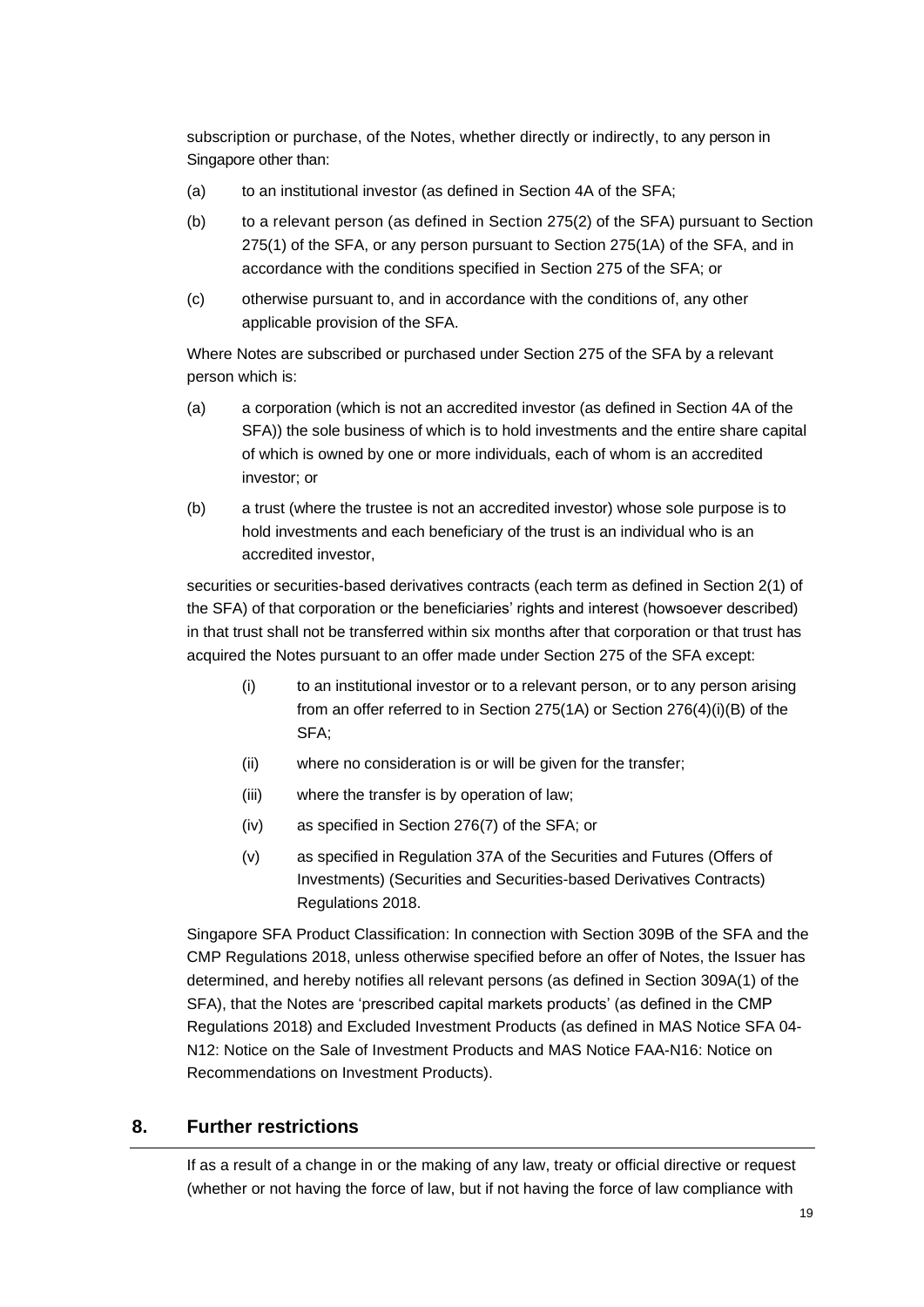which is in accordance with the practice of responsible financial institutions in the country concerned) the Issuer reasonably determines that the selling restrictions set out above require amendment or variation to ensure compliance with such law, treaty or official directive or request, the Issuer may by 30 days' notice to each Dealer notify new selling restrictions which shall take effect from the date specified in such notice.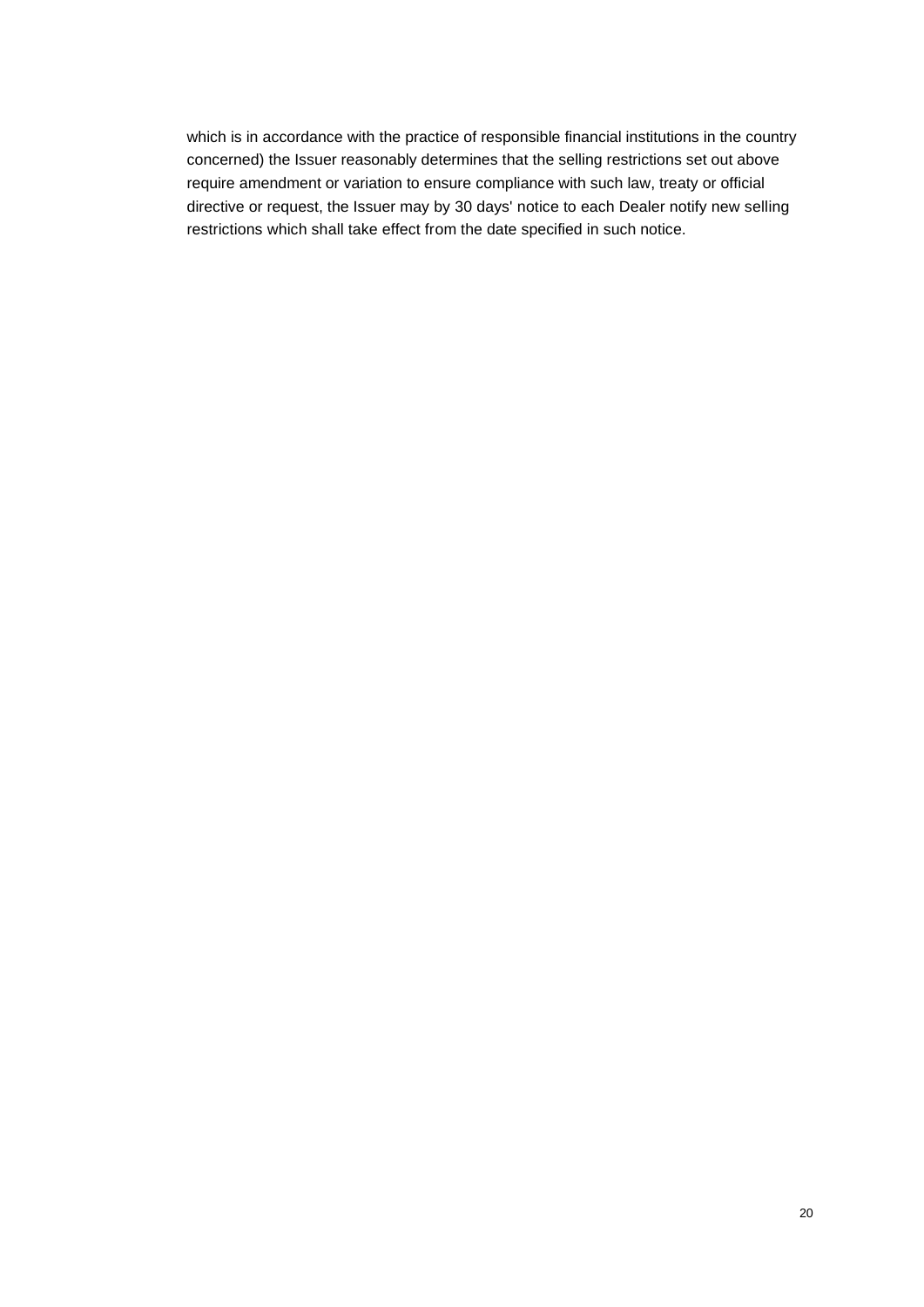## **Part 1 - Form of Global Note**

# **BENDIGO AND ADELAIDE BANK LIMITED ABN 11 068 049 178**

*(Incorporated with limited liability in Australia)*

THIS GLOBAL NOTE HAS NOT BEEN AND WILL NOT BE REGISTERED UNDER THE US SECURITIES ACT OF 1933, AS AMENDED (THE **SECURITIES ACT**) OR WITH ANY SECURITIES REGULATORY AUTHORITY OF ANY STATE OR OTHER JURISDICTION OF THE UNITED STATES. NEITHER THIS GLOBAL NOTE NOR ANY PORTION HEREOF MAY BE OFFERED OR SOLD WITHIN THE UNITED STATES OR TO, OR FOR THE ACCOUNT OR BENEFIT OF, US PERSONS EXCEPT PURSUANT TO AN EXEMPTION FROM, OR IN A TRANSACTION NOT SUBJECT TO, THE REGISTRATION REQUIREMENTS OF THE SECURITIES ACT. THIS GLOBAL NOTE IS BEING OFFERED AND SOLD OUTSIDE THE UNITED STATES TO NON-US PERSONS IN RELIANCE UPON REGULATION S UNDER THE SECURITIES ACT. TERMS USED IN THIS PARAGRAPH HAVE THE MEANINGS GIVEN TO THEM IN REGULATION S.

NO OFFSHORE ASSOCIATE OF THE ISSUER (AS DEFINED BELOW), MAY (DIRECTLY OR INDIRECTLY) ACQUIRE THIS GLOBAL NOTE OR ANY INTEREST IN OR RIGHT IN RESPECT OF THIS GLOBAL NOTE (OTHER THAN AN OFFSHORE ASSOCIATE WHO ACQUIRES THIS GLOBAL NOTE OR SUCH INTEREST OR RIGHT IN THE CAPACITY OF A DEALER, MANAGER OR UNDERWRITER IN RELATION TO THE PLACEMENT OF THIS GLOBAL NOTE, INTEREST OR RIGHT, OR A CLEARING HOUSE, CUSTODIAN, FUNDS MANAGER OR RESPONSIBLE ENTITY OF A REGISTERED SCHEME WITHIN THE MEANING OF THE CORPORATIONS ACT 2001 OF AUSTRALIA).

**OFFSHORE ASSOCIATE** MEANS AN ASSOCIATE (AS DEFINED IN SECTION 128F OF THE INCOME TAX ASSESSMENT ACT 1936 OF AUSTRALIA (THE **ITAA**, WHICH TERM INCLUDES ANY SUCCESSOR LEGISLATION)) OF THE ISSUER THAT IS EITHER A NON-RESIDENT OF AUSTRALIA WHICH DOES NOT ACQUIRE THIS GLOBAL NOTE OR SUCH INTEREST OR RIGHT IN CARRYING ON A BUSINESS AT OR THROUGH A PERMANENT ESTABLISHMENT IN AUSTRALIA OR, ALTERNATIVELY, A RESIDENT OF AUSTRALIA THAT ACQUIRES THIS GLOBAL NOTE OR SUCH INTEREST OR RIGHT IN CARRYING ON BUSINESS AT OR THROUGH A PERMANENT ESTABLISHMENT OUTSIDE OF AUSTRALIA.

EACH PERSON WHO ACQUIRES THIS GLOBAL NOTE OR SUCH INTEREST OR RIGHT IS TAKEN TO HAVE WARRANTED IN FAVOUR OF THE ISSUER THAT THE PERSON IS NOT AN OFFSHORE ASSOCIATE TO WHOM THIS RESTRICTION APPLIES.

ANY OFFSHORE ASSOCIATE TO WHOM THIS RESTRICTION APPLIES WHO ACQUIRES THIS GLOBAL NOTE OR ANY INTEREST IN OR RIGHT IN RESPECT OF THIS GLOBAL NOTE MAY BE SUBJECT TO AUSTRALIAN TAX AND, IF SO, WILL NOT BE ENTITLED TO RECEIVE ANY PAYMENT OF ADDITIONAL AMOUNTS FROM THE ISSUER ON ACCOUNT OF SUCH TAX FROM AMOUNTS PAYABLE UNDER OR IN RESPECT OF THIS GLOBAL NOTE.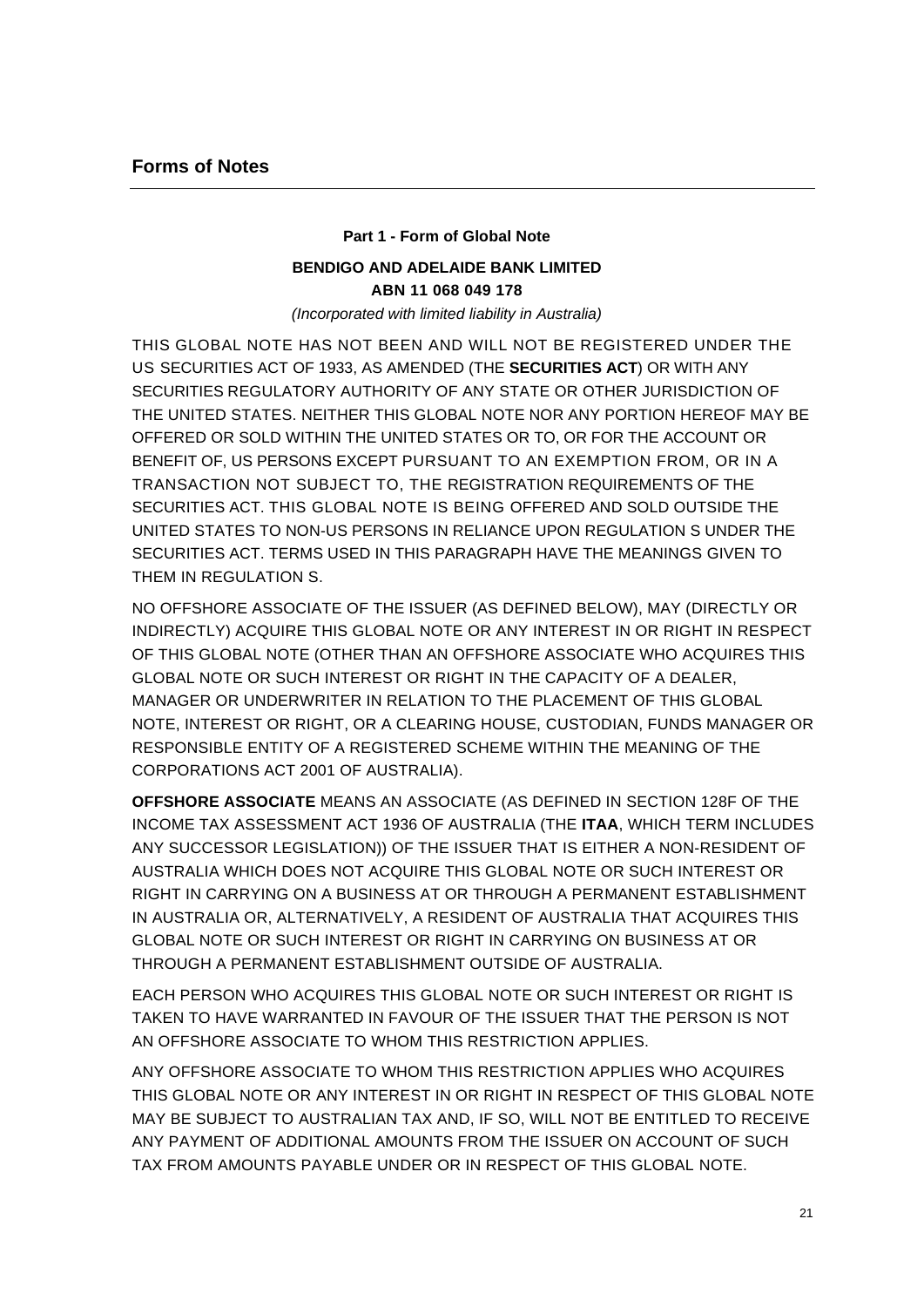| No:                                       | Series No:                                        |
|-------------------------------------------|---------------------------------------------------|
| Issued in London on:                      | <b>Maturity Date:</b>                             |
| <b>Specified Currency:</b>                | Denomination:                                     |
| Nominal Amount:                           |                                                   |
| Fixed Interest Rate/Margin:  per<br>annum | Interest Basis: Floating Rate/Discount/Fixed rate |
| Interest Payment Date:                    | Reference Rate: LIBOR/EURIBOR                     |
| .<br>Interest Commencement Date:          |                                                   |

……………………

- 1. For value received, Bendigo and Adelaide Bank Limited (the *Issuer*) promises to pay to the bearer of this Global Note on the Maturity Date the above Nominal Amount, together with interest thereon at the rate and at the times (if any) specified herein. All such payments shall be made in accordance with an Issuing and Paying Agency Agreement dated 6 May 2020 between, inter alia, the Issuer and The Bank of New York Mellon, London Branch as principal paying agent and as issuing agent (the *Issuing and Paying Agent*), a copy of which is available for inspection at the office of the Issuing and Paying Agent at One Canada Square, London E14 5AL United Kingdom and subject to and in accordance with the terms and conditions set forth below. All such payments shall be made upon presentation and either surrender or endorsement, as the case may be, of this Global Note at the office of the Issuing and Paying Agent referred to above by transfer to an account denominated in the Specified Currency maintained by the bearer (i) if the Specified Currency is other than euros or US dollars, in the principal financial centre in the country of the Specified Currency or (ii) if the Specified Currency is euros, in Paris, Brussels, Frankfurt or Luxembourg or any principal financial centre of a country which operates a clearing system in euros or (iii) if the Specified Currency is US dollars, in London.
- 2. This Global Note is issued in representation of an issue of Notes in the aggregate Nominal Amount specified above.
- 3. All payments in respect of this Global Note will be made without set-off, counterclaim, fees, liabilities or similar deductions, and free and clear of, and without, withholding of or deduction for or on account of any present or future taxes, duties, assessments or governmental charges of whatsoever nature imposed, levied, collected, withheld or assessed by or on behalf of the Commonwealth of Australia or any political sub-division or authority therein or thereof having power to tax, unless the Issuer is compelled by law to withhold or deduct any such taxes, duties, assessments or governmental charges. In that event, the Issuer will pay such additional amounts (*Additional Amounts*) as may be necessary in order that the net amounts receivable by the holder hereof after such withholding or deduction shall equal the respective amounts which would have been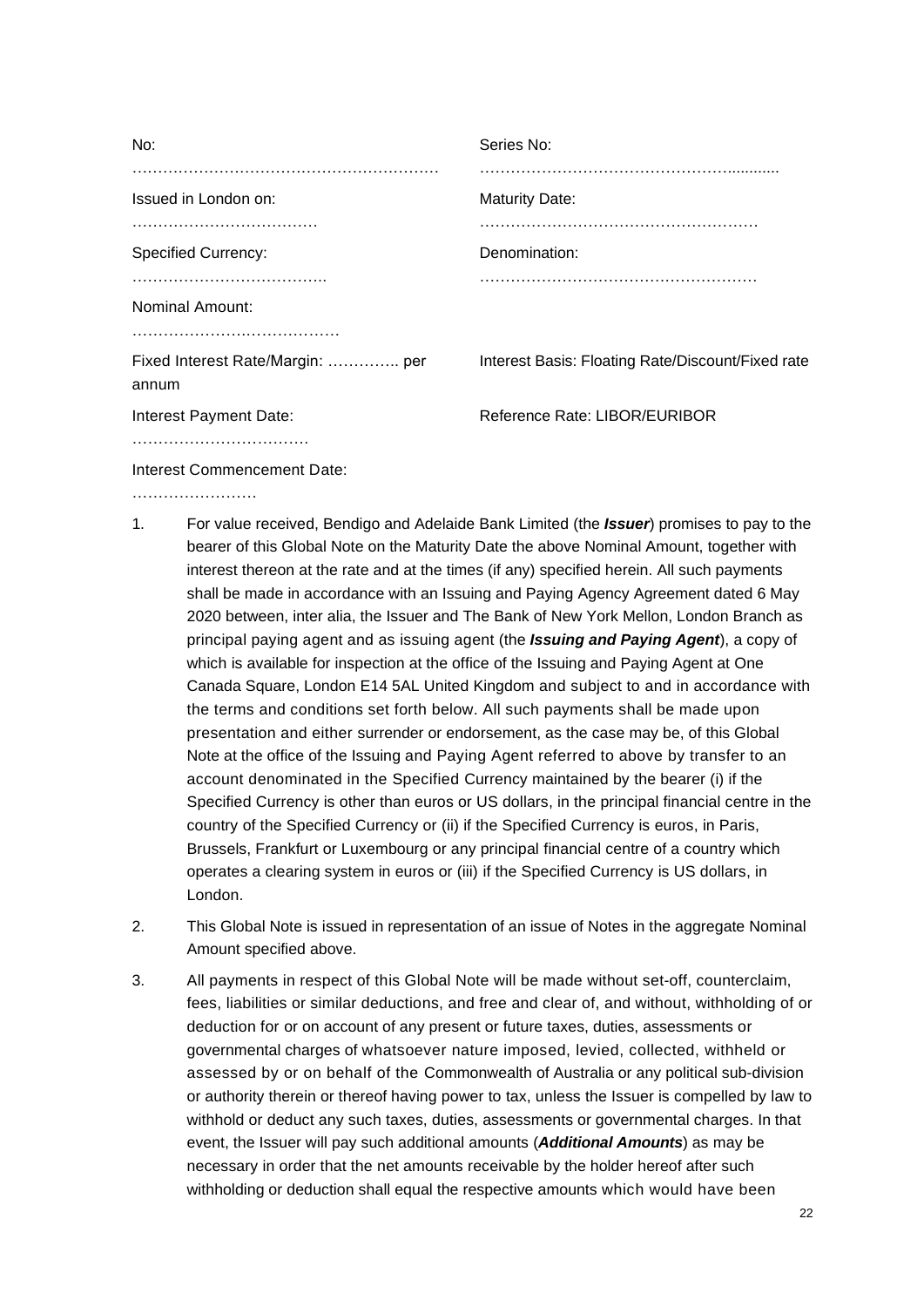receivable in respect of this Global Note, in the absence of such withholding or deduction, except that no such additional amount shall be payable with respect to this Global Note:

- (a) to, or to a third party on behalf of, a holder who is liable to such taxes, duties, assessments or governmental charges in respect of this Global Note by reason of his having some connection with the Commonwealth of Australia or the State of Victoria other than the mere holding of this Global Note or receipt of principal or interest in respect thereof provided that such a holder shall not be regarded as being connected with the Commonwealth of Australia for the reason that such a holder is a resident of the Commonwealth of Australia within the meaning of the Income Tax Assessment Act 1936 as amended and replaced (the *Australian Tax*  Act) where, and to the extent that, such tax is payable by reason of Section 128B(2A) of the Australian Tax Act; or
- (b) presented for payment more than 30 days after the Relevant Date except to the extent that a holder would have been entitled to Additional Amounts on presenting the same for payment on the last day of the period of 30 days assuming that day to have been an Interest Payment Date; or
- (c) on account of such taxes, duties, assessments or governmental charges which are payable by reason of the holder of this Global Note being an associate of the Issuer for the purposes of Section 128F of the Australian Tax Act; or
- (d) on account of Australian interest withholding tax imposed as a result of a determination by the Commissioner of Taxation of the Commonwealth of Australia that such tax is payable under the Australian Tax Act in circumstances where the Noteholder is party to or participated in a scheme to avoid such tax where the Issuer was neither a party to nor participated in; or
- (e) presented for payment by or on behalf of a holder who is an Australian resident or a non-resident who is engaged in carrying on business in Australia at or through a permanent establishment of that non-resident in Australia, if that person has not supplied an appropriate tax file number, Australian business number or other exemption details; or
- (f) presented by or on behalf of a holder, if the holder of this Global Note is a resident of Australia, or a non-resident who is engaged in carrying on business in Australia at or through a permanent establishment of that non-resident in Australia (the expressions "resident of Australia", "non-resident" and "permanent establishment" having the meanings given to them by the Australian Tax Act) if, and to the extent that, Section 126 of the Australian Tax Act (or any equivalent provisions) requires the Issuer to pay income tax in respect of interest payable on this Global Note and the income tax would not be payable were the holder or such entity not such a resident of Australia or non-resident; or
- (g) on account of the Issuer, or a third party acting on behalf of the Issuer, receiving a direction under section 255 of the Australian Tax Act or section 260-5 of Schedule 1 to the Taxation Administration Act 1958 (Cth) or any similar law.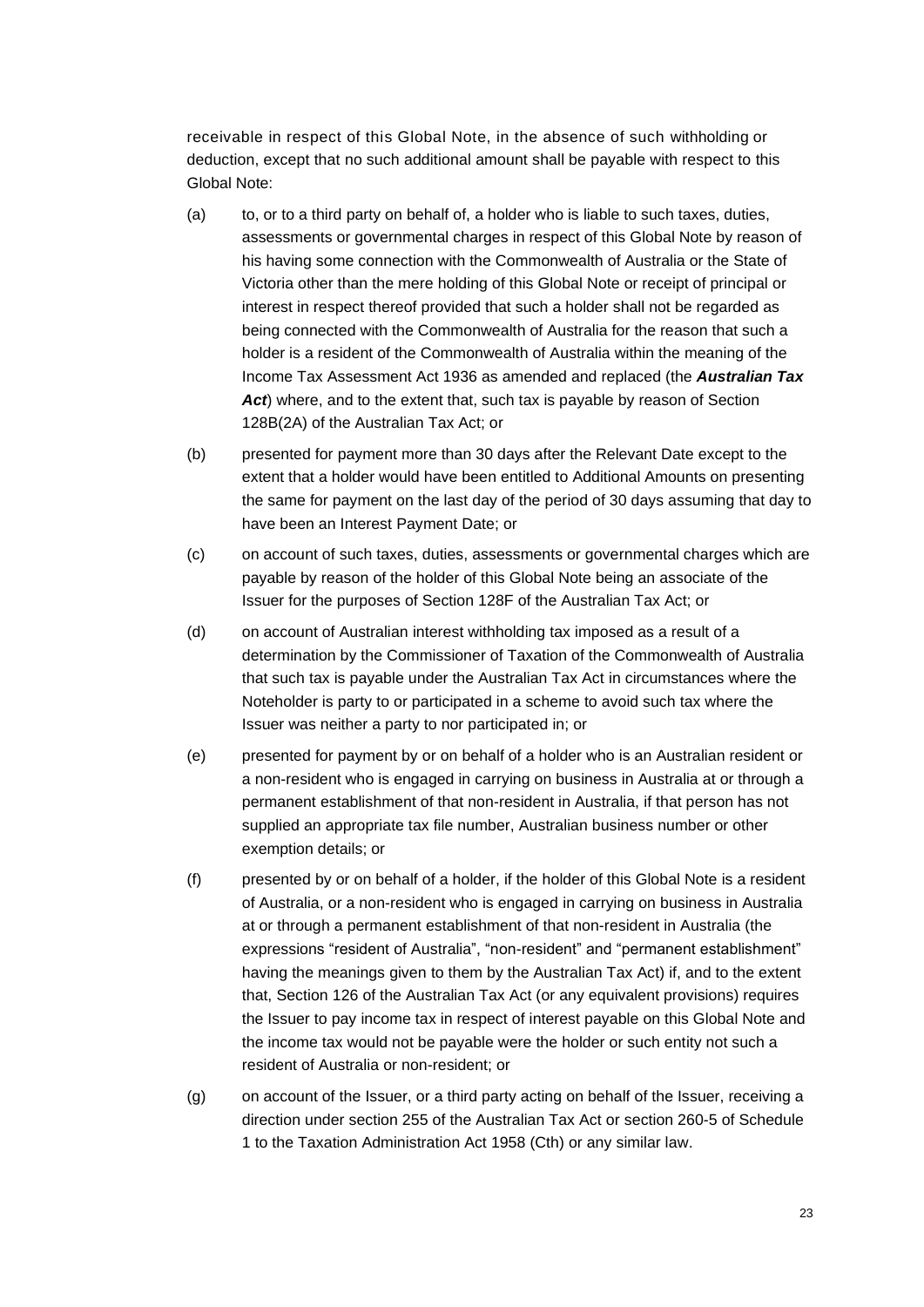If any payment to the holder of this Global Note is subject to withholding or deduction, including as a result of any payment being made through an intermediary that is subject to withholding or deduction, by reason of the failure of that holder of this Global Note or intermediary to perfect an exemption from any withholding or deduction, required under or in connection with FATCA, the amount so withheld or deducted will be treated as paid under this Global Note for all purposes and no Additional Amounts will be payable to the holder of this Global Note with respect to such withholding or deduction.

As used herein:

*Relevant Date* means the date on which such payment first becomes due, except that, if the full amount of the moneys payable has not been duly received by the Issuing and Paying Agent on or before the due date, it means the date on which, the full amount of such moneys having been so received, notice to that effect is duly given to the holder of this Global Note in accordance with the terms of this Global Note.

## *FATCA* means:

- (a) sections 1471 to 1474 of the Code or any associated regulations;
- (b) any treaty, law or regulation of any other jurisdiction, or relating to an intergovernmental agreement between the US and any other jurisdiction, which (in either case) facilitates the implementation of any law or regulation referred to in paragraph (a) above; or
- (c) any agreement pursuant to the implementation of any treaty, law or regulation referred to in paragraphs (a) or (b) above with the US Internal Revenue Service, the US government or any governmental or taxation authority in any other jurisdiction.
- 4. The payment obligations of the Issuer represented by this Global Note constitute direct, unconditional, unsubordinated and unsecured obligations of the Issuer and rank and will rank *pari passu* without any preference among themselves with all other present and future, unsecured and unsubordinated obligations, of the Issuer other than obligations preferred by mandatory provisions of law (which include the claims referred to in sections 13A and 16 of the Banking Act 1959 of Australia and section 86 of the Reserve Bank Act 1959 of Australia).
- 5. If the Maturity Date or, if applicable, the relevant Interest Payment Date is not a Payment Business Day (as defined herein), payment in respect hereof will not be made and credit or transfer instructions shall not be given until the next following Payment Business Day (unless that date falls more than 364 days after the Issue Date, in which case payment shall be made on the immediately preceding Payment Business Day) and the bearer of this Global Note or the holder or beneficial owner of any interest herein or rights in respect hereof shall not be entitled to any interest or other sums in respect of such postponed payment.

As used in this Global Note:

**Payment Business Day** means any day (other than a Saturday or a Sunday) on which both Euroclear Bank SA/NV, as operator of the Euroclear System (*Euroclear*) and Clearstream Banking S.A. (*Clearstream, Luxembourg*) are operating and which is either (a) if the above-mentioned Specified Currency is any currency other than euro, a day on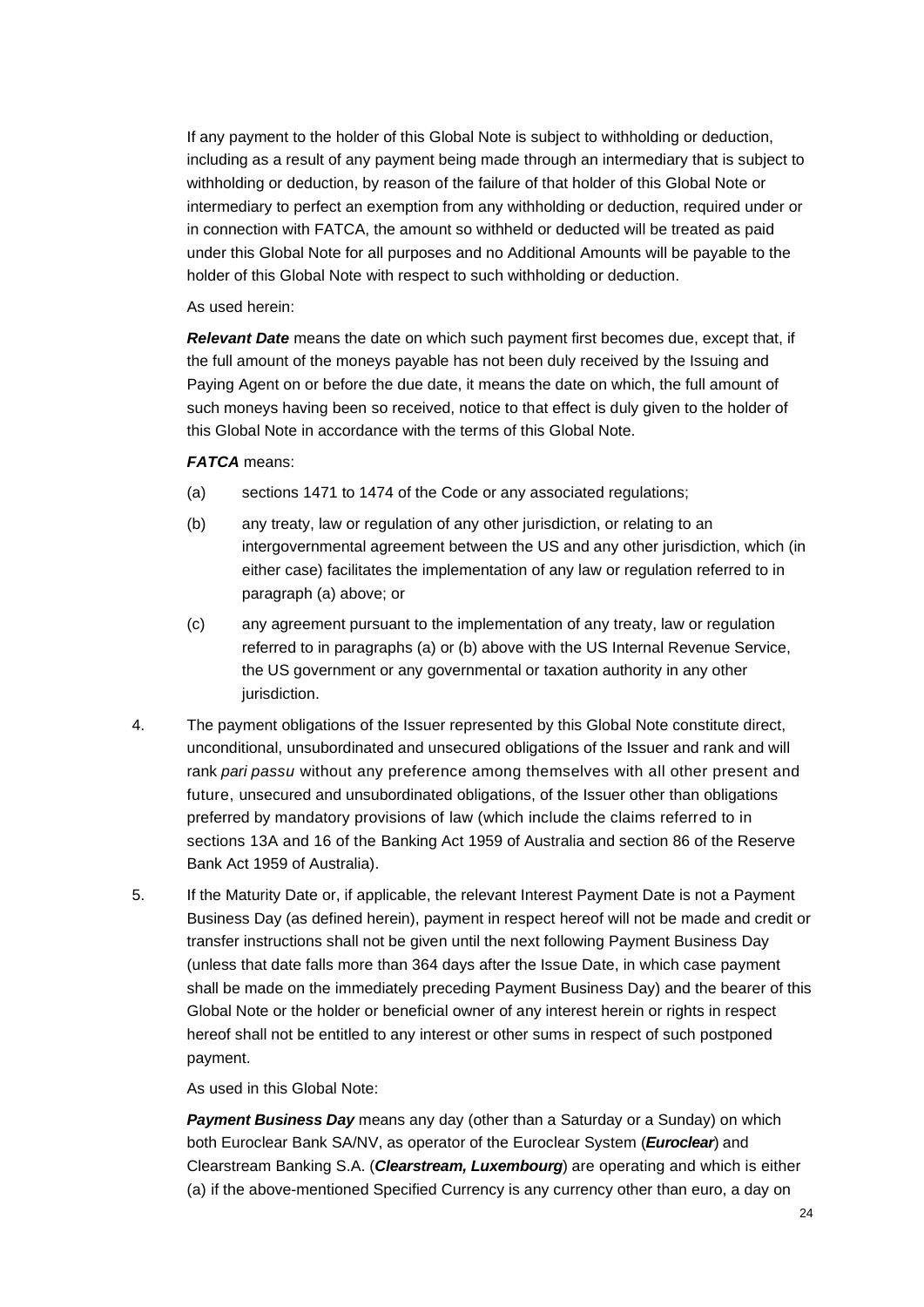which commercial banks and foreign exchange markets settle payments and are open for general business (including dealings in foreign exchange and foreign currency deposits) in the principal financial centre of the country of the relevant Specified Currency or (b) if the Specified Currency is euros, a day on which the TARGET2 system is operating credit or transfer instructions in respect of payments in euros, provided that if the Issuing and Paying Agent determines with the agreement of the Issuer that the market practice in respect of euro denominated internationally offered securities is different from that specified above, the above shall be deemed to be amended so as to comply with such market practice and the Issuing and Paying Agent shall procure that a notice of such amendment is published not less than 15 days prior to the date on which any payment in euro falls due to be made in such manner as the Issuing and Paying Agent may determine (a *euro Business Day*).

*TARGET2* means the Trans-European Automated Real-Time Gross Settlement Express Transfer (TARGET2) system or any successor thereto.

- 6. This Global Note is negotiable and, accordingly, title hereto shall pass by delivery and the bearer shall be treated as being absolutely entitled to receive payment upon due presentation hereof free and clear of any equity, set-off or counterclaim on the part of the Issuer against any previous bearer hereof.
- 7. This Global Note is issued in respect of an issue of Notes of the Issuer and is exchangeable (free of charge) in whole (but not in part only) for duly executed and authenticated bearer Notes in definitive form (*Definitive Notes*) whether before, on or, subject as provided below, after the Maturity Date:
	- (a) if one or both of Euroclear or Clearstream, Luxembourg or any other relevant clearing system(s) in which this Global Note is held at the relevant time is closed for a continuous period of 14 days or more (other than by reason of weekends or public holidays, statutory or otherwise) or if any such clearing system announces an intention to, or does in fact, permanently cease to do business and no successor or alternative clearing system is available; and/or
	- (b) if default is made in the payment of any amount payable in respect of this Global Note.

If an event in paragraph (a) or (b) above occurs, the Issuer hereby undertakes that, upon presentation and surrender of this Global Note during normal business hours to the above specified office of the Issuing and Paying Agent (or to any other person or at any other office outside the United States as may be designated in writing by the Issuer to the bearer), the Issuing and Paying Agent shall authenticate and deliver, in exchange for this Global Note, Definitive Notes denominated in the above-mentioned Specified Currency in an aggregate nominal amount equal to the Nominal Amount of this Global Note, such delivery to take place on a date not later than 5.00pm (London time) on the thirtieth day after surrender of this Global Note.

8. If, for whatever reason, Definitive Notes are not issued pursuant to the terms of this Global Note in full exchange for this Global Note before 5.00 p.m. (London time) on the thirtieth day after surrender, this Global Note (including the obligation hereunder to issue Definitive Notes) will become void and the bearer will have no further rights under this Global Note (but without prejudice to the rights which the bearer or any other person may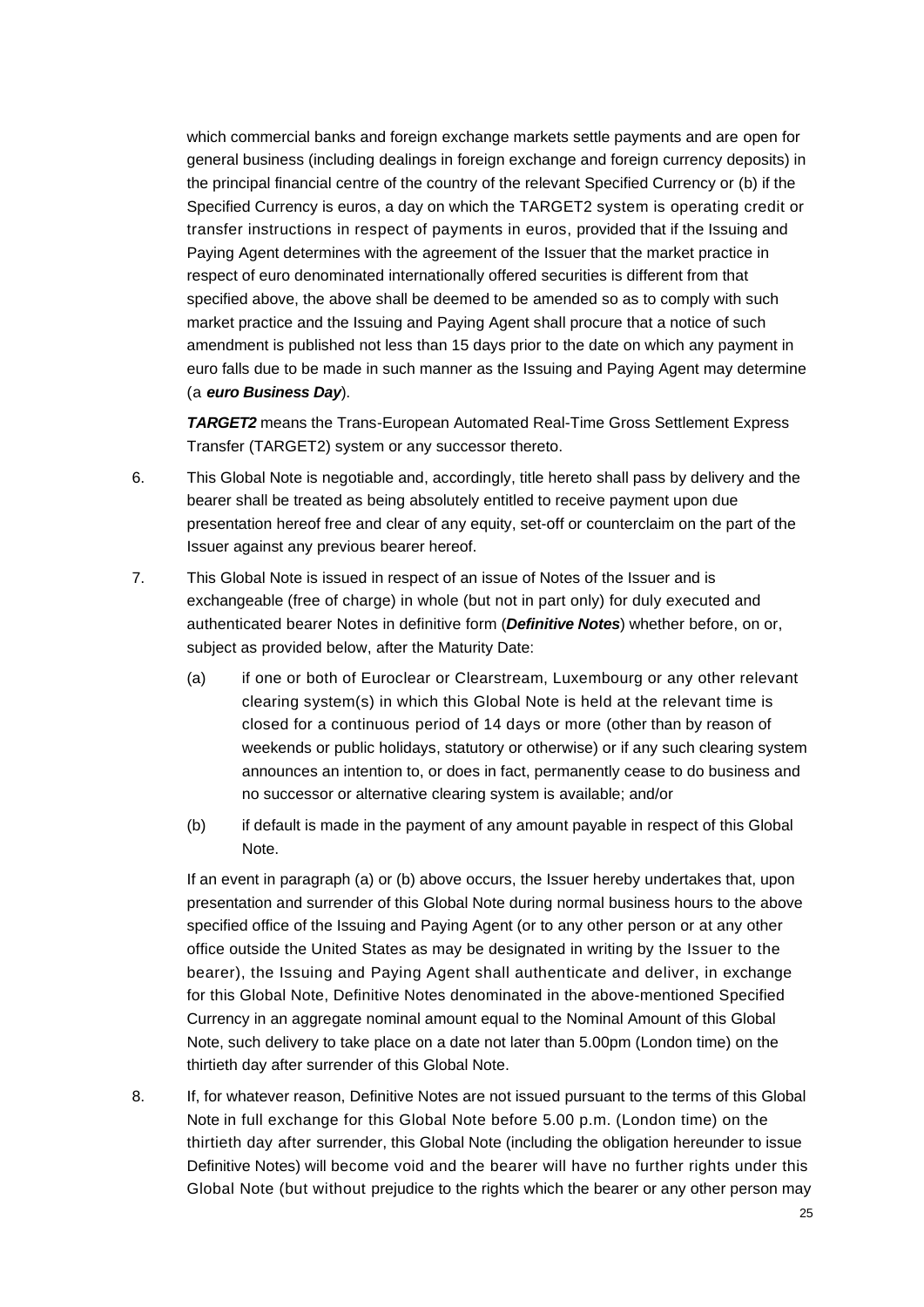have under a Deed of Covenant dated 29 September 2003 entered into by the Issuer (as amended and restated by the Amended and Restated Deed of Covenant dated 26 June 2013 and the Second Amended and Restated Deed of Covenant dated 6 May 2020) copies of which are available for inspection during normal business hours at the offices of the Issuing and Paying Agent referred to above).

- 9. If this is an interest bearing Global Note, then:
	- (a) notwithstanding the provisions of paragraph 1 above, if any payment of interest in respect of this Global Note falling due for payment prior to the Maturity Date remains unpaid on the fifteenth day after falling so due, the amount referred to in paragraph 1 shall be payable on such fifteenth day or, if earlier, on the Maturity Date; and
	- (b) upon each payment of interest (if any) prior to the Maturity Date in respect of this Global Note, the Schedule hereto shall be duly completed by the Issuing and Paying Agent to reflect such payment.
- 10. If this is a fixed rate interest bearing Global Note, interest shall be calculated on the Nominal Amount as follows:
	- (a) interest shall be payable on the Nominal Amount in respect of each successive Interest Period (as defined below) from the Interest Commencement Date to the Maturity Date only, in arrear on the relevant Interest Payment Date, on the basis of the actual number of days in such Interest Period and a year of 360 days or, if this Global Note is denominated in Sterling or if market practice so dictates (as determined by the Issuing and Paying Agent), 365 days at the Fixed Interest Rate specified above with the resulting figure being rounded to the nearest amount of the Specified Currency which is available as legal tender in the country of the Specified Currency; and
	- (b) the period beginning on (and including) the Interest Commencement Date and ending on (but excluding) the first Interest Payment Date and each successive period beginning on (and including) an Interest Payment Date and ending on (but excluding) the next succeeding Interest Payment Date is an *Interest Period* for the purposes of this paragraph.
- 11. If this is a floating rate interest bearing Global Note, interest shall be calculated on the Nominal Amount as follows:
- 11.1 (a) if this Global Note specifies LIBOR as the Reference Rate, interest shall be payable on the Nominal Amount in respect of each successive Interest Period (as defined below) from the Interest Commencement Date to the Maturity Date only, in arrear on the relevant Interest Payment Date, on the basis of the actual number of days in such Interest Period and a year of 360 days or, if this Global Note is denominated in Sterling or if market practice so dictates (as determined by the Issuing and Paying Agent), 365 days at a rate (the *Rate of Interest*) determined on the following basis:
	- (i) on the first day of each Interest Period (if this Global Note is denominated in Sterling) or, if this Global Note is denominated in euros, the second euro Business Day (as defined in paragraph 5 above) before the beginning of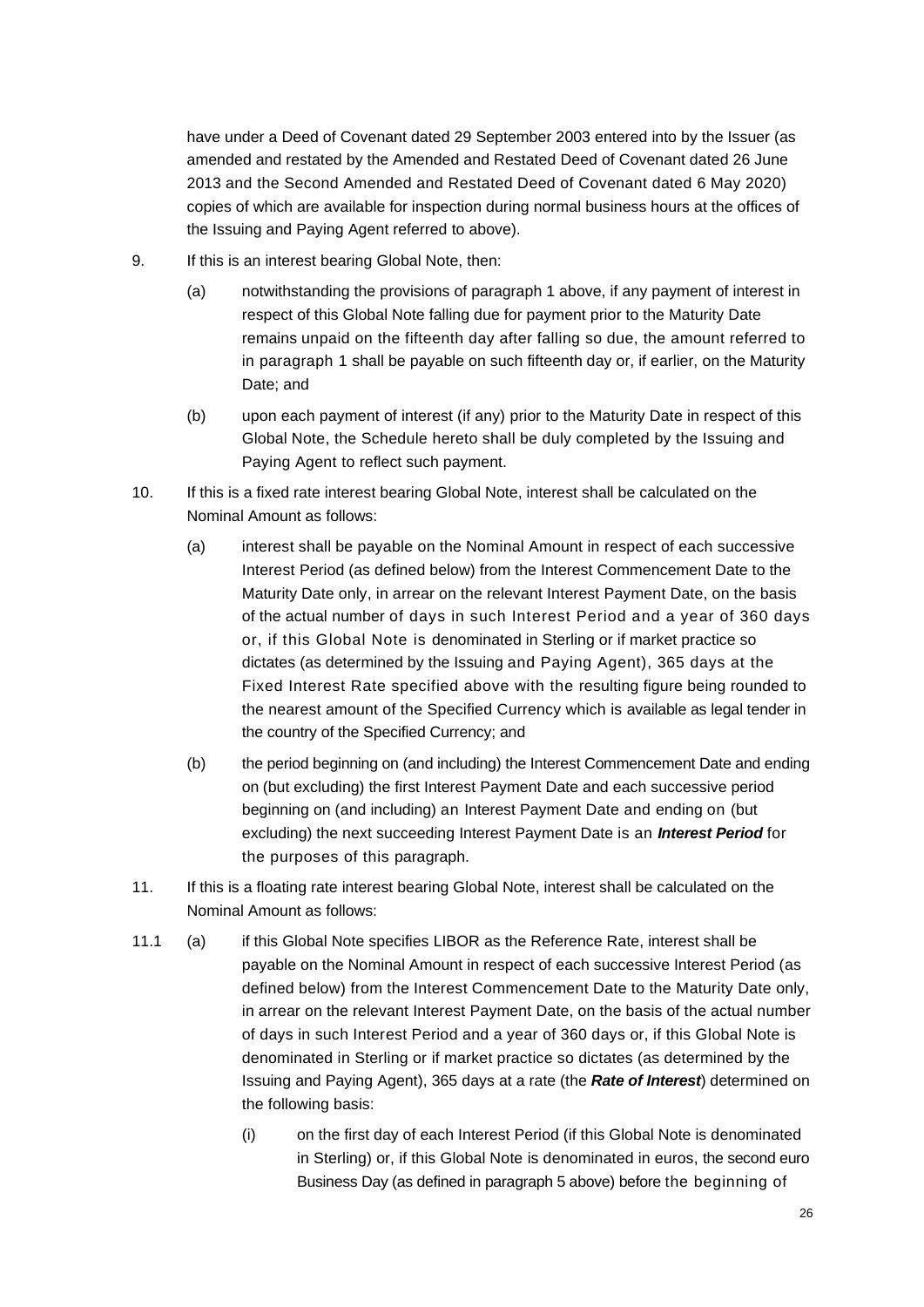each Interest Period or, if this Global Note is denominated in any other currency, the second London Business Day (as defined below) before the beginning of each Interest Period (each a *LIBOR Interest Determination Date*) the Issuing and Paying Agent will determine the offered rate for deposits in the Specified Currency in the London interbank market for the Interest Period concerned as at 11.00 a.m. (London time) on the relevant LIBOR Interest Determination Date. Such offered rate will be that which appears on Reuters Screen Page LIBOR01 (or such other page or service as may replace it for the purpose of displaying London interbank offered rates of major banks for deposits in the Specified Currency for a duration approximately equal to the Interest Period). The Rate of Interest for such Interest Period will be the Margin above or below the rate which so appears, as determined by the Issuing and Paying Agent; and

- (ii) if the Issuing and Paying Agent is unable to determine the Rate of Interest for an Interest Period in accordance with (i) above, the Rate of Interest for such Interest Period will be the Rate of Interest in effect for the last preceding Interest Period to which (i) above have applied;
- (b) the Issuing and Paying Agent will, as soon as practicable after 11.00 a.m. (London time) on each LIBOR Interest Determination Date, determine the Rate of Interest and calculate the amount of interest payable (the *Amount of Interest*) for one Global Note of each Denomination for the relevant Interest Period. The Amount of Interest shall be calculated by applying the Rate of Interest to the Nominal Amount of one Global Note of each Denomination, multiplying such product by the actual number of days in the Interest Period concerned divided by 360 or, if this Global Note is denominated in Sterling, or, if market practice so dictates (as determined by the Issuing and Paying Agent) by 365 and rounding the resulting figure to the nearest amount of the Specified Currency which is available as legal tender in the country of the Specified Currency (with halves being rounded upwards). The determination of the Rate of Interest and the Amount of Interest by the Issuing and Paying Agent will (in the absence of manifest error or fraud) be final and binding upon all parties;
- (c) a certificate of the Issuing and Paying Agent as to the Rate of Interest payable hereon for any Interest Period will be conclusive and binding as between the Issuer and the bearer hereof;
- (d) the period beginning on (and including) the Interest Commencement Date and ending on (but excluding) the first Interest Payment Date and each successive period beginning on (and including) an Interest Payment Date and ending on (but excluding) the next succeeding Interest Payment Date is called an *Interest Period* for the purposes of this paragraph; and
- (e) the Issuer will procure that a notice specifying the Rate of Interest payable in respect of each Interest Period be given as soon as practicable after the determination of the Rate of Interest.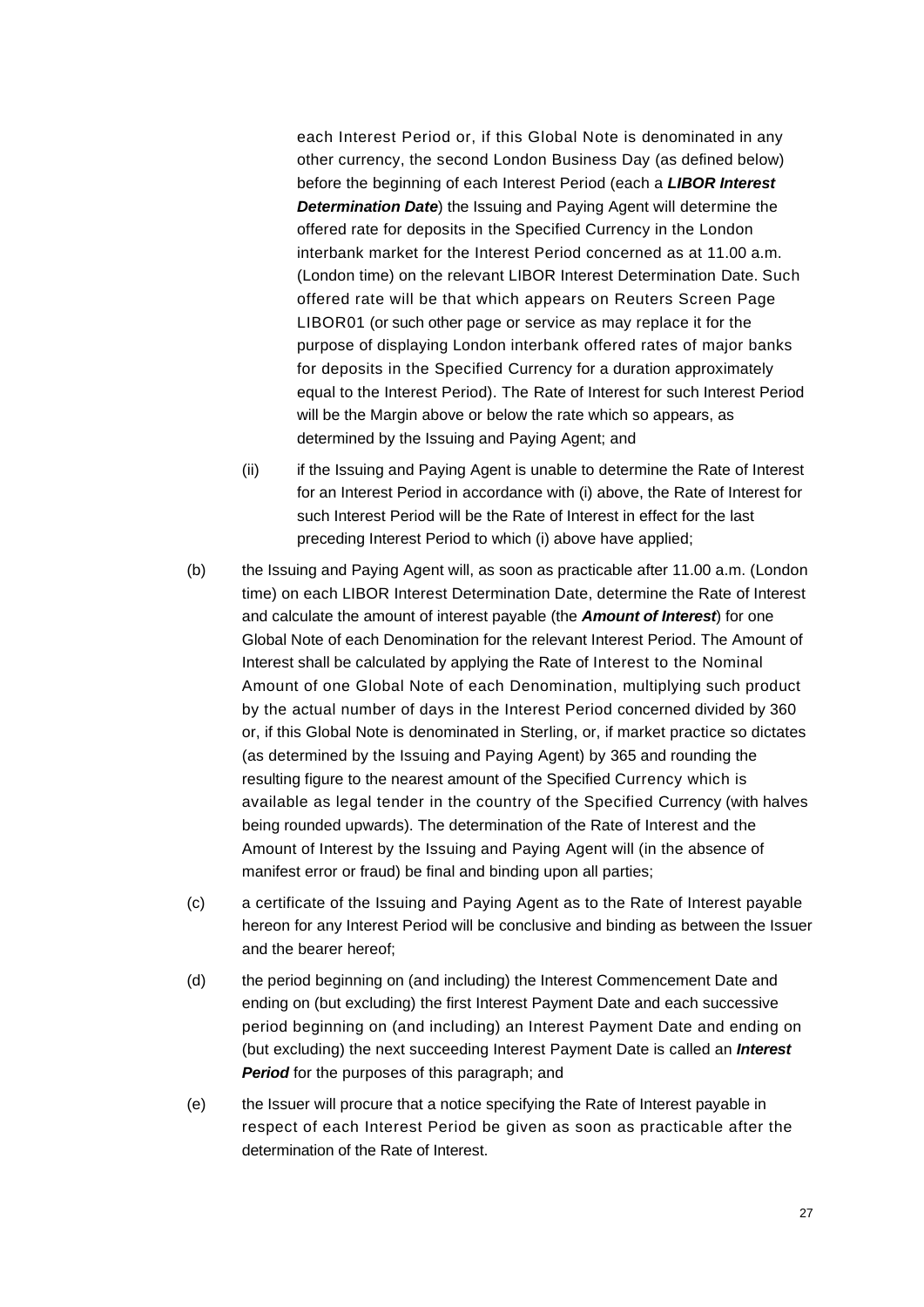*London Business Day* means any day on which commercial banks and foreign exchange markets settle payments and are open for general business in London.

- 11.2 (a) If this Global Note specifies EURIBOR as the Reference Rate, interest shall be payable on the Nominal Amount in respect of each successive Interest Period (as defined below) from the Interest Commencement Date to the Maturity Date only, in arrear on the relevant Interest Payment Date, on the basis of the actual number of days in such Interest Period and a year of 360 days at a rate (the *Rate of*  **Interest**) determined on the following basis:
	- (i) on the second euro Business Day (as defined in paragraph 5 above) before the beginning of each Interest Period (each a *EURIBOR Interest Determination Date*) the Issuing and Paying Agent will determine the European Interbank Offered Rate for deposits in euros for the Interest Period concerned as at 11.00 a.m. (Brussels time) on the relevant EURIBOR Interest Determination Date. Such offered rate will be that which appears on Reuters Screen Page EURIBOR01 (or such other page or service as may replace it for the purpose of displaying European Interbank Offered Rates of prime banks in the euro-zone (as defined below) for deposits in euros for a duration approximately equal to the Interest Period). The Rate of Interest for such Interest Period will be the Margin above or below the rate which so appears, as determined by the Issuing and Paying Agent; and
	- (ii) if the Issuing and Paying Agent is unable to determine the Rate of Interest for an Interest Period in accordance with (i) above, the Rate of Interest for such Interest Period will be the Rate of Interest in effect for the last preceding Interest Period to which (i) above shall have applied;

For the purposes of this Global Note, *euro-zone* means the region comprised of the countries whose lawful currency is the euro;

- (b) the Issuing and Paying Agent will, as soon as practicable after 11.00 a.m. (Brussels time) on each EURIBOR Interest Determination Date, determine the Rate of Interest and calculate the amount of interest payable (the *Amount of Interest*) for one Global Note of each Denomination for the relevant Interest Period. The Amount of Interest will be calculated by applying the Rate of Interest to the Nominal Amount of one Global Note of each Denomination, multiplying such product by the actual number of days in the Interest Period concerned divided by 360, and rounding the resulting figure to the nearest amount of the Specified Currency which is available as legal tender in the country of the Specified Currency (with halves being rounded upwards). The determination of the Rate of Interest and the Amount of Interest by the Issuing and Paying Agent shall (in the absence of manifest error or fraud) be final and binding upon all parties;
- (c) a certificate of the Issuing and Paying Agent as to the Rate of Interest payable hereon for any Interest Period shall be conclusive and binding as between the Issuer and the bearer hereof;
- (d) the period beginning on (and including) the Interest Commencement Date and ending on (but excluding) the first Interest Payment Date and each successive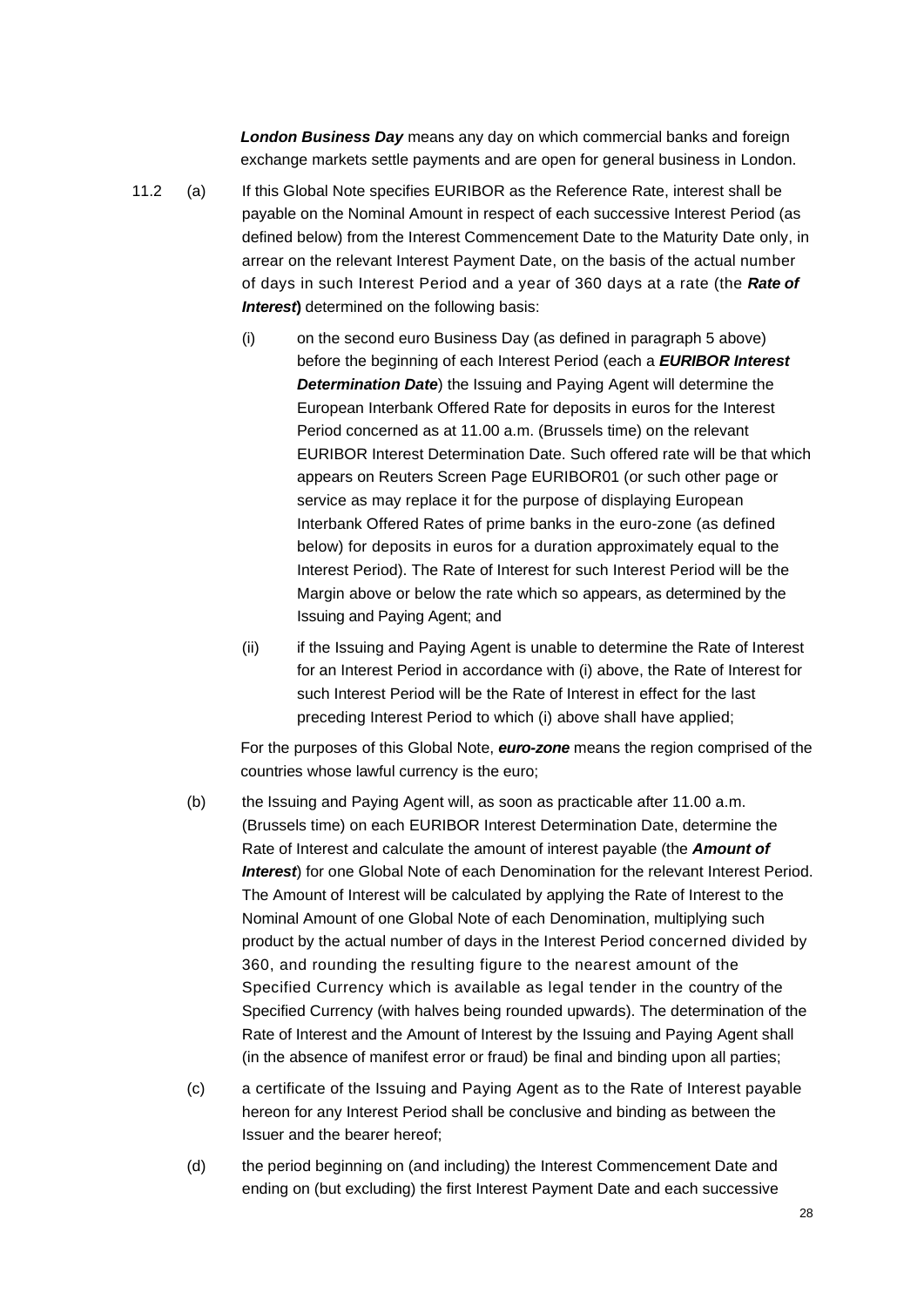period beginning on (and including) an Interest Payment Date and ending on (but excluding) the next succeeding Interest Payment Date is called an *Interest Period* for the purposes of this paragraph; and

- (e) the Issuer will procure that a notice specifying the Rate of Interest payable in respect of each Interest Period be given as soon as practicable after the determination of the Rate of Interest.
- 12. All notices required to be given under paragraph 11 in respect of this Global Note will be delivered to Euroclear and/or Clearstream, Luxembourg or, if this Global Note has been exchanged for Definitive Notes pursuant to paragraph 7, it will be published in the *Financial Times* or in another leading London daily newspaper.
- 13. Instructions for payment must be received at the offices of the Issuing and Paying Agent together with this Global Note as follows:
	- (a) if this Global Note is denominated in Australian dollars, at least two Payment Business Days prior to the relevant payment date;
	- (b) if this Global Note is denominated in United States dollars on or prior to the relevant payment date; and

in all other cases, at least one Payment Business Day prior to the relevant payment date.

- 14. This Global Note shall not be validly issued unless manually authenticated by the Issuing and Paying Agent.
- 15. This Global Note will become void unless presented for payment within a period of ten years from the Maturity Date.
- 16. This Global Note is governed by, and will be construed in accordance with, the laws of Victoria, Australia. All disputes in connection with or arising from this Global Note or its execution will be submitted to the (non-exclusive) jurisdiction of the courts of Victoria, Australia. This submission will not affect the right of the bearer hereof to take any legal action or bring any proceedings in any other courts of competent jurisdiction.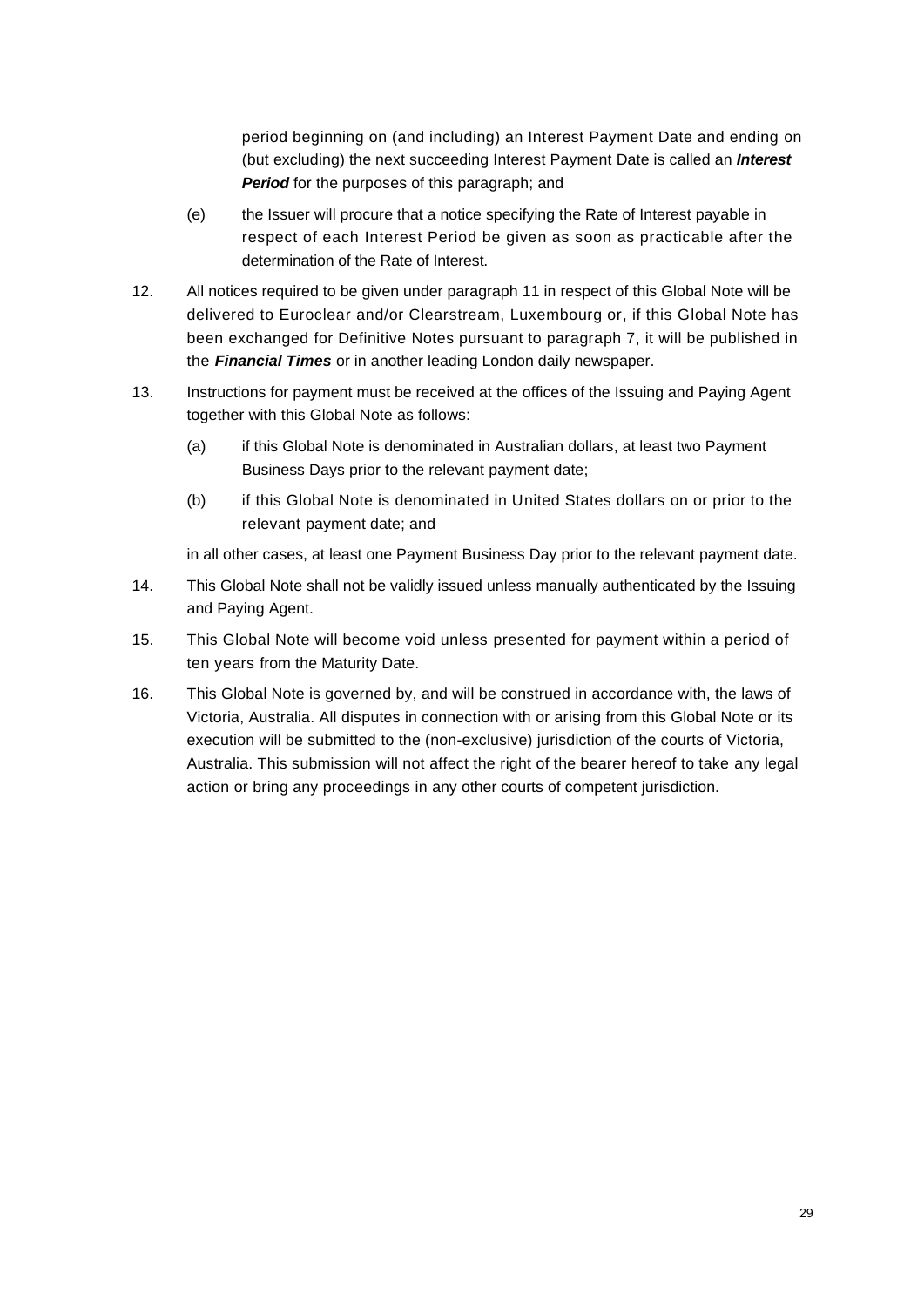Signed in facsimile

**Signed** for **Bendigo and Adelaide Bank** 

**Limited** by its attorney under power of attorney dated \_ in the presence of:

Witness Signature **Attorney Signature** Attorney Signature

Print Name **Print Name**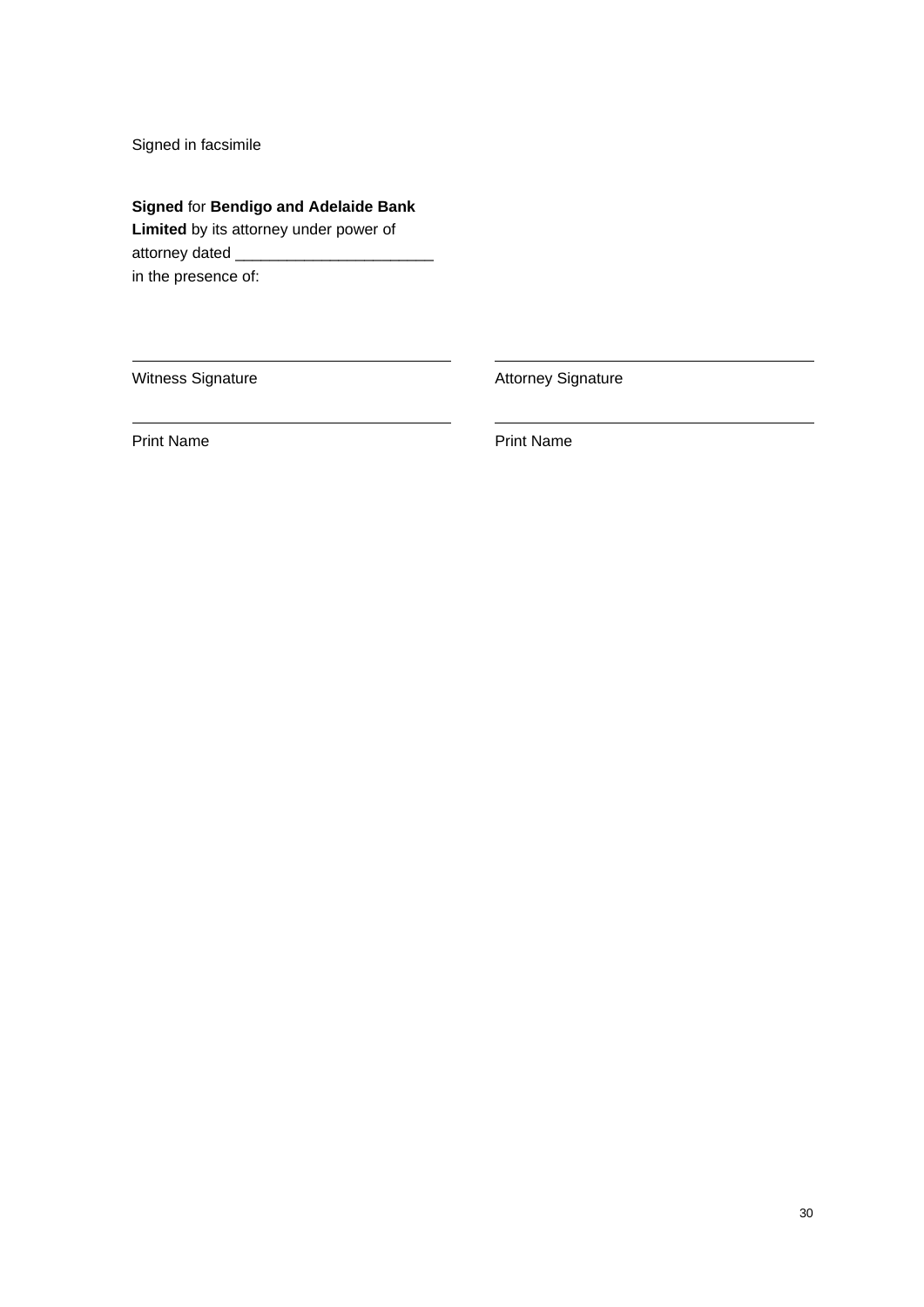## **AUTHENTICATED** by

**The Bank of New York Mellon, London Branch** Without recourse, warranty or liability and for authentication purposes only

By:

(Authorised Signatory)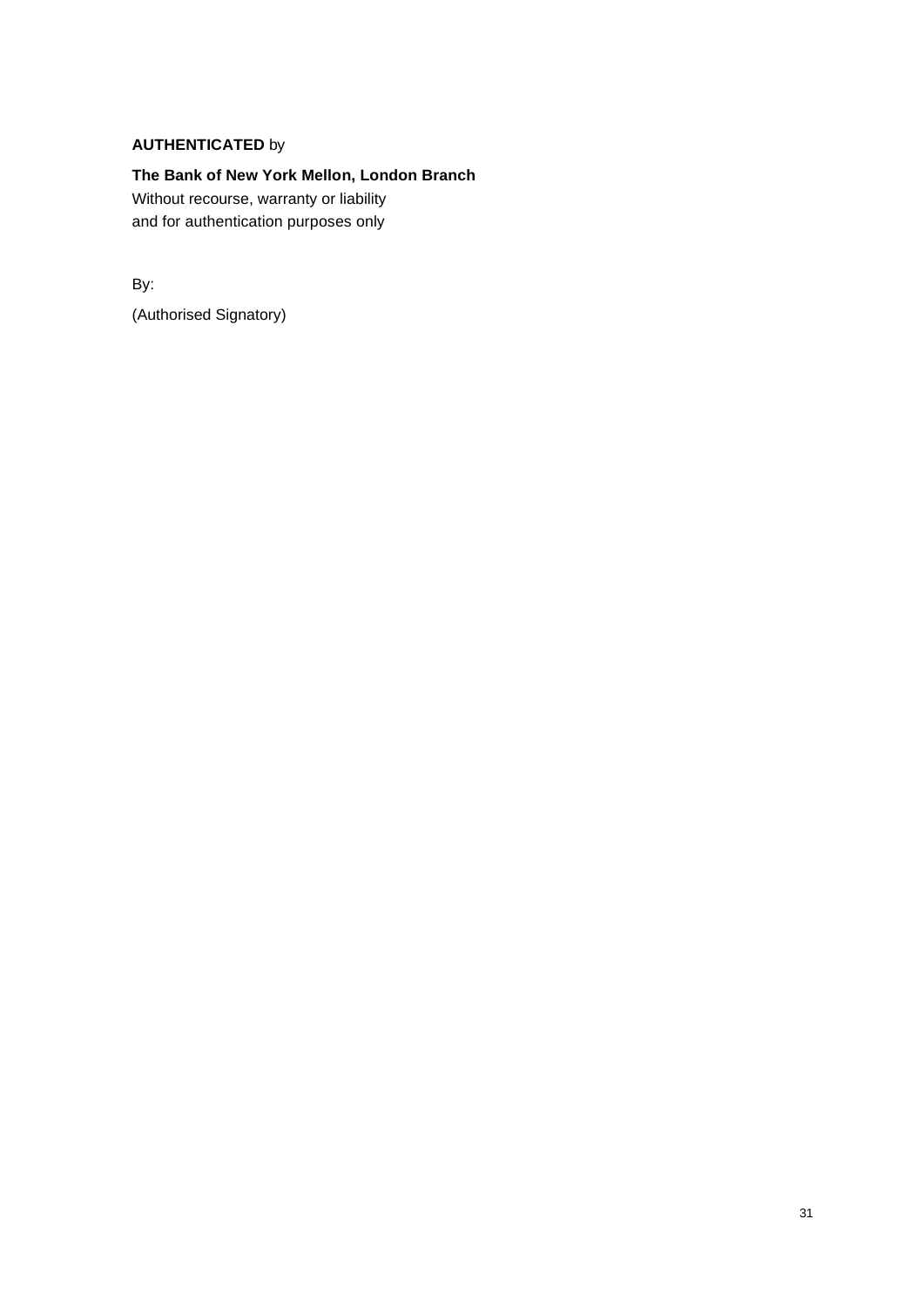# **SCHEDULE**

# **Payments of Interest**

The following payments of interest in respect of this Global Note have been made:

| <b>Date</b><br><b>Made</b> | <b>Payment</b><br>From | <b>Payment</b><br>To | <b>Amount</b><br>Paid | Notation on behalf<br>of Issuing and<br><b>Paying Agent</b> |
|----------------------------|------------------------|----------------------|-----------------------|-------------------------------------------------------------|
|                            |                        |                      |                       |                                                             |
|                            |                        |                      |                       |                                                             |
|                            |                        |                      |                       |                                                             |
|                            |                        |                      |                       |                                                             |
|                            |                        |                      |                       |                                                             |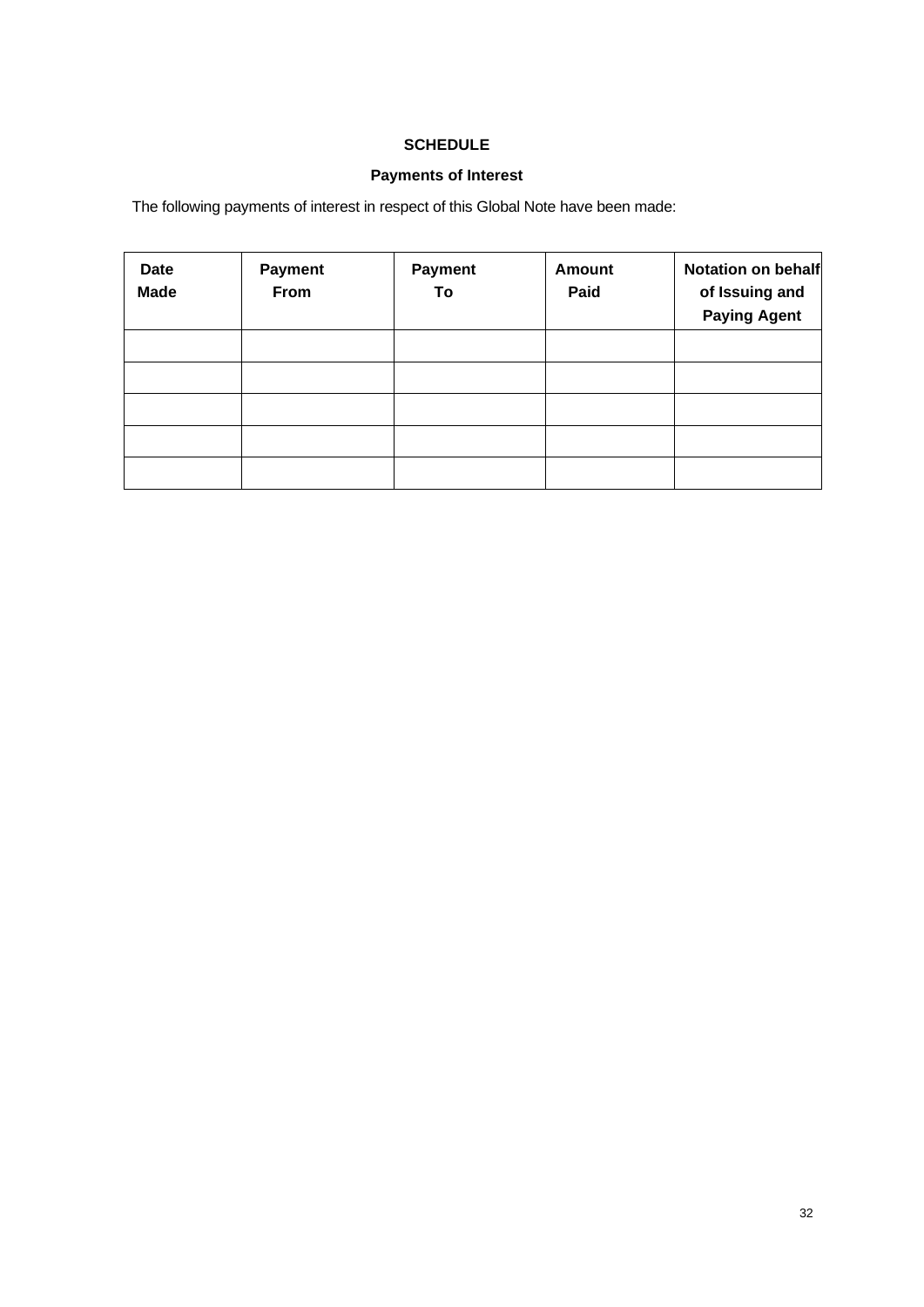## **Part 2 - Form of Definitive Note**

# **BENDIGO AND ADELAIDE BANK LIMITED ABN 11 068 049 178**

*(Incorporated with limited liability in Australia)*

THIS DEFINITIVE NOTE HAS NOT BEEN AND WILL NOT BE REGISTERED UNDER THE US SECURITIES ACT OF 1933, AS AMENDED (THE **SECURITIES ACT**) OR WITH ANY SECURITIES REGULATORY AUTHORITY OF ANY STATE OR OTHER JURISDICTION OF THE UNITED STATES. NEITHER THIS DEFINITIVE NOTE NOR ANY PORTION HEREOF MAY BE OFFERED OR SOLD WITHIN THE UNITED STATES OR TO, OR FOR THE ACCOUNT OR BENEFIT OF, US PERSONS EXCEPT PURSUANT TO AN EXEMPTION FROM, OR IN A TRANSACTION NOT SUBJECT TO, THE REGISTRATION REQUIREMENTS OF THE SECURITIES ACT. THIS DEFINITIVE NOTE IS BEING OFFERED AND SOLD OUTSIDE THE UNITED STATES TO NON-US PERSONS IN RELIANCE UPON REGULATION S UNDER THE SECURITIES ACT. TERMS USED IN THIS PARAGRAPH HAVE THE MEANINGS GIVEN TO THEM IN REGULATION S.

NO OFFSHORE ASSOCIATE OF THE ISSUER (AS DEFINED BELOW), MAY (DIRECTLY OR INDIRECTLY) ACQUIRE THIS DEFINITIVE NOTE OR ANY INTEREST IN OR RIGHT IN RESPECT OF THIS DEFINITIVE NOTE (OTHER THAN AN OFFSHORE ASSOCIATE WHO ACQUIRES THIS DEFINITIVE NOTE OR SUCH INTEREST OR RIGHT IN THE CAPACITY OF A DEALER, MANAGER OR UNDERWRITER IN RELATION TO THE PLACEMENT OF THIS DEFINITIVE NOTE, INTEREST OR RIGHT, OR A CLEARING HOUSE, CUSTODIAN, FUNDS MANAGER OR RESPONSIBLE ENTITY OF A REGISTERED SCHEME WITHIN THE MEANING OF THE CORPORATIONS ACT 2001 OF AUSTRALIA).

**OFFSHORE ASSOCIATE** MEANS AN ASSOCIATE (AS DEFINED IN SECTION 128F OF THE INCOME TAX ASSESSMENT ACT 1936 OF AUSTRALIA (THE **ITAA**, WHICH TERM INCLUDES ANY SUCCESSOR LEGISLATION)) OF THE ISSUER THAT IS EITHER A NON-RESIDENT OF AUSTRALIA WHICH DOES NOT ACQUIRE THIS DEFINITIVE NOTE OR SUCH INTEREST OR RIGHT IN CARRYING ON A BUSINESS AT OR THROUGH A PERMANENT ESTABLISHMENT IN AUSTRALIA OR, ALTERNATIVELY, A RESIDENT OF AUSTRALIA THAT ACQUIRES THIS DEFINITIVE NOTE OR SUCH INTEREST OR RIGHT IN CARRYING ON BUSINESS AT OR THROUGH A PERMANENT ESTABLISHMENT OUTSIDE OF AUSTRALIA.

EACH PERSON WHO ACQUIRES THIS DEFINITIVE NOTE OR SUCH INTEREST OR RIGHT IS TAKEN TO HAVE WARRANTED IN FAVOUR OF THE ISSUER THAT THE PERSON IS NOT AN OFFSHORE ASSOCIATE TO WHOM THIS RESTRICTION APPLIES.

ANY OFFSHORE ASSOCIATE TO WHOM THIS RESTRICTION APPLIES WHO ACQUIRES THIS DEFINITIVE NOTE OR ANY INTEREST IN OR RIGHT IN RESPECT OF THIS DEFINITIVE NOTE MAY BE SUBJECT TO AUSTRALIAN TAX AND, IF SO, WILL NOT BE ENTITLED TO RECEIVE ANY PAYMENT OF ADDITIONAL AMOUNTS FROM THE ISSUER ON ACCOUNT OF SUCH TAX FROM AMOUNTS PAYABLE UNDER OR IN RESPECT OF THIS DEFINITIVE NOTE.

| No: | Series No: |  |
|-----|------------|--|
|     |            |  |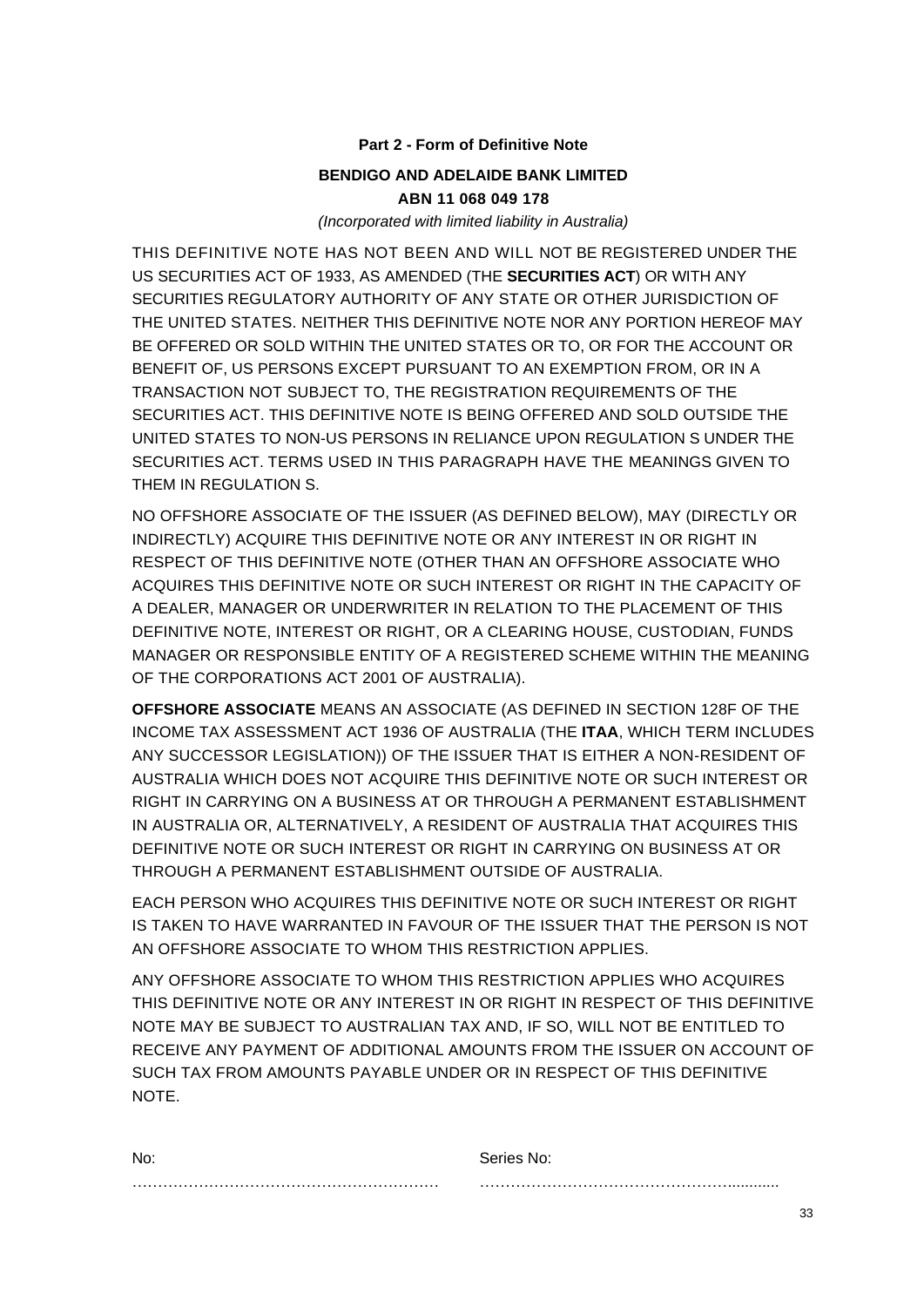| Issued in London on:                      | <b>Maturity Date:</b>                             |
|-------------------------------------------|---------------------------------------------------|
|                                           |                                                   |
| <b>Specified Currency:</b>                | Denomination:                                     |
|                                           |                                                   |
| Nominal Amount:                           |                                                   |
|                                           |                                                   |
| Fixed Interest Rate/Margin:  per<br>annum | Interest Basis: Floating Rate/Discount/Fixed rate |
| Interest Payment Date:                    | Reference Rate: LIBOR/EURIBOR                     |
|                                           |                                                   |
|                                           |                                                   |

Interest Commencement Date:

- ……………………………
- 1. For value received, Bendigo and Adelaide Bank Limited (the *Issuer*) promises to pay to the bearer of this Definitive Note on the Maturity Date the above Nominal Amount, together with interest thereon at the rate and at the times (if any) specified herein. All such payments shall be made in accordance with an Issuing and Paying Agency Agreement dated 6 May 2020 between, inter alia, the Issuer and The Bank of New York Mellon, London Branch as principal paying agent and as issuing agent (the *Issuing and Paying Agent*), a copy of which is available for inspection at the office of the Issuing and Paying Agent at One Canada Square, London E14 5AL United Kingdom and subject to and in accordance with the terms and conditions set forth below. All such payments shall be made upon presentation and either surrender or endorsement, as the case may be, of this Definitive Note at the office of the Issuing and Paying Agent referred to above by transfer to an account denominated in the Specified Currency maintained by the bearer (i) if the Specified Currency is other than euros or US dollars, in the principal financial centre in the country of the Specified Currency or (ii) if this Definitive Note is denominated or payable in euros, in Paris, Brussels, Frankfurt or Luxembourg or any principal financial centre of a country which operates a clearing system in euros or (iii) if this Definitive Note is denominated or payable in US dollars, in London.
- 2. All payments in respect of this Definitive Note will be made without withholding of or deduction for or on account of any present or future taxes, duties, assessments or governmental charges of whatsoever nature imposed, levied, collected, withheld or assessed by or on behalf of the Commonwealth of Australia or any political sub-division or by any authority thereof having power to tax, unless the Issuer is compelled by law to withhold or deduct any such taxes, duties, assessments or governmental charges. In that event, the Issuer will pay such additional amounts (*Additional Amounts*) as may be necessary in order that the net amounts receivable by the holder hereof after such withholding or deduction shall equal the respective amounts which would have been receivable in respect of this Definitive Note, in the absence of such withholding or deduction, except that no such additional amount shall be payable with respect to this Definitive Note:
	- (a) to, or to a third party on behalf of, a holder who is liable to such taxes, duties, assessments or governmental charges in respect of this Definitive Note by reason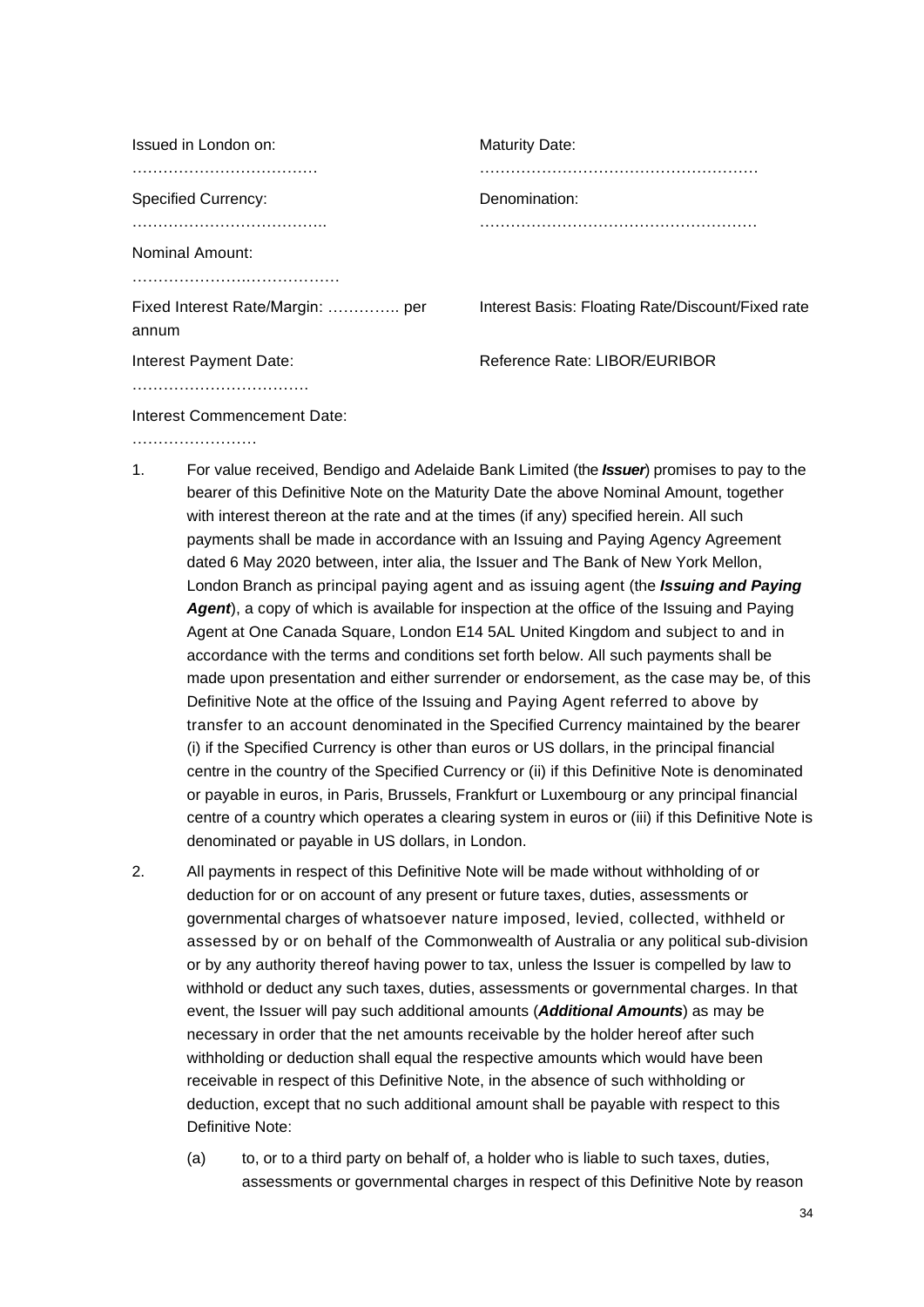of his having some connection with the Commonwealth of Australia or the State of Victoria other than the mere holding of this Definitive Note or receipt of principal or interest in respect thereof provided that such a holder shall not be regarded as being connected with the Commonwealth of Australia for the reason that such a holder is a resident of the Commonwealth of Australia within the meaning of the Income Tax Assessment Act 1936 as amended and replaced (the *Australian Tax*  Act) where, and to the extent that, such tax is payable by reason of Section 128B(2A) of the Australian Tax Act; or

- (b) presented for payment more than 30 days after the Relevant Date except to the extent that a holder would have been entitled to Additional Amounts on presenting the same for payment on the last day of the period of 30 days assuming that day to have been an Interest Payment Date; or
- (c) on account of such taxes, duties, assessments or governmental charges which are payable by reason of the holder of this Definitive Note being an associate of the Issuer for the purposes of Section 128F of the Australian Tax Act; or
- (d) on account of Australian interest withholding tax imposed as a result of a determination by the Commissioner of Taxation of the Commonwealth of Australia that such tax is payable under the Australian Tax Act in circumstances where the holder of this Definitive Note is party to or participated in a scheme to avoid such tax where the Issuer was neither a party to nor participated in; or
- (e) presented for payment by or on behalf of a holder who is an Australian resident or a non-resident who is engaged in carrying on business in Australia at or through a permanent establishment of that non-resident in Australia, if that person has not supplied an appropriate tax file number, Australian business number or other exemption details; or
- (f) presented by or on behalf of a holder, if the holder of this Definitive Note is a resident of Australia, or a non-resident who is engaged in carrying on business in Australia at or through a permanent establishment of that non-resident in Australia (the expressions "resident of Australia", "non-resident" and "permanent establishment" having the meanings given to them by the Australian Tax Act) if, and to the extent that, Section 126 of the Australian Tax Act (or any equivalent provisions) requires the Issuer to pay income tax in respect of interest payable on this Definitive Note and the income tax would not be payable were the holder or such entity not such a resident of Australia or non-resident; or
- (g) on account of the Issuer, or a third party acting on behalf of the Issuer, receiving a direction under section 255 of the Australian Tax Act or section 260-5 of Schedule 1 to the Taxation Administration Act 1958 (Cth) or any similar law.

If any payment to the holder of this Definitive Note is subject to withholding or deduction, including as a result of any payment being made through an intermediary that is subject to withholding or deduction, by reason of the failure of that holder of this Definitive Note or intermediary to perfect an exemption from any withholding or deduction, required under or in connection with FATCA, the amount so withheld or deducted will be treated as paid under this Definitive Note for all purposes and no Additional Amounts will be payable to the holder of this Definitive Note with respect to such withholding or deduction.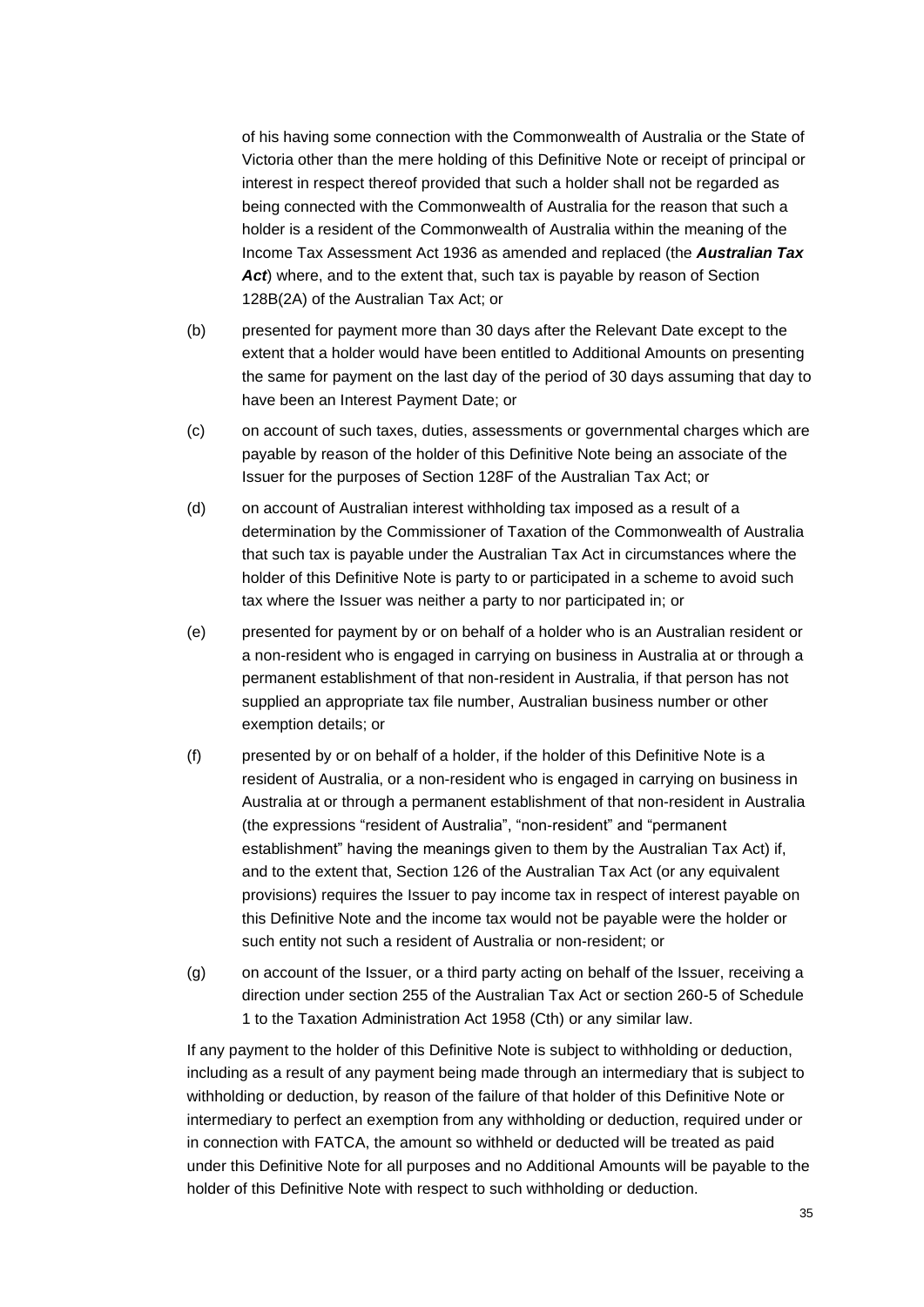As used herein:

*Relevant Date* means the date on which such payment first becomes due, except that, if the full amount of the moneys payable has not been duly received by the Issuing and Paying Agent on or before the due date, it means the date on which, the full amount of such moneys having been so received, notice to that effect is duly given to the holder of this Definitive Note in accordance with the terms of this Definitive Note.

## *FATCA* means:

- (a) sections 1471 to 1474 of the Code or any associated regulations;
- (b) any treaty, law or regulation of any other jurisdiction, or relating to an intergovernmental agreement between the US and any other jurisdiction, which (in either case) facilitates the implementation of any law or regulation referred to in paragraph (a) above; or
- (c) any agreement pursuant to the implementation of any treaty, law or regulation referred to in paragraphs (a) or (b) above with the US Internal Revenue Service, the US government or any governmental or taxation authority in any other jurisdiction.
- 3. The payment obligations of the Issuer represented by this Definitive Note constitute direct, unconditional, unsubordinated and unsecured obligations of the Issuer and rank and will rank pari passu without any preference among themselves with all other present and future unsecured and unsubordinated obligations, of the Issuer other than obligations preferred by mandatory provisions of law (which include the claims referred to in sections 13A and 16 of the Banking Act 1959 of Australia and section 86 of the Reserve Bank Act 1959 of Australia).
- 4. If the Maturity Date or, if applicable, the relevant Interest Payment Date is not a Payment Business Day (as defined herein), payment in respect hereof will not be made and credit or transfer instructions shall not be given until the next following Payment Business Day (unless that date falls more than 364 days after the Issue Date, in which case payment shall be made on the immediately preceding Payment Business Day) and the bearer of this Definitive Note or the holder or beneficial owner of any interest herein or rights in respect hereof shall not be entitled to any interest or other sums in respect of such postponed payment.

As used in this Definitive Note:

**Payment Business Day** means any day (other than a Saturday or a Sunday) on which both Euroclear Bank SA/NV, as operator of the Euroclear System (*Euroclear*) and Clearstream Banking S.A. (*Clearstream, Luxembourg*) are operating and which is either (a) if the above-mentioned Specified Currency is any currency other than euro, a day on which commercial banks and foreign exchange markets settle payments and are open for general business (including dealings in foreign exchange and foreign currency deposits) in (i) the principal financial centre of the country of the relevant Specified Currency and (ii) the place of presentation or (b) if the Specified Currency is euros, (i) a day on which commercial banks and foreign exchange markets settle payments and are open for general business (including dealings in foreign exchange and foreign currency deposits) in the place of presentation and (ii) a day on which the TARGET2 system is operating credit or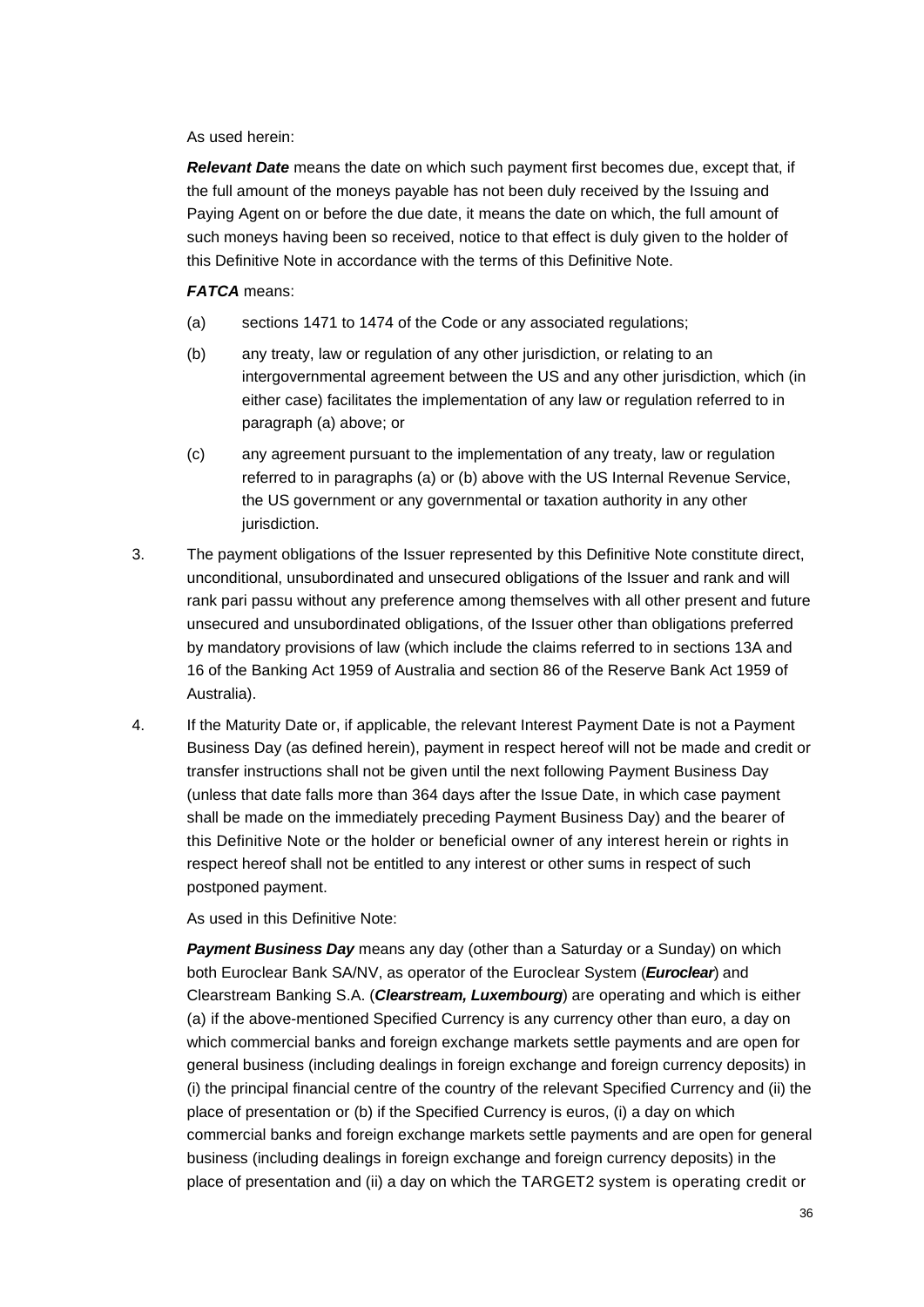transfer instructions in respect of payments in euros, provided that if the Issuing and Paying Agent determines with the agreement of the Issuer that the market practice in respect of euro denominated internationally offered securities is different from that specified above, the above shall be deemed to be amended so as to comply with such market practice and the Issuing and Paying Agent shall procure that a notice of such amendment is published not less than 15 days prior to the date on which any payment in euro falls due to be made in such manner as the Issuing and Paying Agent may determine (a *euro Business Day*) .

*TARGET2* means the Trans-European Automated Real-Time Gross Settlement Express Transfer (TARGET2) system or any successor thereto.

- 5. This Definitive Note is negotiable and, accordingly, title hereto shall pass by delivery and the bearer shall be treated as being absolutely entitled to receive payment upon due presentation hereof free and clear of any equity, set-off or counterclaim on the part of the Issuer against any previous bearer hereof.
- 6. If this is an interest bearing Definitive Note, then:
	- (a) notwithstanding the provisions of paragraph 1 above, if any payment of interest in respect of this Definitive Note falling due for payment prior to the Maturity Date remains unpaid on the fifteenth day after falling so due, the amount referred to in paragraph 1 shall be payable on such fifteenth day or, if earlier, on the Maturity Date; and
	- (b) upon each payment of interest (if any) prior to the Maturity Date in respect of this Definitive Note, the Schedule hereto shall be duly completed by the Issuing and Paying Agent to reflect such payment.
- 7. If this is a fixed rate interest bearing Definitive Note, interest shall be calculated on the Nominal Amount as follows:
	- (a) interest shall be payable on the Nominal Amount in respect of each successive Interest Period (as defined below) from the Interest Commencement Date to the Maturity Date only, in arrear on the relevant Interest Payment Date, on the basis of the actual number of days in such Interest Period and a year of 360 days or, if market practice so dictates (as determined by the Issuing and Paying Agent), 365 days at the Fixed Interest Rate specified above with the resulting figure being rounded to the nearest amount of the Specified Currency which is available as legal tender in the country of the Specified Currency; and
	- (b) the period beginning on (and including) the Interest Commencement Date and ending on (but excluding) the first Interest Payment Date and each successive period beginning on (and including) an Interest Payment Date and ending on (but excluding) the next succeeding Interest Payment Date is an *Interest Period* for the purposes of this paragraph.
- 8. If this is a floating rate interest bearing Definitive Note, interest shall be calculated on the Nominal Amount as follows:
- 8.1 (a) if this Definitive Note specifies LIBOR as the Reference Rate, interest shall be payable on the Nominal Amount in respect of each successive Interest Period (as defined below) from the Interest Commencement Date to the Maturity Date only, in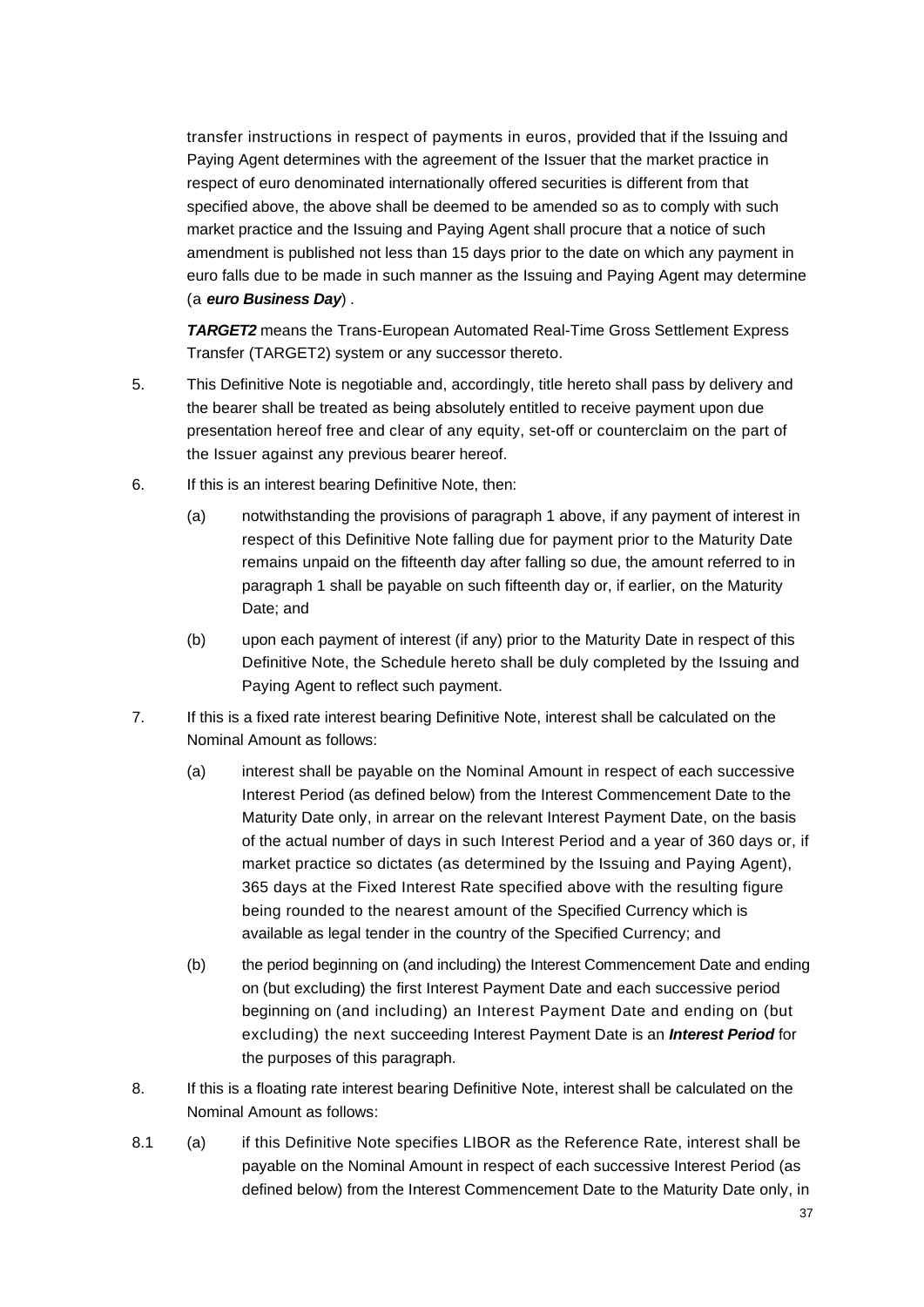arrear on the relevant Interest Payment Date, on the basis of the actual number of days in such Interest Period and a year of 360 days or, if market practice so dictates (as determined by the Issuing and Paying Agent), 365 days at a rate (the *Rate of Interest*) determined on the following basis.

- (i) if this Definitive Note is denominated in euros, the second euro Business Day (as defined in paragraph 4 above) before the beginning of each Interest Period or, if this Definitive Note is denominated in any other currency, the second London Business Day (as defined below) before the beginning of each Interest Period (each a *LIBOR Interest Determination Date*) the Issuing and Paying Agent will determine the offered rate for deposits in the Specified Currency in the London interbank market for the Interest Period concerned as at 11.00 a.m. (London time) on the relevant LIBOR Interest Determination Date. Such offered rate will be that which appears on Reuters Screen Page LIBOR01 (or such other page or service as may replace it for the purpose of displaying London interbank offered rates of major banks for deposits in the Specified Currency for a duration approximately equal to the Interest Period). The Rate of Interest for such Interest Period will be the Margin above or below the rate which so appears, as determined by the Issuing and Paying Agent; and
- (ii) if the Issuing and Paying Agent is unable to determine the Rate of Interest for an Interest Period in accordance with (i) above, the Rate of Interest for such Interest Period will be the Rate of Interest in effect for the last preceding Interest Period to which (i) above have applied;
- (b) the Issuing and Paying Agent will, as soon as practicable after 11.00 a.m. (London time) on each LIBOR Interest Determination Date, determine the Rate of Interest and calculate the amount of interest payable (the **Amount of Interest**) for one Definitive Note of each Denomination for the relevant Interest Period. The Amount of Interest shall be calculated by applying the Rate of Interest to the Nominal Amount of one Definitive Note of each Denomination, multiplying such product by the actual number of days in the Interest Period concerned divided by 360 or, if market practice so dictates (as determined by the Issuing and Paying Agent) by 365 and rounding the resulting figure to the nearest amount of the Specified Currency which is available as legal tender in the country of the Specified Currency (with halves being rounded upwards). The determination of the Rate of Interest and the Amount of Interest by the Issuing and Paying Agent will (in the absence of manifest error or fraud) be final and binding upon all parties;
- (c) a certificate of the Issuing and Paying Agent as to the Rate of Interest payable hereon for any Interest Period will be conclusive and binding as between the Issuer and the bearer hereof;
- (d) the period beginning on (and including) the Interest Commencement Date and ending on (but excluding) the first Interest Payment Date and each successive period beginning on (and including) an Interest Payment Date and ending on (but excluding) the next succeeding Interest Payment Date is called an *Interest Period* for the purposes of this paragraph; and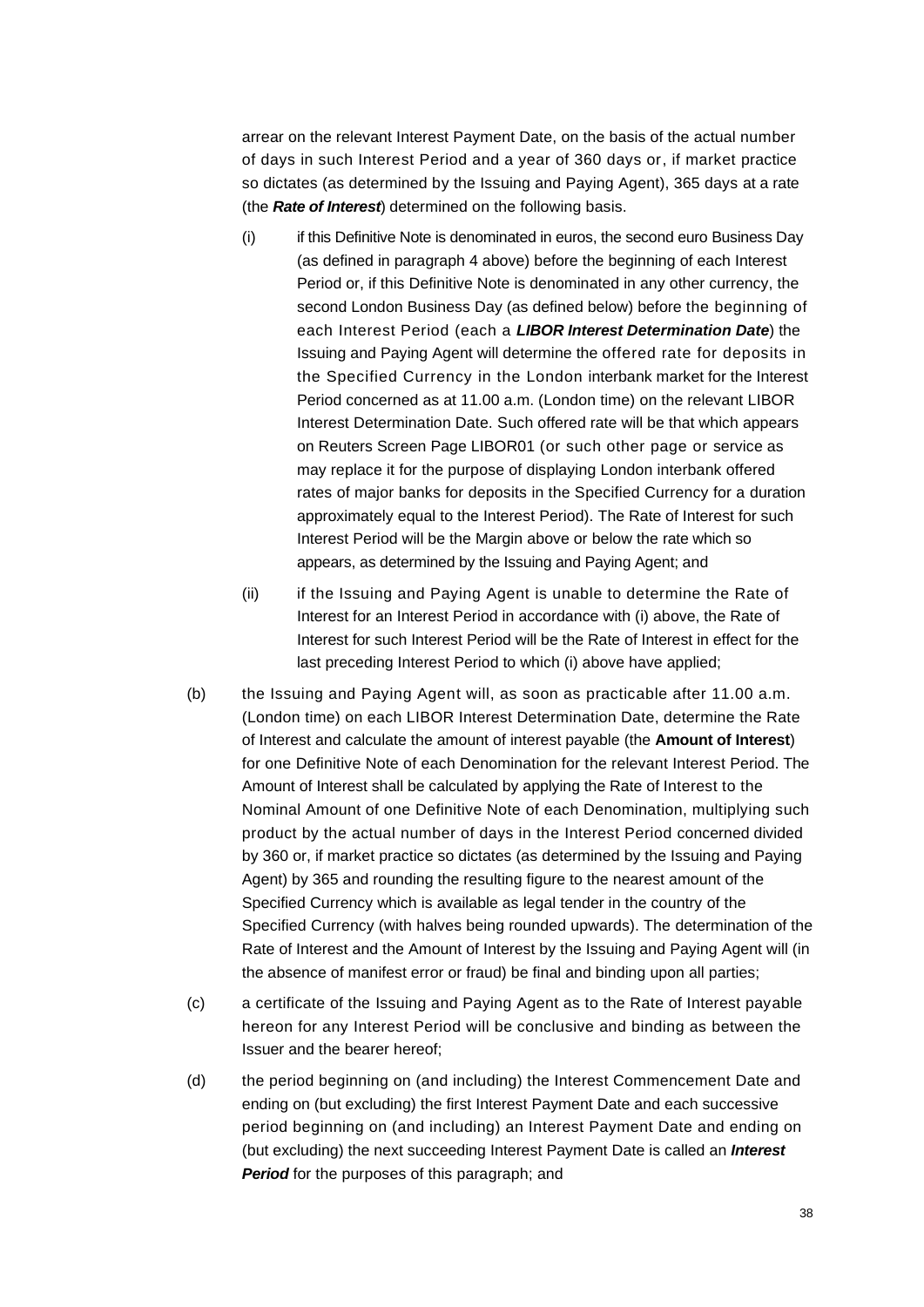(e) the Issuer will procure that a notice specifying the Rate of Interest payable in respect of each Interest Period be given as soon as practicable after the determination of the Rate of Interest.

*London Business Day* means any day on which commercial banks and foreign exchange markets settle payments and are open for general business in London.

- 8.2 (a) If this Definitive Note specifies EURIBOR as the Reference Rate, interest shall be payable on the Nominal Amount in respect of each successive Interest Period (as defined below) from the Interest Commencement Date to the Maturity Date only, in arrear on the relevant Interest Payment Date, on the basis of the actual number of days in such Interest Period and a year of 360 days at a rate (the *Rate of Interest*) determined on the following basis:
	- (i) on the second euro Business Day (as defined in paragraph 4 above) before the beginning of each Interest Period (each a *EURIBOR Interest Determination Date*) the Issuing and Paying Agent will determine the European Interbank Offered Rate for deposits in euros for the Interest Period concerned as at 11.00 a.m. (Brussels time) on the relevant EURIBOR Interest Determination Date. Such offered rate will be that which appears on Reuters Screen Page EURIBOR01 (or such other page or service as may replace it for the purpose of displaying European Interbank Offered Rates of prime banks in the euro-zone (as defined below) for deposits in euros for a duration approximately equal to the Interest Period). The Rate of Interest for such Interest Period will be the Margin above or below the rate which so appears, as determined by the Issuing and Paying Agent; and
	- (ii) if the Issuing and Paying Agent is unable to determine the Rate of Interest for an Interest Period in accordance with (i) above, the Rate of Interest for such Interest Period will be the Rate of Interest in effect for the last preceding Interest Period to which (i) above shall have applied;

For the purposes of this Definitive Note, *euro-zone* means the region comprised of the countries whose lawful currency is the euro;

(b) the Issuing and Paying Agent will, as soon as practicable after 11.00 a.m. (Brussels time) on each EURIBOR Interest Determination Date, determine the Rate of Interest and calculate the amount of interest payable (the *Amount of Interest*) for one Definitive Note of each Denomination for the relevant Interest Period. The Amount of Interest will be calculated by applying the Rate of Interest to the Nominal Amount of one Definitive Note of each Denomination, multiplying such product by the actual number of days in the Interest Period concerned divided by 360, and rounding the resulting figure to the nearest amount of the Specified Currency which is available as legal tender in the country of the Specified Currency (with halves being rounded upwards). The determination of the Rate of Interest and the Amount of Interest by the Issuing and Paying Agent shall (in the absence of manifest error or fraud) be final and binding upon all parties;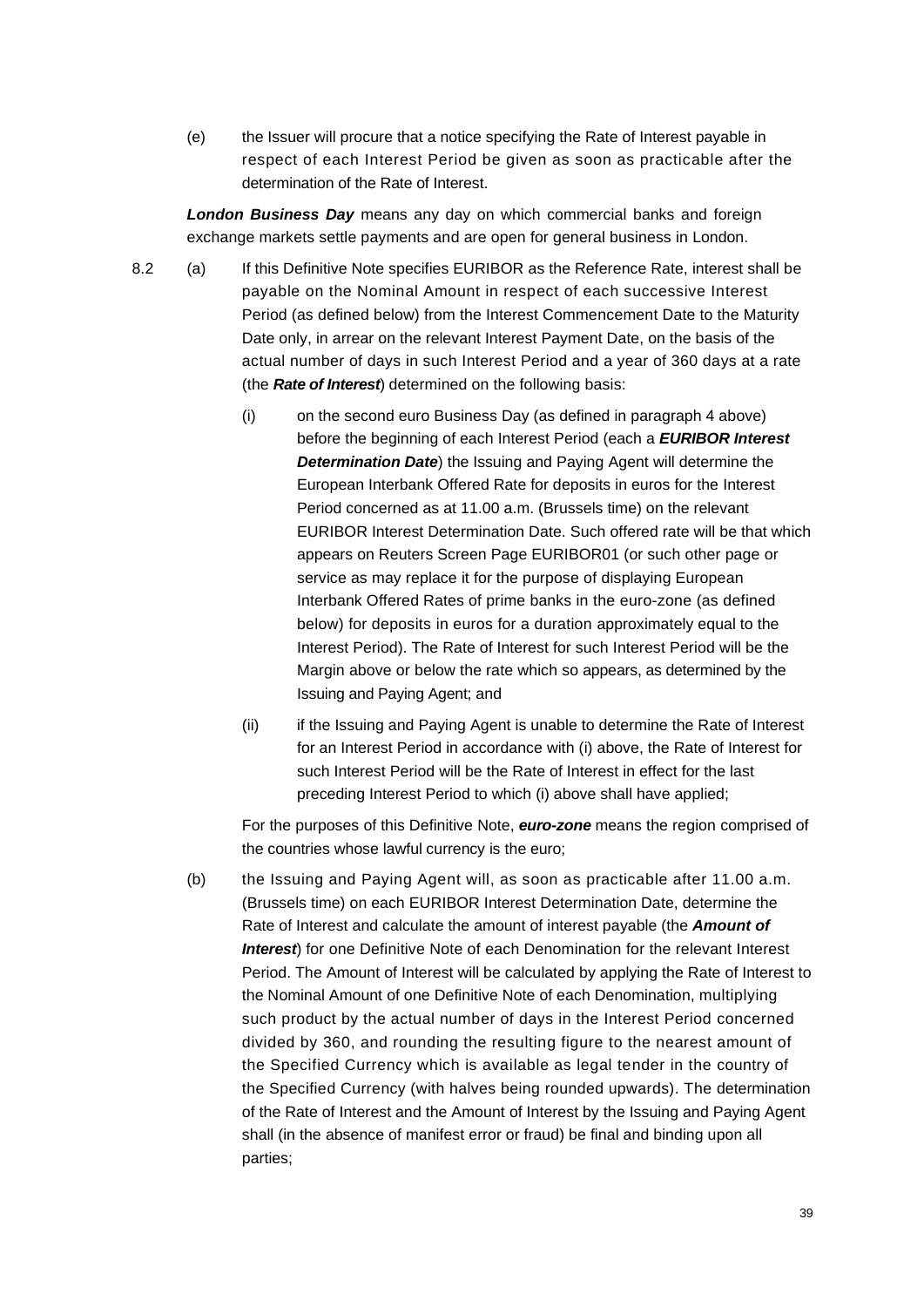- (c) a certificate of the Issuing and Paying Agent as to the Rate of Interest payable hereon for any Interest Period will be conclusive and binding as between the Issuer and the bearer hereof;
- (d) the period beginning on (and including) the Interest Commencement Date and ending on (but excluding) the first Interest Payment Date and each successive period beginning on (and including) an Interest Payment Date and ending on (but excluding) the next succeeding Interest Payment Date is called an *Interest Period* for the purposes of this paragraph; and
- (e) the Issuer will procure that a notice specifying the Rate of Interest payable in respect of each Interest Period be given as soon as practicable after the determination of the Rate of Interest.
- 9. All notices required to be given under paragraph 8 in respect of this Definitive Note will be delivered to the bearer of this Definitive Note or, if that is not possible, it will be published in the *Financial Times* or in another leading London daily newspaper.
- 10. Instructions for payment must be received at the offices of the Issuing and Paying Agent together with this Definitive Note as follows:
	- (a) if this Definitive Note is denominated in Australian dollars, at least two Payment Business Days prior to the relevant payment date;
	- (b) if this Definitive Note is denominated in United States dollars on or prior to the relevant payment date; and

in all other cases, at least one Payment Business Day prior to the relevant payment date.

- 11. This Definitive Note shall not be validly issued unless manually authenticated by the Issuing and Paying Agent.
- 12. This Definitive Note will become void unless presented for payment within a period of ten years from the Maturity Date.
- 13. This Definitive Note is governed by, and will be construed in accordance with, the laws of Victoria, Australia. All disputes in connection with or arising from this Definitive Note or its execution will be submitted to the (non-exclusive) jurisdiction of the courts of Victoria, Australia. This submission will not affect the right of the bearer hereof to take any legal action or bring any proceedings in any other courts of competent jurisdiction.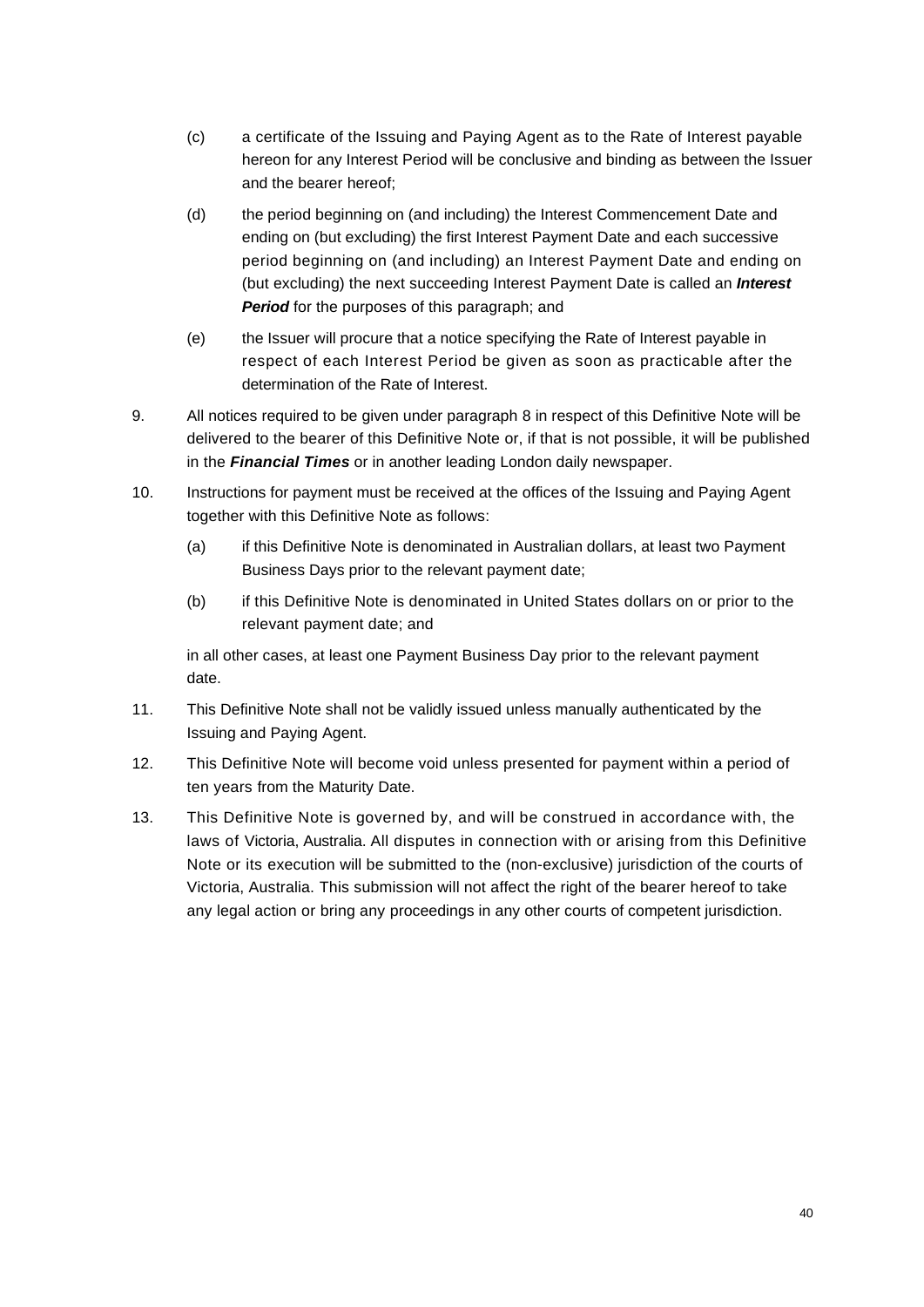Signed in facsimile

**Signed** for **Bendigo and Adelaide Bank** 

**Limited** by its attorney under power of attorney dated \_ in the presence of:

Witness Signature **Attorney Signature** Attorney Signature

Print Name **Print Name**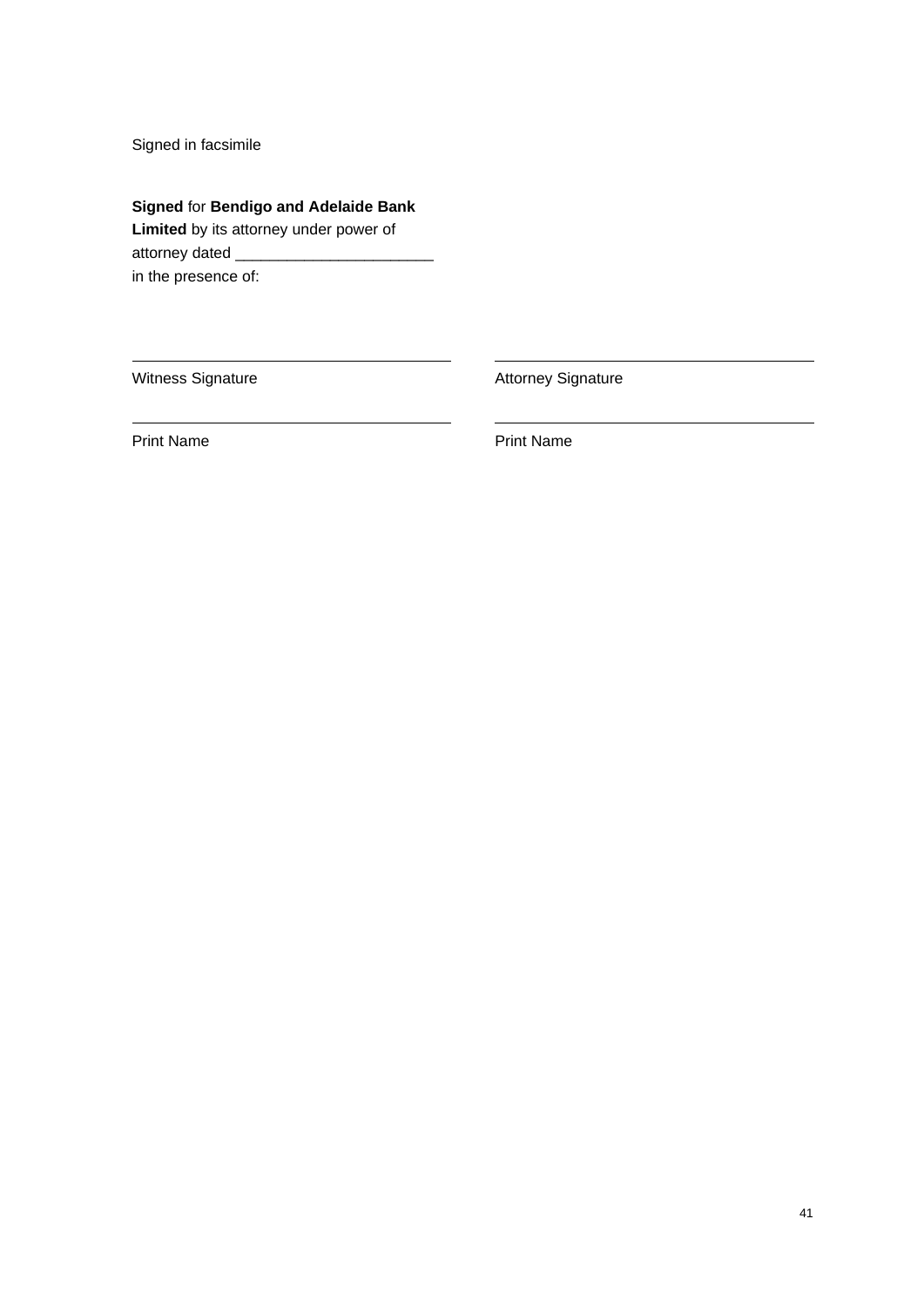## **AUTHENTICATED** by

## **The Bank of New York Mellon, London Branch**

Without recourse, warranty or liability and for authentication purposes only

By: By:

(Authorised Signatory) (Authorised Signatory)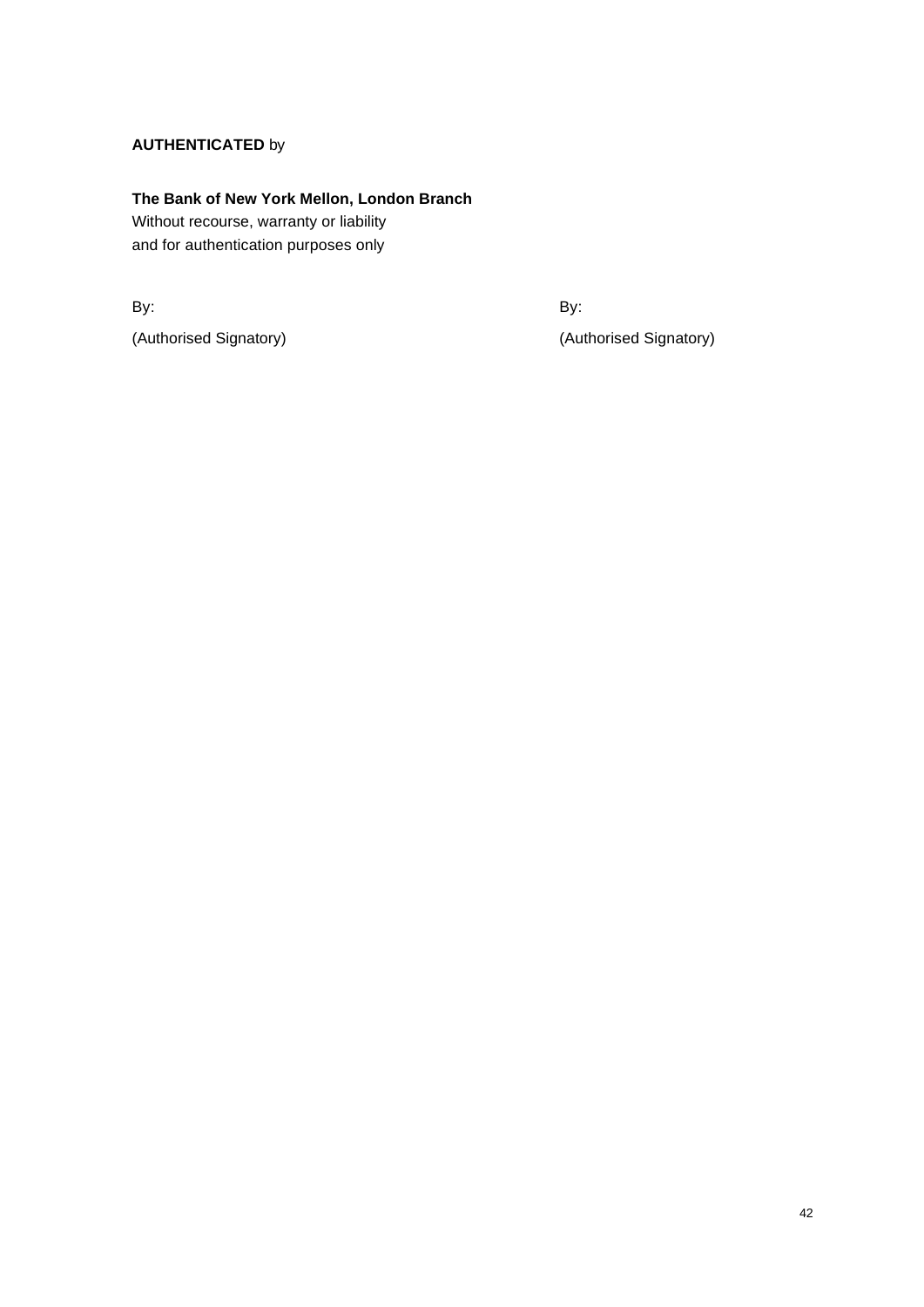# **SCHEDULE**

# **Payments of Interest**

The following payments of interest in respect of this Definitive Note have been made:

| Date<br><b>Made</b> | <b>Payment</b><br>From | <b>Payment</b><br>To | <b>Amount</b><br>Paid | Notation on behalf<br>of Issuing and<br><b>Paying Agent</b> |
|---------------------|------------------------|----------------------|-----------------------|-------------------------------------------------------------|
|                     |                        |                      |                       |                                                             |
|                     |                        |                      |                       |                                                             |
|                     |                        |                      |                       |                                                             |
|                     |                        |                      |                       |                                                             |
|                     |                        |                      |                       |                                                             |